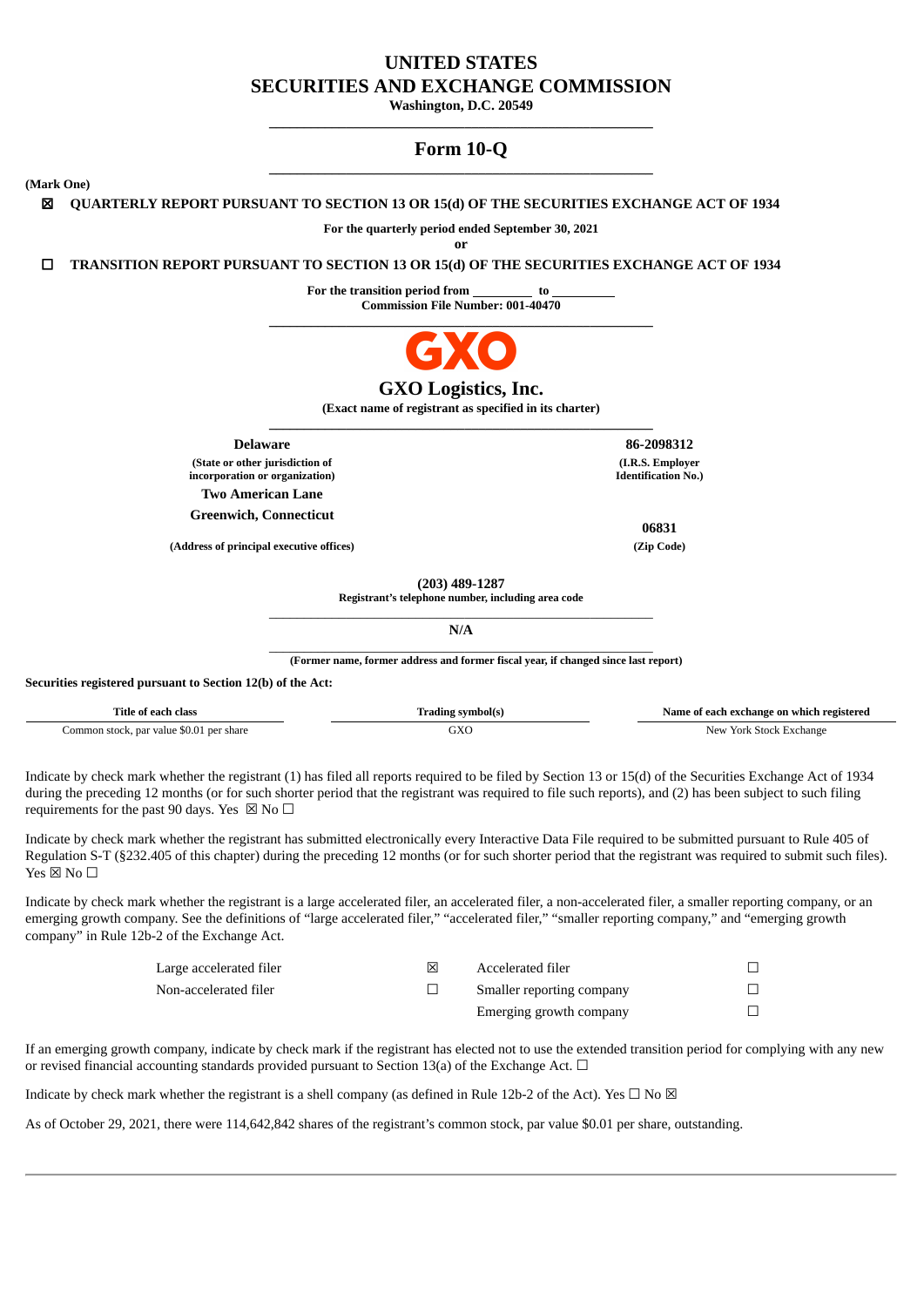### **GXO Logistics, Inc. Quarterly Report on Form 10-Q For the Quarterly Period Ended September 30, 2021 Table of Contents**

**Page**

<span id="page-1-0"></span>

| <b>Part I-Financial Information</b>                                                                  |                 |
|------------------------------------------------------------------------------------------------------|-----------------|
| Item 1. Unaudited Financial Information                                                              | <u>2</u>        |
| <b>Condensed Consolidated Statements of Operations</b>                                               | $\overline{2}$  |
| <b>Condensed Consolidated Statements of Comprehensive Income (Loss)</b>                              | $\overline{3}$  |
| <b>Condensed Consolidated Balance Sheets</b>                                                         | $\overline{4}$  |
| <b>Condensed Consolidated Statements of Changes in Equity</b>                                        | 5               |
| <b>Condensed Consolidated Statements of Cash Flow</b>                                                |                 |
| <b>Notes to Condensed Consolidated Financial Statements</b>                                          | $\underline{8}$ |
| <u>Item 2. Management's Discussion and Analysis of Financial Condition and Results of Operations</u> | $\overline{22}$ |
| <b>Item 3. Quantitative and Qualitative Disclosures About Market Risk</b>                            | 29              |
| Item 4. Controls and Procedures                                                                      | 30              |
| <b>Part II-Other Information</b>                                                                     |                 |
| Item 1. Legal Proceedings                                                                            | 31              |
| Item 1A. Risk Factors                                                                                | 31              |
| <b>Item 2. Unregistered Sales of Equity Securities and Use of Proceeds</b>                           | 31              |
| <b>Item 3. Defaults Upon Senior Securities</b>                                                       | 31              |
| <b>Item 4. Mine Safety Disclosures</b>                                                               | 31              |
| Item 5. Other Information                                                                            | 31              |
| Item 6. Exhibits                                                                                     | 32              |
| <b>Signatures</b>                                                                                    | 34              |
|                                                                                                      |                 |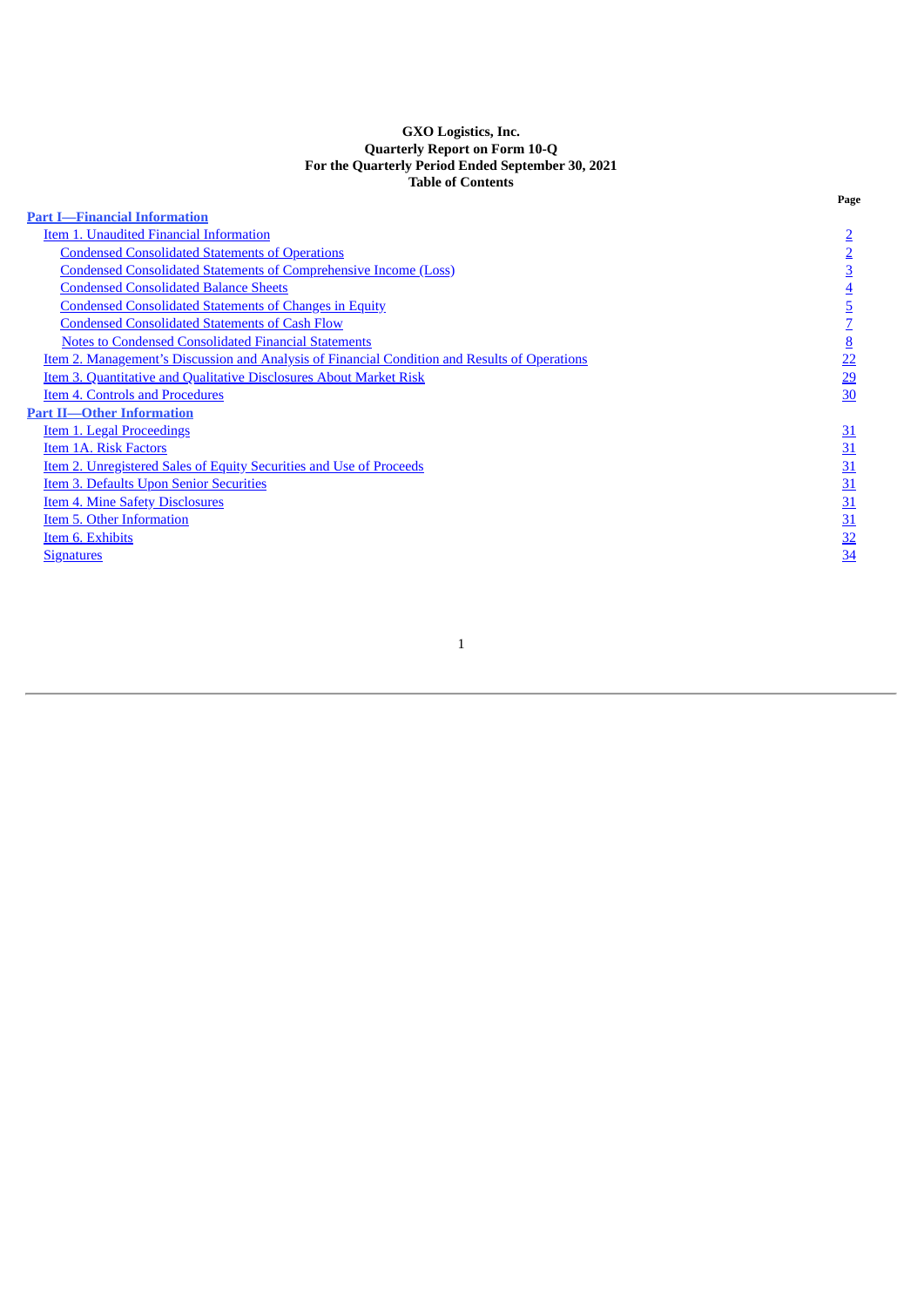# **PART I—FINANCIAL INFORMATION**

# <span id="page-2-1"></span><span id="page-2-0"></span>**ITEM 1. FINANCIAL STATEMENTS**

### **GXO Logistics, Inc. Condensed Consolidated Statements of Operations (Unaudited)**

|                                                     |                           | Three Months Ended September 30, |                    |       | Nine Months Ended September 30, |           |    |                |  |  |  |
|-----------------------------------------------------|---------------------------|----------------------------------|--------------------|-------|---------------------------------|-----------|----|----------------|--|--|--|
| (In millions, except per share data)                |                           | 2021                             |                    | 2020  |                                 | 2021      |    | 2020           |  |  |  |
| <b>Revenue</b>                                      | $\boldsymbol{\mathsf{S}}$ | 1,974                            | $\mathbf{\hat{S}}$ | 1,584 | $\mathfrak{S}$                  | 5,678     | \$ | 4,429          |  |  |  |
| Direct operating expense                            |                           | 1,651                            |                    | 1,297 |                                 | 4,725     |    | 3,685          |  |  |  |
| Sales, general and administrative expense           |                           | 171                              |                    | 157   |                                 | 519       |    | 467            |  |  |  |
| Depreciation and amortization expense               |                           | 85                               |                    | 83    |                                 | 259       |    | 246            |  |  |  |
| Transaction-related costs (credits)                 |                           | 29                               |                    | (2)   |                                 | 82        |    | 40             |  |  |  |
| Restructuring costs                                 |                           | $\overline{2}$                   |                    |       |                                 | 5         |    | 25             |  |  |  |
| <b>Operating income (loss)</b>                      |                           | 36                               |                    | 49    |                                 | 88        |    | (34)           |  |  |  |
| Other income                                        |                           | (11)                             |                    |       |                                 | (11)      |    | (2)            |  |  |  |
| Interest expense                                    |                           | 5                                |                    | 6     |                                 | 16        |    | 18             |  |  |  |
| Income (loss) before income taxes                   |                           | 42                               |                    | 43    |                                 | 83        |    | (50)           |  |  |  |
| Income tax expense (benefit)                        |                           | (31)                             |                    | 20    |                                 | (21)      |    | $\overline{2}$ |  |  |  |
| Net income (loss)                                   |                           | 73                               |                    | 23    |                                 | 104       |    | (52)           |  |  |  |
| Net income attributable to noncontrolling interests |                           | (1)                              |                    | (5)   |                                 | (7)       |    | (7)            |  |  |  |
| Net income (loss) attributable to GXO               | \$                        | 72                               | \$                 | 18    | \$                              | 97        | \$ | (59)           |  |  |  |
|                                                     |                           |                                  |                    |       |                                 |           |    |                |  |  |  |
| Earnings per share data                             |                           |                                  |                    |       |                                 |           |    |                |  |  |  |
| Basic earnings (loss) per share                     | \$                        | 0.63                             | -\$                | 0.16  | -\$                             | $0.84$ \$ |    | (0.51)         |  |  |  |
| Diluted earnings (loss) per share                   | \$                        | 0.62                             | \$                 | 0.16  | \$                              | 0.84      | \$ | (0.51)         |  |  |  |
|                                                     |                           |                                  |                    |       |                                 |           |    |                |  |  |  |
| <b>Common shares outstanding</b>                    |                           |                                  |                    |       |                                 |           |    |                |  |  |  |
| Number of Basic shares outstanding                  |                           | 115                              |                    | 115   |                                 | 115       |    | 115            |  |  |  |
| Number of Diluted shares outstanding                |                           | 116                              |                    | 115   |                                 | 116       |    | 115            |  |  |  |

<span id="page-2-2"></span>See accompanying notes to condensed consolidated financial statements.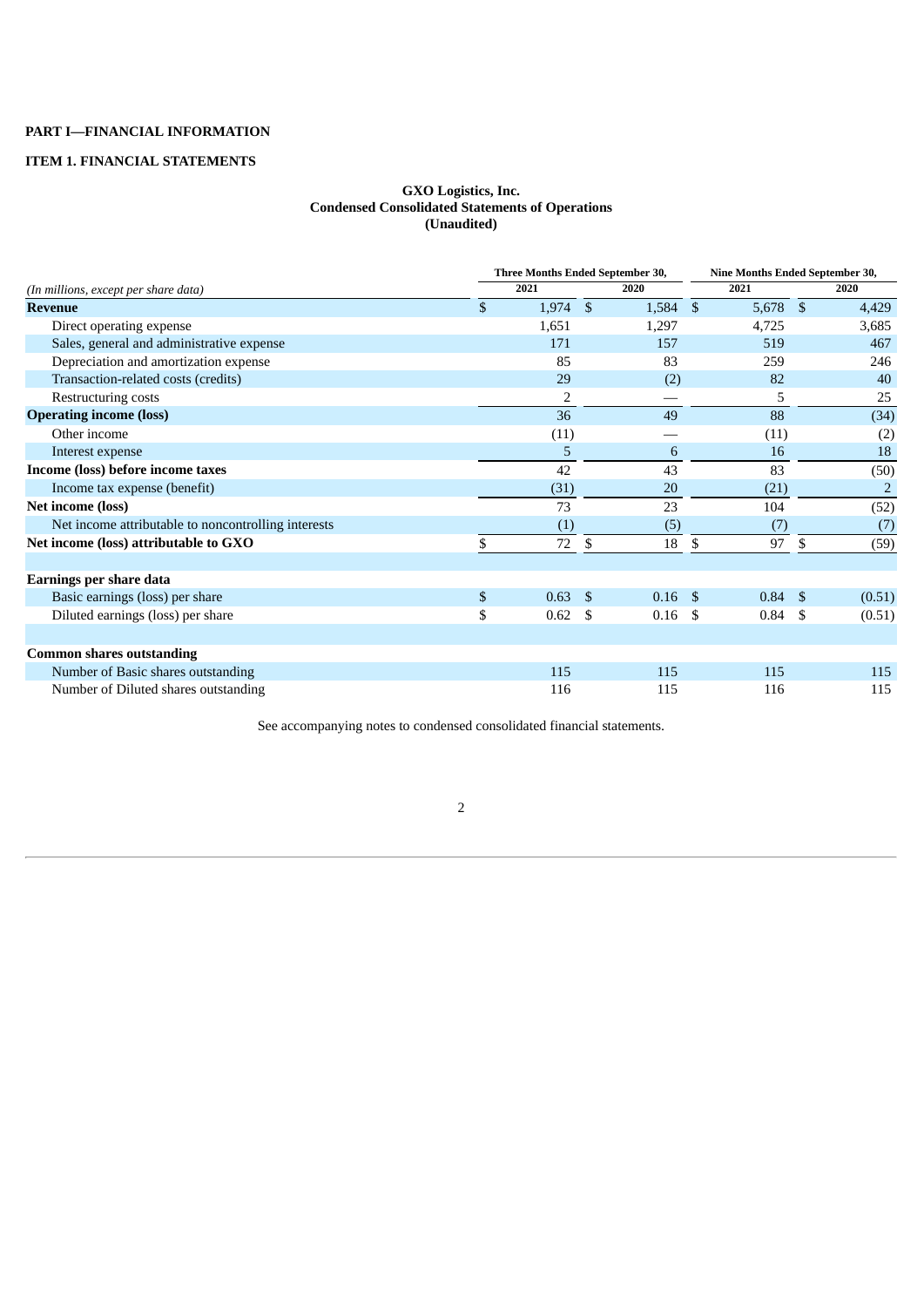### **GXO Logistics, Inc. Condensed Consolidated Statements of Comprehensive Income (Loss) (Unaudited)**

|                                                                                                                                                                                   | <b>Three Months Ended September 30,</b> |      |      | Nine Months Ended September 30, |           |  |      |  |  |
|-----------------------------------------------------------------------------------------------------------------------------------------------------------------------------------|-----------------------------------------|------|------|---------------------------------|-----------|--|------|--|--|
| (In millions)                                                                                                                                                                     | 2021                                    |      | 2020 |                                 | 2021      |  | 2020 |  |  |
| <b>Net income (loss)</b>                                                                                                                                                          | 73                                      |      | 23   |                                 | 104       |  | (52) |  |  |
|                                                                                                                                                                                   |                                         |      |      |                                 |           |  |      |  |  |
| Other comprehensive income (loss), net of tax                                                                                                                                     |                                         |      |      |                                 |           |  |      |  |  |
| Foreign currency translation gain (loss), net of tax effect of $\$(4)$ , $\$(1)$ , $\$(2)$<br>and $\mathfrak{S}(4)$                                                               | \$<br>(12)                              | - \$ | 93   | - \$                            | $(30)$ \$ |  | 45   |  |  |
| Unrealized gain (loss) on financial assets/liabilities designated as hedging<br>instruments, net of tax effect of $\frac{1}{2}$ , $\frac{1}{2}$ , $\frac{1}{2}$ and $\frac{1}{2}$ |                                         |      |      |                                 | (1)       |  |      |  |  |
| Other comprehensive income (loss)                                                                                                                                                 | $12^{\circ}$                            |      | 93   |                                 | (31       |  | 47   |  |  |
| <b>Comprehensive income (loss)</b>                                                                                                                                                | 61                                      |      | 116  | -S                              | 73        |  | (5)  |  |  |
| Less: Comprehensive income attributable to noncontrolling interest                                                                                                                |                                         |      | 9    |                                 |           |  | 9    |  |  |
| Comprehensive income (loss) attributable to GXO                                                                                                                                   | 60                                      |      | 107  |                                 | 66        |  | (14) |  |  |

<span id="page-3-0"></span>See accompanying notes to condensed consolidated financial statements.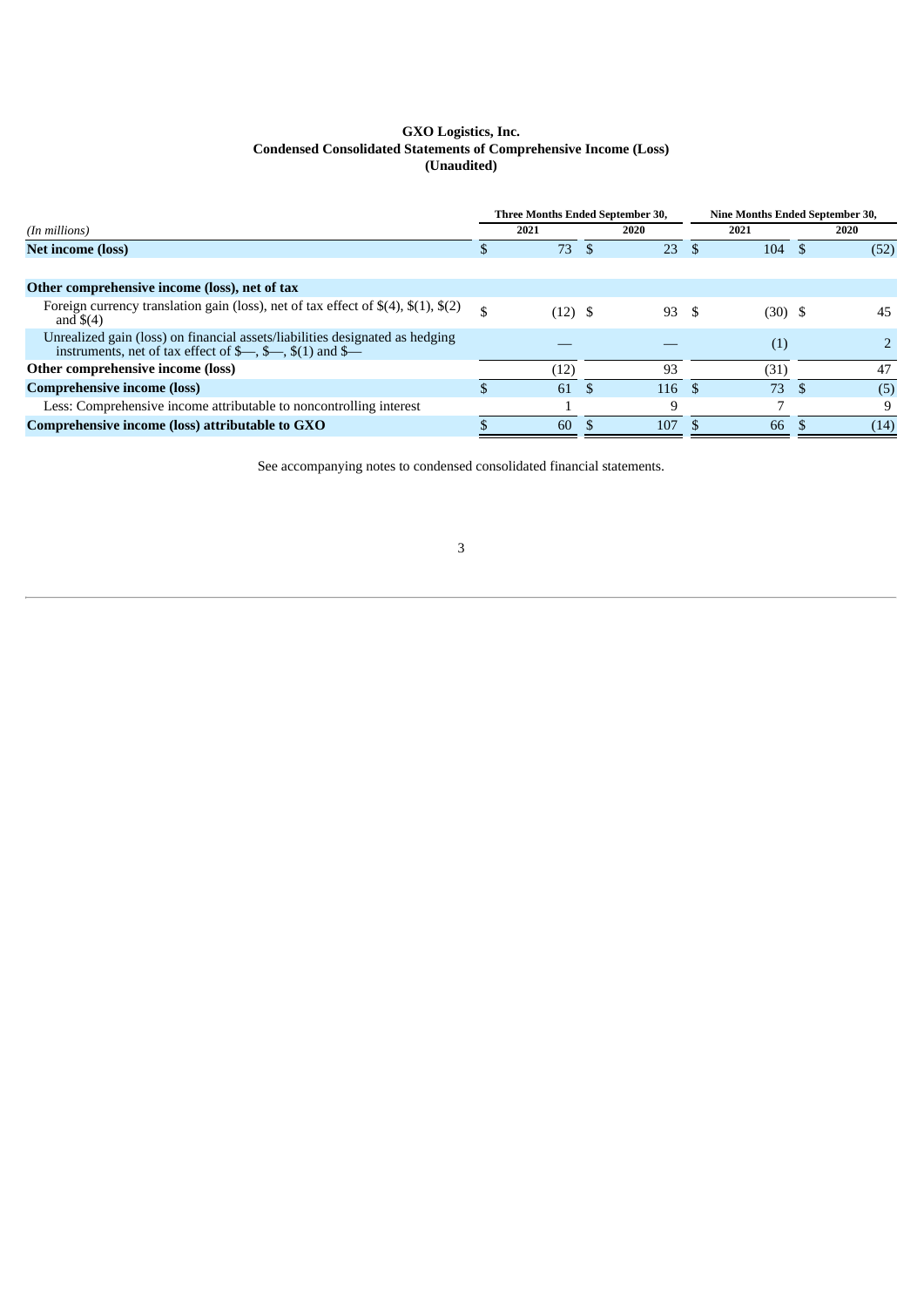#### **GXO Logistics, Inc. Condensed Consolidated Balance Sheets (Unaudited)**

| (In millions, except per share amounts)                                                          | September 30,<br>2021 |                | December 31,<br>2020 |
|--------------------------------------------------------------------------------------------------|-----------------------|----------------|----------------------|
| <b>ASSETS</b>                                                                                    |                       |                |                      |
| <b>Current assets</b>                                                                            |                       |                |                      |
| Cash and cash equivalents                                                                        | \$<br>275             | -\$            | 328                  |
| Accounts receivable, net of allowances of \$11 and \$18, respectively                            | 1,391                 |                | 1,224                |
| Other current assets                                                                             | 292                   |                | 284                  |
| <b>Total current assets</b>                                                                      | 1,958                 |                | 1,836                |
| <b>Long-term assets</b>                                                                          |                       |                |                      |
| Property and equipment, net of \$1,077 and \$922 in accumulated depreciation, respectively       | 851                   |                | 770                  |
| <b>Operating lease assets</b>                                                                    | 1,790                 |                | 1,434                |
| Goodwill                                                                                         | 2,042                 |                | 2,063                |
| Identifiable intangible assets, net of \$408 and \$373 in accumulated amortization, respectively | 274                   |                | 299                  |
| Other long-term assets                                                                           | 218                   |                | 146                  |
| <b>Total long-term assets</b>                                                                    | 5,175                 |                | 4,712                |
| <b>Total assets</b>                                                                              | \$<br>7,133           | $\mathfrak{S}$ | 6,548                |
| <b>LIABILITIES AND EQUITY</b>                                                                    |                       |                |                      |
| <b>Current liabilities</b>                                                                       |                       |                |                      |
| Accounts payable                                                                                 | \$<br>496             | $\mathbf{s}$   | 415                  |
| Accrued expenses                                                                                 | 1,008                 |                | 784                  |
| Short-term borrowings and obligations under finance leases                                       | 40                    |                | 58                   |
| Short-term operating lease liabilities                                                           | 432                   |                | 332                  |
| Other current liabilities                                                                        | 269                   |                | 149                  |
| <b>Total current liabilities</b>                                                                 | 2,245                 |                | 1,738                |
| <b>Long-term liabilities</b>                                                                     |                       |                |                      |
| Long-term debt and obligations under finance leases                                              | 934                   |                | 615                  |
| Deferred tax liability                                                                           | 56                    |                | 54                   |
| Long-term operating lease liabilities                                                            | 1,382                 |                | 1,099                |
| Other long-term liabilities                                                                      | 179                   |                | 94                   |
| <b>Total long-term liabilities</b>                                                               | 2,551                 |                | 1,862                |
| Commitments and contingencies                                                                    |                       |                |                      |
| <b>Equity</b>                                                                                    |                       |                |                      |
| Common Stock, \$0.01 par value, 300 shares authorized; 115 shares issued and outstanding         | $\mathbf{1}$          |                |                      |
| Preferred Stock, \$0.01 par value, 10 shares authorized; — shares issued and outstanding         |                       |                |                      |
| Additional paid-in capital                                                                       | 2.348                 |                |                      |
| Retained earnings                                                                                | 70                    |                |                      |
| XPO investment                                                                                   | <u>—</u>              |                | 2,765                |
| Accumulated other comprehensive income (loss)                                                    | (123)                 |                | 58                   |
| Total equity before noncontrolling interests                                                     | 2,296                 |                | 2,823                |
| Noncontrolling interests                                                                         | 41                    |                | 125                  |
| <b>Total equity</b>                                                                              | 2,337                 |                | 2,948                |
| <b>Total liabilities and equity</b>                                                              | \$<br>7,133           | \$             | 6,548                |

<span id="page-4-0"></span>See accompanying notes to condensed consolidated financial statements.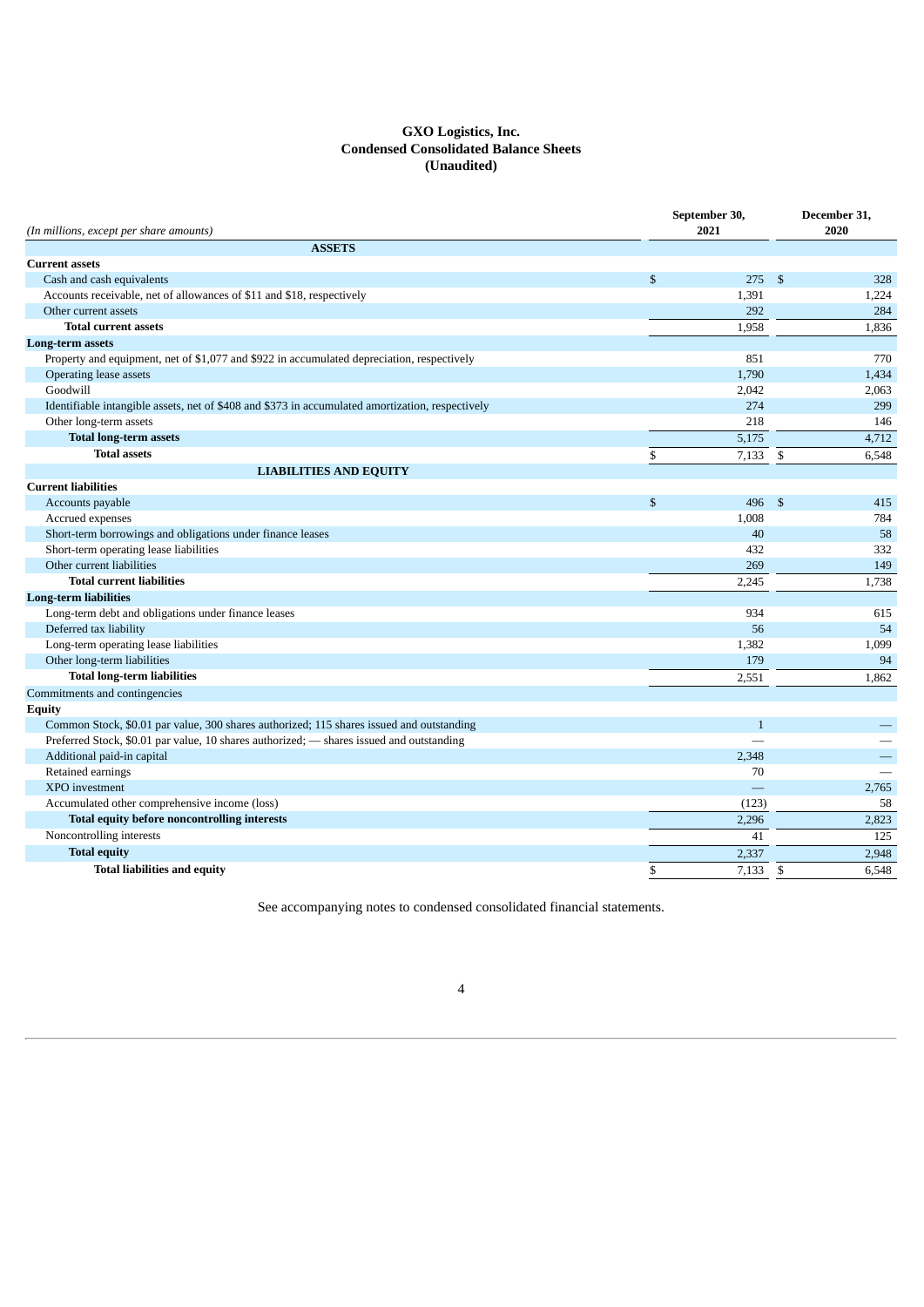### **GXO Logistics, Inc. Condensed Consolidated Statements of Changes in Equity (Unaudited)**

|                                                                    |               | <b>Common Stock</b> | <b>Additional</b><br>Paid-In | <b>Retained</b> | <b>Accumulated Other</b><br>XPO<br>Comprehensive |            | <b>Equity Before</b><br>Noncontrolling | Non-<br>controlling | <b>Total Equity</b> |           |       |
|--------------------------------------------------------------------|---------------|---------------------|------------------------------|-----------------|--------------------------------------------------|------------|----------------------------------------|---------------------|---------------------|-----------|-------|
| (Shares in thousands, dollars in millions)                         | <b>Shares</b> | Amount              | Capital                      | Earnings        |                                                  | Investment |                                        | Income (Loss)       | <b>Interests</b>    | Interests |       |
| <b>Balance as of June 30, 2021</b>                                 | $-$           | __                  |                              |                 |                                                  | 2,835      |                                        | 39                  | 2,874               | 40        | 2,914 |
| Net income                                                         |               |                     |                              | 70              |                                                  |            |                                        |                     | 72                  |           | 73    |
| Other comprehensive income                                         |               |                     |                              |                 |                                                  |            |                                        | (12)                | (12)                |           | (12)  |
| Share-based compensation                                           |               |                     |                              |                 |                                                  |            |                                        |                     | 4                   |           | 4     |
| Exercise and vesting of stock<br>compensation awards               | 10            |                     |                              |                 |                                                  |            |                                        |                     |                     |           |       |
| Net transfers to XPO, including separation<br>adjustments          |               |                     |                              |                 |                                                  | (492)      |                                        | (150)               | (642)               |           | (642) |
| Issuance of common stock and<br>reclassification of XPO investment | 114.626       |                     | 2,344                        |                 |                                                  | (2, 345)   |                                        |                     |                     |           |       |
| <b>Balance as of September 30, 2021</b>                            | 114,636       |                     | 2.348                        | 70              |                                                  |            |                                        | (123)               | 2,296               | 41        | 2.337 |

|                                                                    |               | <b>Common Stock</b> | <b>Additional</b>  | <b>Retained</b> | <b>XPO</b> | <b>Accumulated Other</b>       | <b>Equity Before</b>        | Non-                            |                     |  |
|--------------------------------------------------------------------|---------------|---------------------|--------------------|-----------------|------------|--------------------------------|-----------------------------|---------------------------------|---------------------|--|
| (Shares in thousands, dollars in millions)                         | <b>Shares</b> | Amount              | Paid-In<br>Capital | <b>Earnings</b> | Investment | Comprehensive<br>Income (Loss) | Noncontrolling<br>Interests | controlling<br><b>Interests</b> | <b>Total Equity</b> |  |
| <b>Balance as of December 31, 2020</b>                             |               |                     |                    |                 | 2,765      | 58                             | 2,823                       | 125                             | 2,948               |  |
| Net income                                                         |               |                     |                    | 70              | 27         |                                | 97                          |                                 | 104                 |  |
| Other comprehensive income                                         |               |                     |                    |                 |            | (31)                           | (31)                        |                                 | (31)                |  |
| Share-based compensation                                           |               |                     |                    |                 |            |                                |                             |                                 | 4                   |  |
| Exercise and vesting of stock<br>compensation awards               | 10            |                     |                    |                 |            |                                |                             |                                 |                     |  |
| Purchase of noncontrolling interest                                |               |                     |                    |                 |            |                                | --                          | (128)                           | (128)               |  |
| Net transfers from (to) XPO, including<br>separation adjustments   |               |                     |                    |                 | (447)      | (150)                          | (597)                       | 40                              | (557)               |  |
| Issuance of common stock and<br>reclassification of XPO investment | 114.626       |                     | 2.344              |                 | (2,345)    |                                |                             |                                 |                     |  |
| Other                                                              |               |                     |                    |                 |            |                                |                             | (3)                             | (3)                 |  |
| <b>Balance as of September 30, 2021</b>                            | 114,636       |                     | 2,348              | 70              |            | (123)                          | 2,296                       | 41                              | 2,337               |  |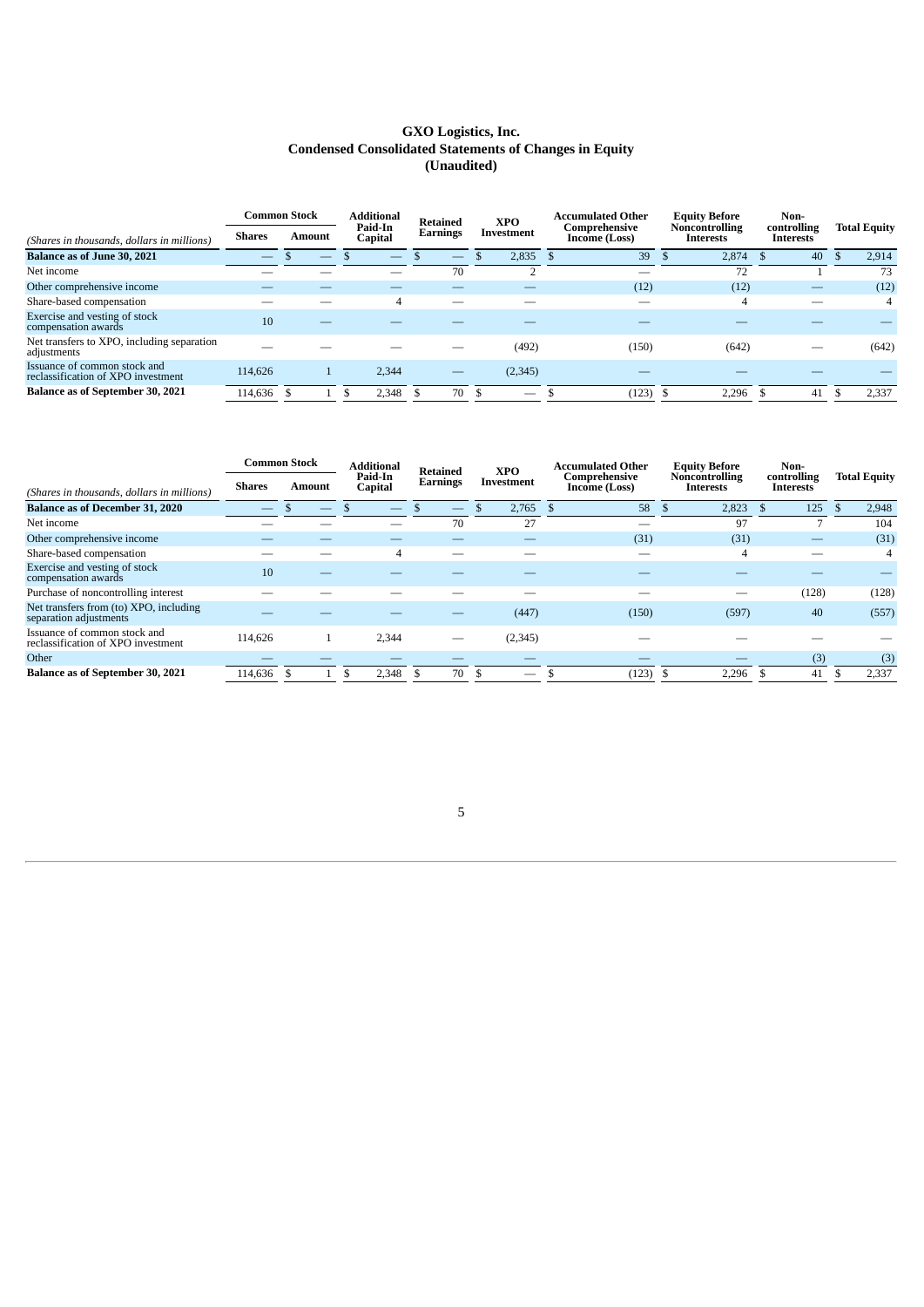### **GXO Logistics, Inc. Condensed Consolidated Statements of Changes in Equity (Unaudited)**

|                                               | Common Stock  |        | <b>Additional</b>  | <b>Retained</b> |                 | <b>XPO</b> |            |  | Accumulated<br>Other           | <b>Equity Before</b> |                                    |  | Non-                            |               | <b>Total</b> |
|-----------------------------------------------|---------------|--------|--------------------|-----------------|-----------------|------------|------------|--|--------------------------------|----------------------|------------------------------------|--|---------------------------------|---------------|--------------|
| (Shares in thousands, dollars in<br>millions) | <b>Shares</b> | Amount | Paid-In<br>Capital |                 | <b>Earnings</b> |            | Investment |  | Comprehensive<br>Income (Loss) |                      | Noncontrolling<br><b>Interests</b> |  | controlling<br><b>Interests</b> | <b>Equity</b> |              |
| <b>Balance as of June 30, 2020</b>            |               |        |                    |                 |                 |            | 2.621      |  | $(110)$ \$                     |                      | 2,511                              |  | 130                             |               | 2.641        |
| Net income                                    |               |        |                    |                 |                 |            | 18         |  |                                |                      | 18                                 |  |                                 |               | 23           |
| Other comprehensive income                    |               |        |                    |                 |                 |            |            |  | 89                             |                      | 89                                 |  | 4                               |               | 93           |
| Purchase of noncontrolling interests          |               |        |                    |                 |                 |            | (1)        |  |                                |                      | (1)                                |  | (20)                            |               | (21)         |
| Net transfers from XPO                        |               |        |                    |                 |                 |            | 88         |  |                                |                      | 88                                 |  |                                 |               | 88           |
| <b>Balance as of September 30, 2020</b>       |               |        |                    |                 |                 |            | 2.726      |  | $(21)$ \$                      |                      | 2.705                              |  | 119                             |               | 2.824        |

|                                               | C <b>ommon Stock</b>     |        |  | Additional               |                                    | <b>XPO</b> |            | Accumulated<br>Other |  | <b>Equity Before</b>           |  | Non-                                      |                                 |      |  |                        |
|-----------------------------------------------|--------------------------|--------|--|--------------------------|------------------------------------|------------|------------|----------------------|--|--------------------------------|--|-------------------------------------------|---------------------------------|------|--|------------------------|
| (Shares in thousands, dollars in<br>millions) | <b>Shares</b>            | Amount |  | Paid-In<br>Capital       | <b>Retained</b><br><b>Earnings</b> |            | Investment |                      |  | Comprehensive<br>Income (Loss) |  | <b>Noncontrolling</b><br><b>Interests</b> | controlling<br><b>Interests</b> |      |  | Total<br><b>Equity</b> |
| <b>Balance as of December 31, 2019</b>        |                          |        |  |                          |                                    |            |            | 2.633                |  | $(66)$ \$                      |  | 2.567                                     |                                 | 130  |  | 2.697                  |
| Net (loss) income                             |                          |        |  |                          |                                    |            |            | (59                  |  |                                |  | (59)                                      |                                 |      |  | (52)                   |
| Other comprehensive income                    |                          |        |  |                          |                                    |            |            |                      |  | 45                             |  | 45                                        |                                 |      |  | 47                     |
| Purchase of noncontrolling interests          |                          |        |  |                          |                                    |            |            | (1)                  |  |                                |  | (1)                                       |                                 | (20) |  | (21)                   |
| Net transfers from XPO                        |                          |        |  |                          |                                    |            |            | 153                  |  |                                |  | 153                                       |                                 |      |  | 153                    |
| <b>Balance as of September 30, 2020</b>       | $\overline{\phantom{0}}$ |        |  | $\overline{\phantom{0}}$ |                                    |            |            | 2.726                |  | (21)                           |  | 2.705                                     |                                 | 119  |  | 2.824                  |

<span id="page-6-0"></span>See accompanying notes to condensed consolidated financial statements.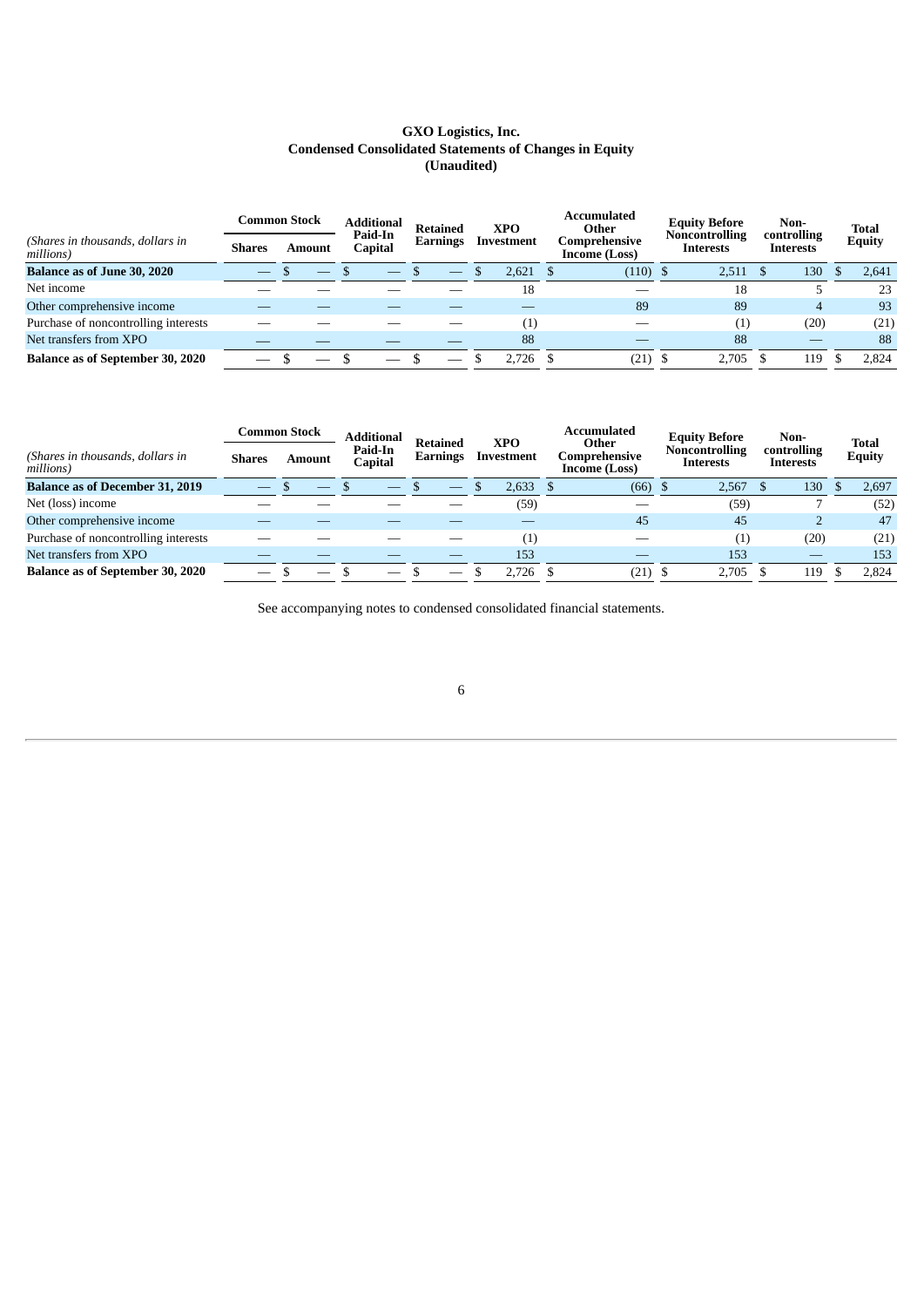### **GXO Logistics, Inc. Condensed Consolidated Statements of Cash Flow (Unaudited)**

|                                                                                                                              | <b>Nine Months Ended September 30,</b> |                           |                |
|------------------------------------------------------------------------------------------------------------------------------|----------------------------------------|---------------------------|----------------|
| (In millions)                                                                                                                | 2021                                   |                           | 2020           |
| <b>Operating activities</b>                                                                                                  |                                        |                           |                |
| Net income (loss)                                                                                                            | \$<br>104                              | \$                        | (52)           |
| Adjustments to reconcile net income (loss) to net cash from operating activities                                             |                                        |                           |                |
| Depreciation, amortization and net lease activity                                                                            | 259                                    |                           | 246            |
| Stock compensation expense                                                                                                   | 22                                     |                           | 21             |
| Deferred tax (benefit) expense                                                                                               | (47)                                   |                           | 2              |
| Other                                                                                                                        | (11)                                   |                           | 5              |
| <b>Changes in assets and liabilities</b>                                                                                     |                                        |                           |                |
| Accounts receivable                                                                                                          | (118)                                  |                           | $\overline{4}$ |
| Other assets                                                                                                                 | (129)                                  |                           | 41             |
| Accounts payable                                                                                                             | (8)                                    |                           | (63)           |
| Accrued expenses and other liabilities                                                                                       | 179                                    |                           | 141            |
| Net cash provided by operating activities                                                                                    | 251                                    |                           | 345            |
| <b>Investing activities</b>                                                                                                  |                                        |                           |                |
| Payment for purchases of property and equipment                                                                              | (180)                                  |                           | (159)          |
| Proceeds from sales of property and equipment                                                                                | 8                                      |                           | 11             |
| Purchase and sale of affiliate trade receivables, net                                                                        |                                        |                           | (15)           |
| Other                                                                                                                        | 32                                     |                           |                |
| Net cash used in investing activities                                                                                        | (140)                                  |                           | (163)          |
| <b>Financing activities</b>                                                                                                  |                                        |                           |                |
| Proceeds from issuance of debt                                                                                               | 794                                    |                           |                |
| Net proceeds (repayments) related to trade securitization program                                                            | (21)                                   |                           | 17             |
| Repayment of debt and finance leases                                                                                         | (64)                                   |                           | (85)           |
| Purchase of noncontrolling interests                                                                                         | (128)                                  |                           | (21)           |
| Net transfers from (to) XPO                                                                                                  | (774)                                  |                           | 112            |
| Other                                                                                                                        | 28                                     |                           | 5              |
| Net cash provided by (used in) financing activities                                                                          | (165)                                  |                           | 28             |
| Effect of exchange rates on cash, cash equivalents and restricted cash                                                       | 1                                      |                           | (1)            |
| Net increase (decrease) in cash, cash equivalents and restricted cash                                                        | (53)                                   |                           | 209            |
| Cash, cash equivalents, and restricted cash, beginning of period                                                             | 328                                    |                           | 200            |
| Cash, cash equivalents, and restricted cash, end of period                                                                   | \$<br>275                              | $\boldsymbol{\mathsf{S}}$ | 409            |
| Supplemental disclosure of cash flow information:                                                                            |                                        |                           |                |
| Leased assets obtained in exchange for new operating lease liabilities, including \$281 related to an<br>acquisition in 2021 | \$<br>792                              | $\mathbb{S}$              | 290            |
| Leased assets obtained in exchange of new finance lease liabilities, including \$23 related to an<br>acquisition in 2021     | 39                                     |                           | 62             |
| Non-cash settlement of related party debt pursuant to the Separation                                                         | 437                                    |                           |                |
| Cash paid for interest                                                                                                       | 20                                     |                           | 24             |
| Cash paid for income taxes                                                                                                   | 38                                     |                           | 18             |

<span id="page-7-0"></span>See accompanying notes to condensed consolidated financial statements.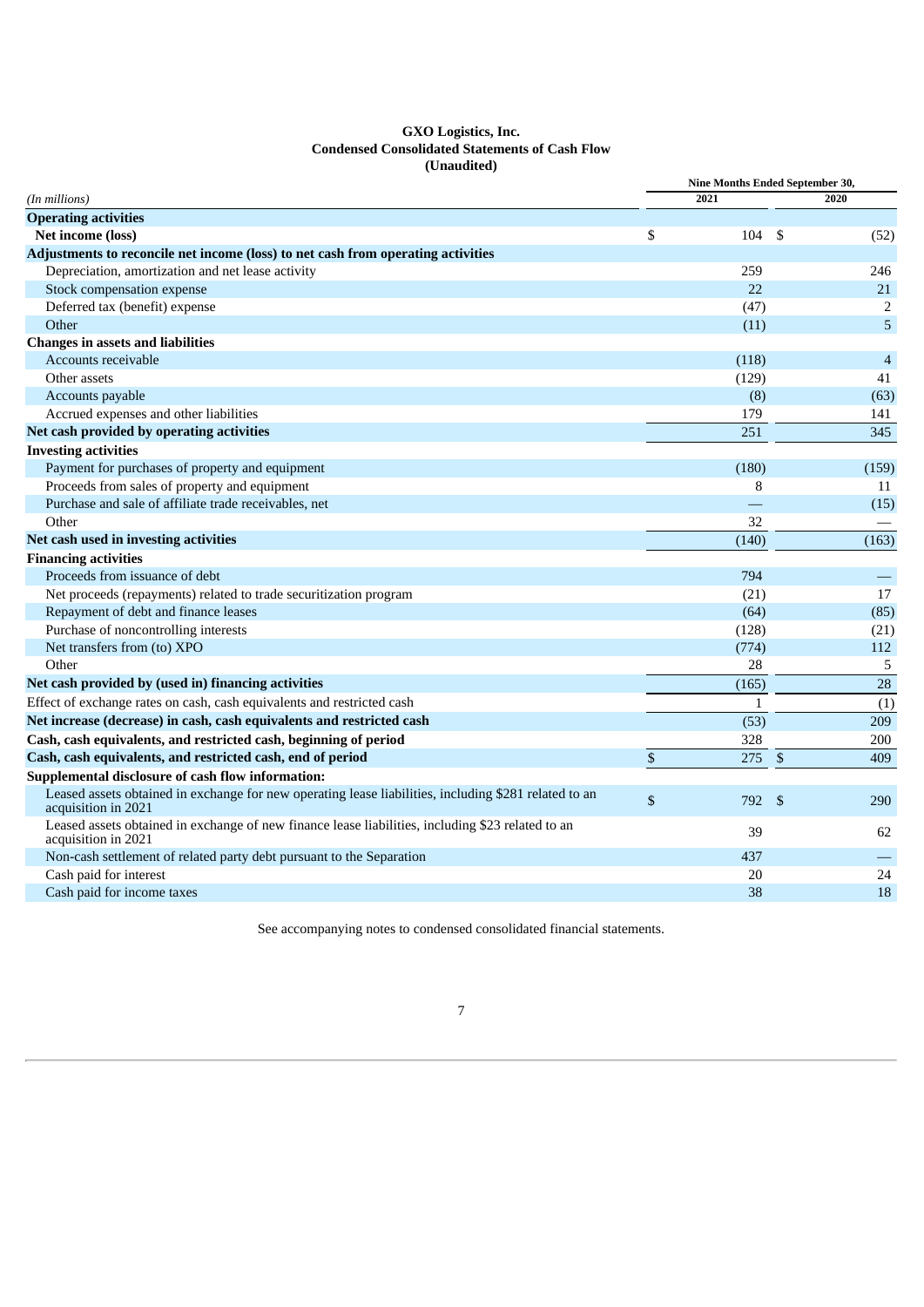### **GXO Logistics, Inc. Notes to Condensed Consolidated Financial Statements (Unaudited)**

### **1. Organization**

GXO Logistics, Inc. ("GXO," the "Company" or "we") is the largest pure-play contract logistics provider in the world and a foremost innovator in the logistics industry. We provide high-value-add warehousing and distribution, order fulfillment and other supply chain services differentiated by our industryleading ability to deliver technology-enabled, customized solutions. In addition, we are a major provider of reverse logistics, or returns management. We serve a broad range of ecommerce and retail customers across a range of industries, such as, consumer technology and manufacturing, food and beverage, consumer packaged goods and aerospace. We present our operations in the condensed consolidated financial statements as one reportable segment.

On August 2, 2021, XPO Logistics, Inc. ("XPO") completed the previously announced spin-off of GXO (the "Separation") in a transaction intended to be tax-free for U.S. federal income tax purposes, which was accomplished by the distribution of 100 percent of the outstanding common stock of GXO to XPO stockholders as of the close of business on July 23, 2021, the record date for the distribution. XPO stockholders received one share of GXO common stock for every share of XPO common stock held at the close of business on the record date. GXO is now a standalone publicly traded company. On August 2, 2021, regular-way trading of GXO's common stock commenced on the New York Stock Exchange ("NYSE") under the ticker symbol "GXO."

The Separation was completed pursuant to the Separation and Distribution Agreement and various other agreements that govern aspects of our relationship with XPO, including, but not limited to a Transition Services Agreement ("TSA"), a Tax Matters Agreement ("TMA"), an Employee Matters Agreement ("EMA") and an Intellectual Property License Agreement ("IPLA"). See Note 3—The Separation for additional details of the agreements executed in connection with the Separation.

#### **2. Basis of Presentation**

Prior to the Separation on August 2, 2021, our historical financial statements were prepared on a standalone combined basis and were derived from the consolidated financial statements and accounting records of XPO. On August 2, 2021, the Company became a standalone publicly traded company, and its financial statements are now presented on a consolidated basis. The unaudited financial statements for all periods presented, including the historical results of the Company prior to August 2, 2021, are now referred to as "Condensed Consolidated Financial Statements," and have been prepared pursuant to the rules and regulations for reporting on Form 10-Q. Accordingly, certain information and disclosures required by U.S. generally accepted accounting principles ("GAAP") for complete consolidated financial statements are not included herein.

Prior to the Separation on August 2, 2021, all the assets and liabilities were reflected on a historical cost basis, as immediately prior to the Separation all of the assets and liabilities presented were wholly owned by XPO and were generally transferred to the Company at a carry-over basis.

Prior to the Separation on August 2, 2021 the Condensed Consolidated Statements of Operations included allocations of XPO costs and expenses including XPO's corporate function which incurred a variety of expenses including, but not limited to, information technology, human resources, accounting, sales and sales operations, procurement, executive services, legal, corporate finance and communications. An allocation of these expenses is included to burden all business units comprising XPO's historical operations, including GXO. The charges reflected have been either specifically identified or allocated using drivers including proportional adjusted earnings before interest, taxes, depreciation and amortization, which includes adjustments for transaction and integration costs, as well as restructuring costs and other adjustments, or headcount. The majority of these allocated costs are recorded in Sales, general and administrative expense ("SG&A"), Transaction-related costs and Depreciation and amortization expense in the Condensed Consolidated Statements of Operations. All charges and allocations for facilities, functions and services performed by XPO organizations have been deemed settled in cash by GXO to XPO in the period in which the cost was recorded on the Condensed Consolidated Statements of Operations.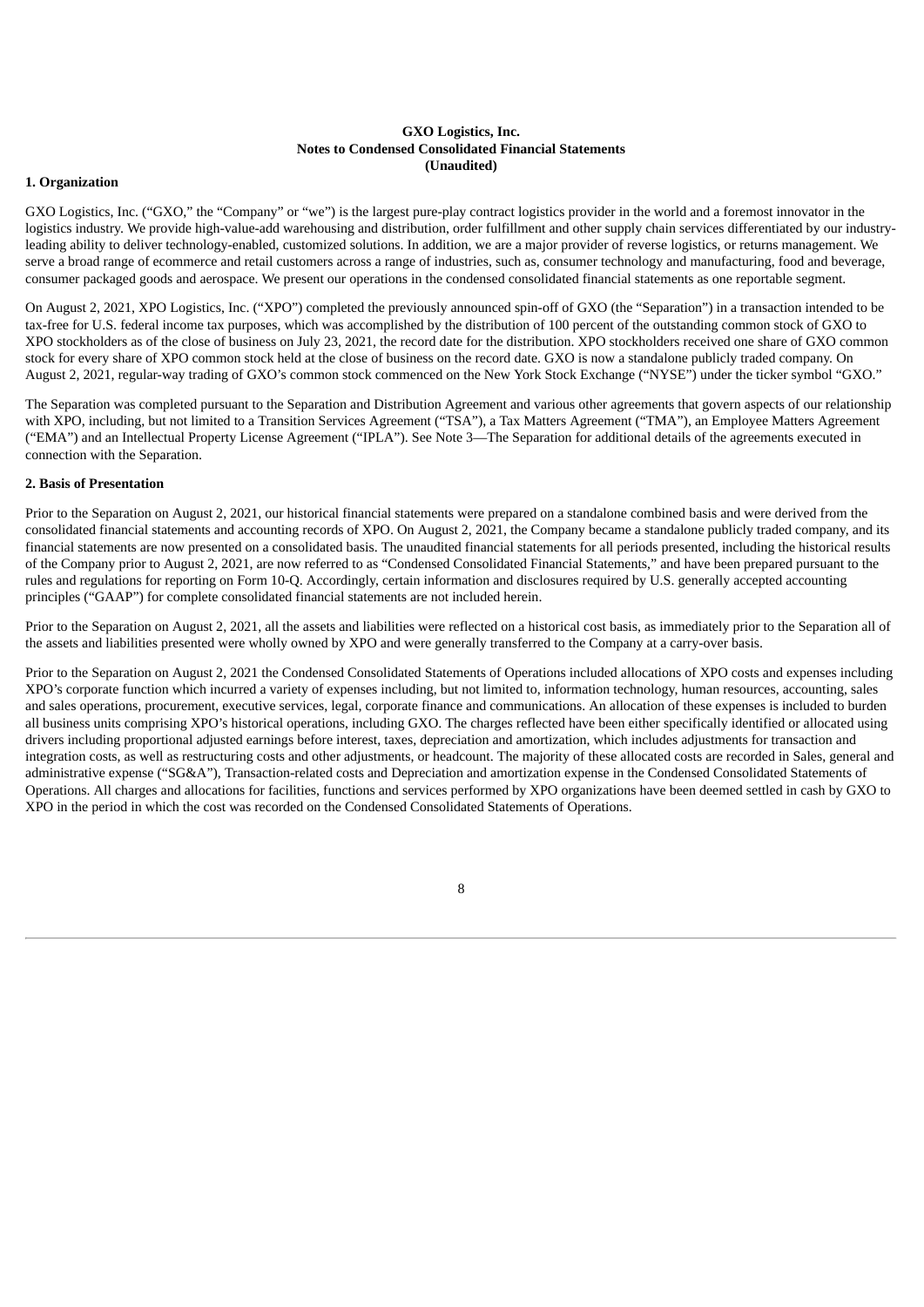For periods ended on or prior to August 2, 2021, we were a member of the XPO consolidated group and our U.S. taxable income was included XPO's consolidated U.S. federal income tax return as well as in tax returns filed by XPO with certain state and local taxing jurisdictions. Our foreign income tax returns are filed on a separate company basis. For periods ended prior to the Separation, our current and deferred income taxes have been computed and presented herein under the "separate return method" as if GXO were a separate tax paying entity.

#### *Use of Estimates*

We prepared estimates based on the most current and best available information, but actual results could differ materially from these estimates and assumptions, particularly in light of the outbreak of a strain of coronavirus, COVID-19. The results of operations of any interim period are not necessarily indicative of the results of operations for the full year.

In the Company's opinion, all adjustments necessary for a fair statement of these interim statements have been included and are of a normal and recurring nature. These interim statements should be read in conjunction with the audited financial statements and notes thereto included in GXO's Registration Statement on Form 10.

#### *Adoption of New Accounting Standards*

In December 2019, the Financial Accounting Standards Board ("FASB") issued ASU 2019-12, "Income Taxes (Topic 740): Simplifying the Accounting for Income Taxes." This guidance is intended to simplify the accounting for income taxes by removing certain exceptions to the general principles in Topic 740. The ASU also clarifies and amends existing guidance to enhance consistency and comparability among reporting entities. We adopted this standard on January 1, 2021 on a prospective basis. The adoption did not have a material effect on our condensed consolidated financial statements.

#### *Accounting Pronouncements Issued but Not Yet Adopted*

In March 2020, the FASB issued ASU 2020-04, "Reference rate reform (Topic 848): Facilitation of the effects of reference rate reform on financial reporting." The ASU provides optional expedients and exceptions for applying GAAP to contracts, hedging relationships and other transactions affected by reference rate reform. The amendments apply only to contracts and hedging relationships that reference London Interbank Offered Rate ("LIBOR") or another reference rate expected to be discontinued due to reference rate reform. The amendments are elective and are effective upon issuance through December 31, 2022. We intend to apply this guidance when modifications of contracts that include LIBOR occur, which is not expected to have a material impact on our consolidated financial statements.

#### **3. The Separation**

The Separation and Distribution Agreement contains provisions that, among other things, relate to (i) assets, liabilities and contracts to be transferred, assumed and assigned to each of GXO and XPO as part of the Separation, (ii) cross-indemnities principally designed to place financial responsibility for the obligations and liabilities of GXO's business with GXO and financial responsibility for the obligations and liabilities of XPO's remaining business with XPO, (iii) the allocation among GXO and XPO of rights and obligations under existing insurance policies with respect to occurrences prior to completion of the Separation, and (iv) procedures governing the resolution of disputes, controversies or claims that may arise between GXO and XPO related to the Separation or distribution.

Under the TSA, (i) XPO will provide GXO and certain of its affiliates, on an interim, transitional basis, various services and (ii) GXO will provide XPO and certain of its affiliates, on an interim, transitional basis, various services. The services to be provided include, treasury administration, employee benefits administration, information technology services, regulatory services, general administrative services and other support services. The services generally commenced on the date of the Separation and will terminate no later than twelve months following the distribution date.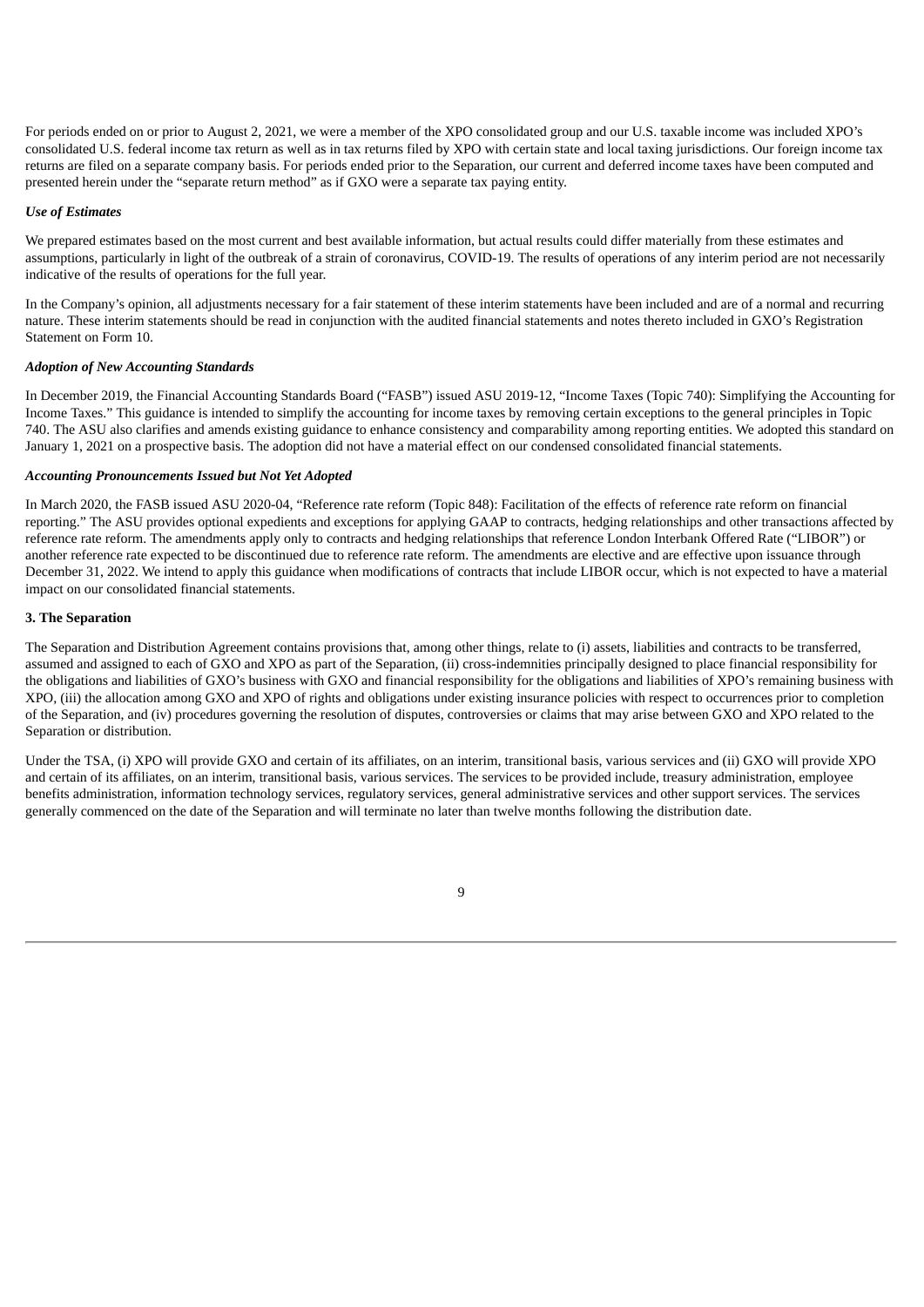XPO and GXO entered into a TMA that governs the parties' respective rights, responsibilities and obligations with respect to tax matters; including responsibility for taxes, entitlement to refunds, allocation of tax attributes, preparation of tax returns, control of tax contests and other tax matters. GXO is generally responsible for federal, state and foreign income taxes (i) imposed on a separate return basis on GXO or any of its subsidiaries or (ii) imposed on a consolidated or combined return basis with respect to audit or other adjustments attributable to GXO or any of its subsidiaries, in each case, with respect to taxable periods, or portions thereof, that ended on or prior to the Separation. The TMA provides special rules that allocate responsibility for tax liabilities arising from a failure of the Separation transactions to qualify for tax-free treatment based on the reasons for such failure. The TMA also imposes restrictions on GXO during the two-year period following the Separation that are intended to prevent the Separation and certain related transactions from failing to qualify as transactions that are generally tax-free.

The EMA allocates assets, liabilities and responsibilities relating to employee compensation and benefit plans and programs and other related matters in connection with the Separation.

The IPLA provides the parties with reciprocal, non-exclusive licenses under certain intellectual property rights transferred to GXO and certain intellectual property rights retained by XPO to provide the parties freedom to operate their respective businesses.

In connection with the Separation, GXO became the plan sponsor for the United Kingdom ("the U.K.") defined benefit pension plan and these condensed consolidated financial statements reflect the periodic benefit costs and funded status of such plan. GXO recognized a net asset of £26 million (\$36 million), reflecting the plan assets and projected benefit obligation. The Company uses December 31 as the year-end measurement date for this plan. See Note 10— Pension for further detail.

In connection with the Separation, all related party debt with our North American and European subsidiaries GXO was settled and are no longer reflected on the Condensed Consolidated Balance Sheet. In June 2021, we entered into a five-year, unsecured, multi-currency revolving credit facility (the "Revolving Credit Facility"). Initially, the Revolving Credit Facility provides commitments of up to \$800 million, of which \$60 million will be available for the issuance of letters of credit. In July 2021, the Company completed an offering of \$800 million aggregate principal amount of notes, consisting of \$400 million of notes due 2026 (the "2026 Notes") and \$400 million of notes due 2031 (the "2031 Notes", and together with the 2026 Notes, the "Notes").The net proceeds from the sale of the Notes were used to fund a cash payment to XPO of \$794 million in connection with the Separation. See Note 8—Debt and Financing Arrangements for further detail.

In July 2021, in connection with the Separation, XPO's existing trade receivable securitization program was amended; the previous €400 million program is now comprised of two separate €200 million programs, one of which remains with GXO and expires in July 2024. See Note 8—Debt and Financing Arrangements for details.

In August 2021, we amended certain legal entity structures and transferred assets pursuant to a legal entity restructuring plan. In connection with the restructuring, we intend to enter into certain agreements to license the right to use trademarks, trade names and other intellectual property related to the GXO brand to our non-U.S. affiliates. During the third quarter of 2021, the Company recorded a positive income tax adjustment of \$42 million along with a corresponding increase to its net deferred tax assets. This one-time adjustment results from agreements by GXO's non-U.S. affiliates to license the rights to use trademarks, trade names, and other intellectual property related to the GXO brand. Also in connection with legal entity restructuring, we expect a one-time cash tax payment of approximately \$20 million payable in the fourth quarter.

#### **4. Acquisitions**

#### *European Acquisition*

In January 2021, we acquired the majority of Kuehne + Nagel's contract logistics operations in the U.K., which generated annual revenues of approximately £450 million (\$585 million) in 2020. The operations provide a range of logistics services, including inbound and outbound distribution, reverse logistics management and inventory management. We have recorded preliminary estimates for the fair value of assets and liabilities assumed, including

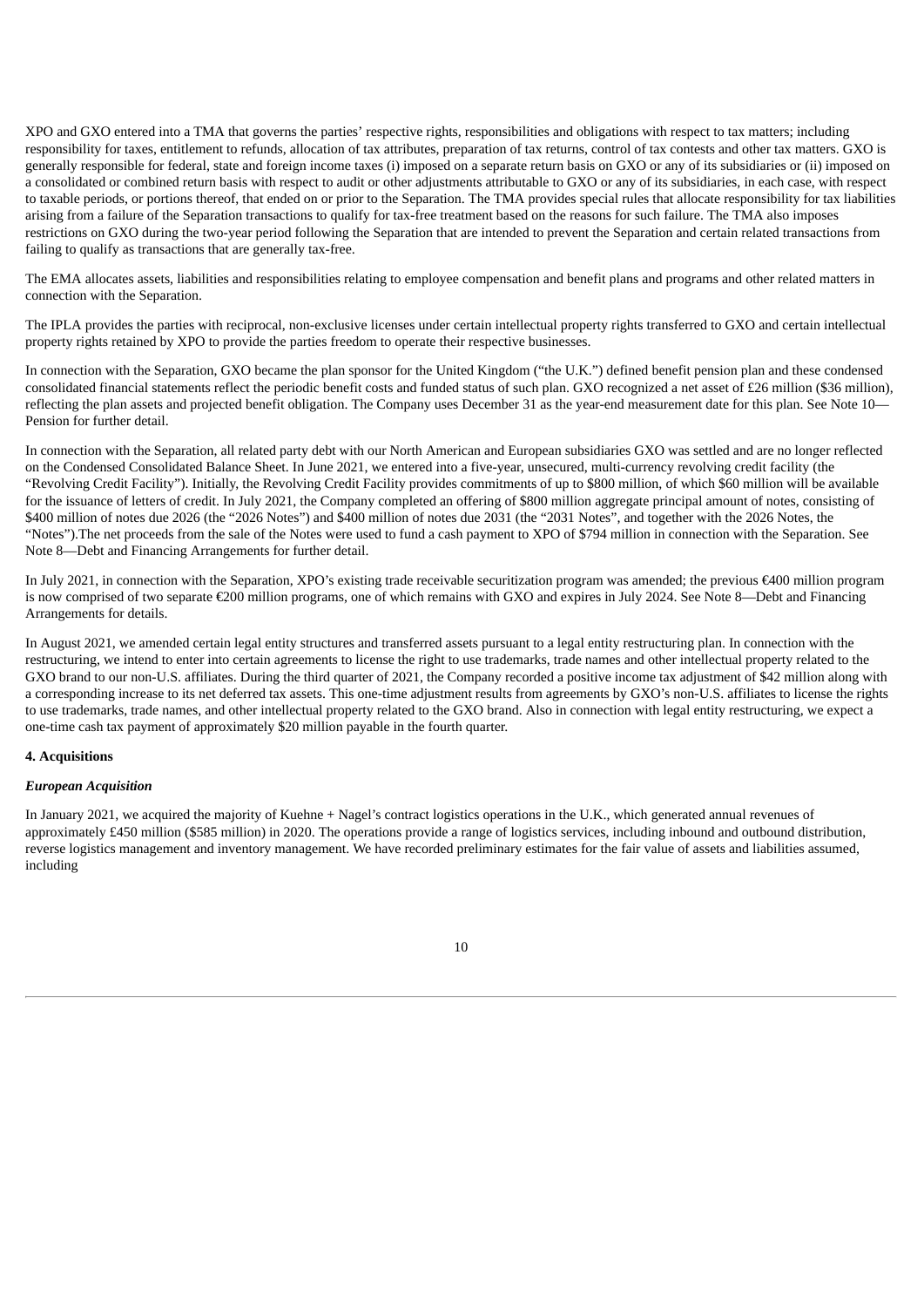approximately \$300 million of operating lease assets and operating lease liabilities. Pro forma results of operations for this acquisition have not been presented as it is not material to the condensed consolidated results of operations.

#### *GXO Logistics Europe Purchase*

Our historical results reflect a noncontrolling interest in GXO Logistics Europe SAS, previously XPO Logistics Europe SAS ("XPO Logistics Europe"). We acquired majority ownership of GXO Logistics Europe in 2015. In the third quarter of 2020, we purchased shareholders' noncontrolling interests in GXO Logistics Europe for €17 million (\$21 million). The portion of the purchased noncontrolling interest that is not attributable to GXO has been recorded as a transfer to the XPO investment account. In the second quarter of 2021, we completed the purchase of the remaining 3% of XPO Logistics Europe that we did not already own at a cost of €108 million (\$128 million) and transferred €34 million (\$40 million) to XPO. Following this transaction, we own all of the outstanding shares of GXO Logistics Europe.

### **5. Revenue Recognition**

We generate revenue by providing contract logistics services for our customers, including warehousing and distribution, order fulfillment, reverse logistics, packaging and labeling, factory and aftermarket support and inventory management ranging from a few months to several years. The vast majority of our contracts with customers include one performance obligation. We generally recognize revenue over time as we perform the services in the contract because of the continuous transfer of control over the services we perform for our customer.

#### *Disaggregation of Revenues*

We disaggregate our revenue by geographic area. Our revenue disaggregated by geographical area, based on sales office location, was as follows:

|                       |                      |       |    | Three Months Ended September 30, | Nine Months Ended September 30, |       |     |       |  |  |
|-----------------------|----------------------|-------|----|----------------------------------|---------------------------------|-------|-----|-------|--|--|
| (In millions)         | 2021<br>2020<br>2021 |       |    |                                  | 2020                            |       |     |       |  |  |
| <b>Revenue</b>        |                      |       |    |                                  |                                 |       |     |       |  |  |
| <b>United Kingdom</b> | \$                   | 680   | -S | 402                              | - \$                            | 1,847 | - S | 1,069 |  |  |
| <b>United States</b>  |                      | 599   |    | 551                              |                                 | 1,734 |     | 1,596 |  |  |
| France                |                      | 181   |    | 174                              |                                 | 551   |     | 466   |  |  |
| <b>Netherlands</b>    |                      | 159   |    | 131                              |                                 | 464   |     | 357   |  |  |
| Spain                 |                      | 117   |    | 108                              |                                 | 358   |     | 304   |  |  |
| Other                 |                      | 238   |    | 218                              |                                 | 724   |     | 637   |  |  |
| <b>Total</b>          |                      | 1,974 |    | 1,584                            |                                 | 5,678 |     | 4,429 |  |  |

Our revenue can also be disaggregated by various verticals, reflecting our customers' principal industry sector. Our revenue disaggregated by industry sector was as follows:

|                                                |              |  | Nine Months Ended September 30, |                                  |        |      |       |
|------------------------------------------------|--------------|--|---------------------------------|----------------------------------|--------|------|-------|
| (In millions)                                  | 2021<br>2020 |  |                                 |                                  | 2021   | 2020 |       |
| <b>Revenue</b>                                 |              |  |                                 |                                  |        |      |       |
| Ecommerce, omnichannel and consumer technology | 979          |  |                                 |                                  |        |      | 2,179 |
| Food and beverage                              | 290          |  | 213                             |                                  | 795    |      | 616   |
| Consumer packaged goods                        | 240          |  | 198                             |                                  | 694    |      | 538   |
| Other                                          | 465          |  | 373                             |                                  | 1,362  |      | 1,096 |
| <b>Total</b>                                   | 1,974        |  | 1,584                           |                                  | 5,678  |      | 4,429 |
|                                                |              |  |                                 | Three Months Ended September 30, | 800 \$ |      | 2.827 |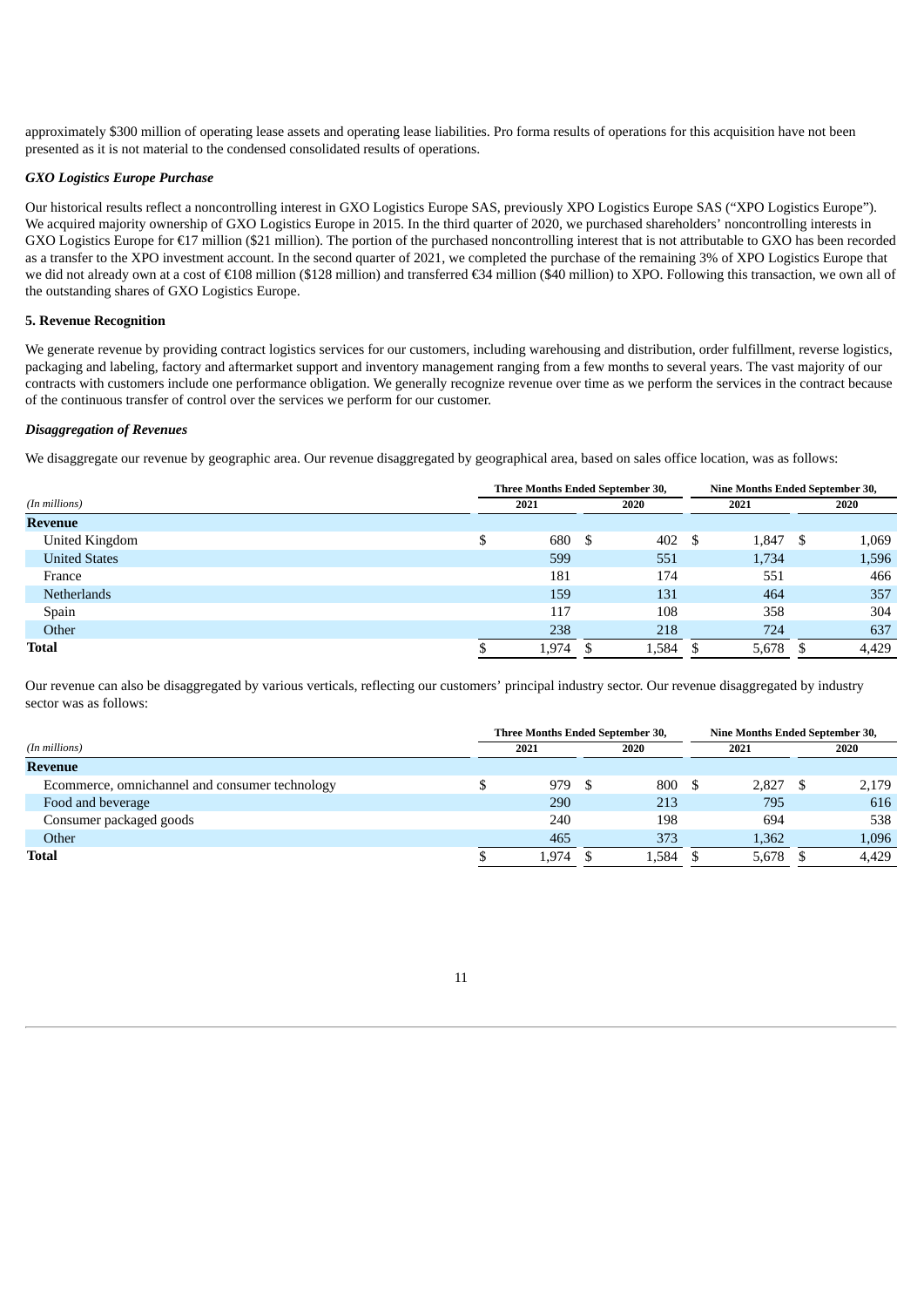#### *Contract Assets and Liabilities*

Contract assets include costs we have incurred and capitalized in conjunction with customer contracts, which are primarily amortized to Direct operating expense on our Condensed Consolidated Statements of Operations over the contract term. As of September 30, 2021 and December 31, 2020, the Company had contract assets of \$145 million and \$66 million, respectively, recorded primarily within Other long-term assets on our Condensed Consolidated Balance Sheets. Contract assets primarily increased due to new contracts during the nine months ended September 30, 2021.

Contract liabilities include advance payments and billings in excess of revenue recognized. The activity for our contract liabilities, which is recorded within Other current liabilities and Other long-term liabilities on our Condensed Consolidated Balance Sheets, was as follows:

| (In millions)                           |      |
|-----------------------------------------|------|
| <b>Balance as of December 31, 2020</b>  | 97   |
| Revenue recognized                      | (90) |
| Unearned revenue $^{(1)}$               | 210  |
| Foreign exchange and other              | (6)  |
| <b>Balance as of September 30, 2021</b> | 211  |

(1) Includes \$82 million related to the Kuehne + Nagel acquisition. See Note 4—Acquisitions for further detail.

#### *Remaining Performance Obligations*

Remaining performance obligations relate to firm customer contracts for which services have not been performed and future revenue recognition is expected. As permitted in determining the remaining performance obligation, we omit obligations that have original expected durations of one year or less or contain variable consideration. On September 30, 2021, the fixed consideration component of our remaining performance obligations was approximately \$2.1 billion, and we expect to recognize approximately 67% of that amount over the next three years and the remainder thereafter. We estimate remaining performance obligations at a point in time and actual amounts may differ from these estimates due to changes in foreign currency exchange rates and contract revisions or terminations.

#### **6. Restructuring Charges**

*(In millions)*

We engage in restructuring actions as part of our ongoing efforts to best use our resources and infrastructure. These actions generally include severance and facility-related costs, including impairment of operating lease assets, and are intended to improve our efficiency and profitability.

Our restructuring-related activity was as follows:

| $\mu$ $\mu$ $\mu$ $\mu$ $\mu$ $\mu$ $\mu$ $\mu$ |      |
|-------------------------------------------------|------|
| <b>Balance as of December 31, 2020</b>          | 20   |
| Charges incurred $(1)$                          |      |
| <b>Payments</b>                                 | (11) |
| Foreign exchange and other                      | (10) |
| <b>Balance as of September 30, 2021</b>         |      |

(1) Charges incurred are net of adjustments to previously recognized liabilities.

We expect the remaining restructuring liability at September 30, 2021, which primarily relates to severance, to be substantially paid within the next twelve months.

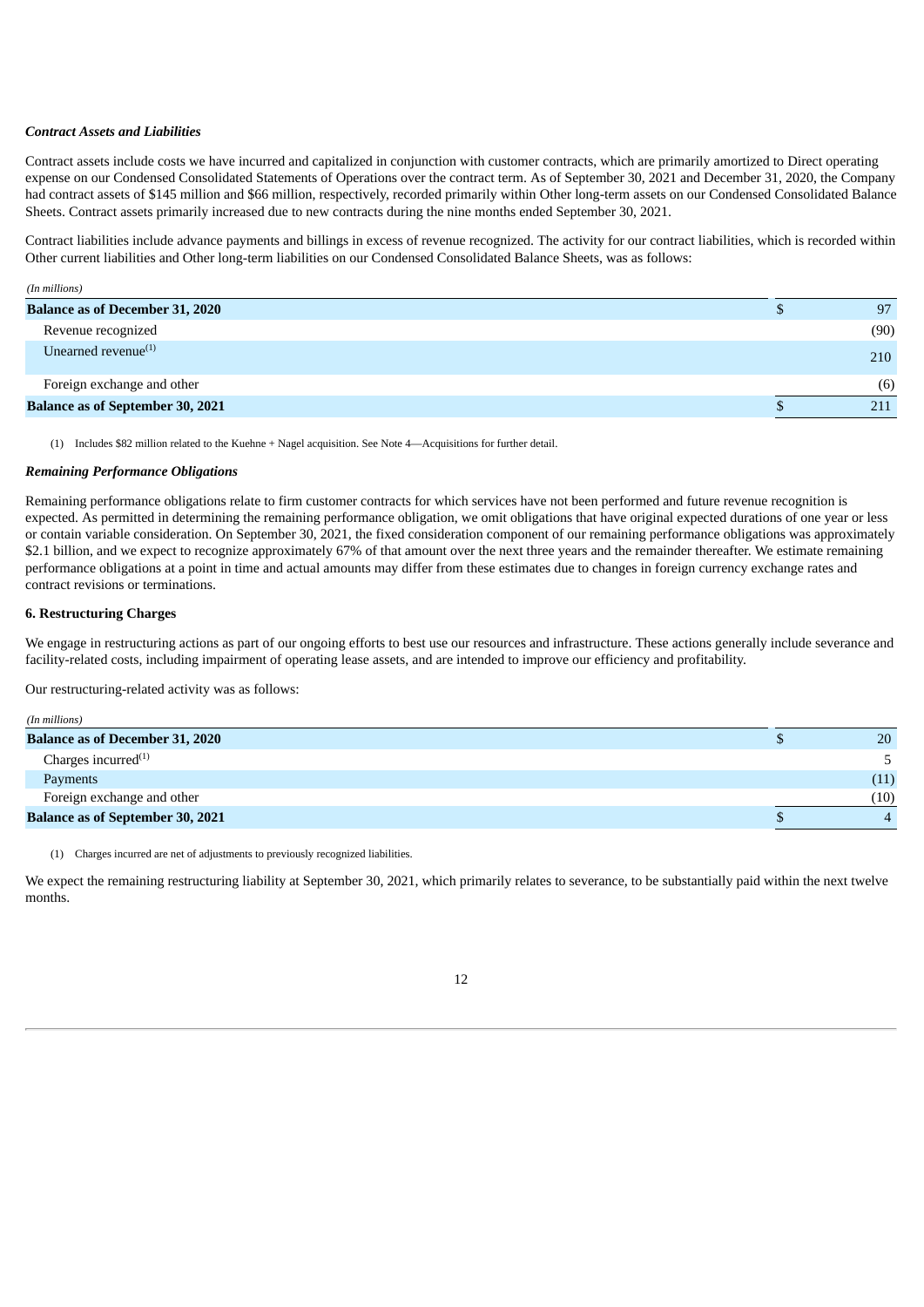### **7. Leases**

We determine if an arrangement is a lease at inception. For leases with terms greater than 12 months, we recognize operating lease right-of-use assets and liabilities at the lease commencement date based on the estimated present value of the lease payments over the lease term. For most of our leases, the implicit rate cannot be readily determined and, as a result, we use the incremental borrowing rates at commencement date to determine the present value of future lease payments.

We include options to extend or terminate a lease in the lease term when we are reasonably certain to exercise such options. We exclude variable lease payments (such as payments based on an index) from our initial measurement of the lease liability. We account for lease and non-lease components within a contract as a single lease component for our real estate leases.

Supplemental balance sheet information related to leases was as follows:

| (In millions)                                                  |                | September 30, 2021 |               | <b>December 31, 2020</b> |
|----------------------------------------------------------------|----------------|--------------------|---------------|--------------------------|
| <b>Operating leases:</b>                                       |                |                    |               |                          |
| Operating lease assets $^{(1)}$                                | \$             | 1,790 \$           |               | 1,434                    |
|                                                                |                |                    |               |                          |
| Short-term operating lease liabilities                         | \$             | 432                | - \$          | 332                      |
| <b>Operating lease liabilities</b>                             |                | 1,382              |               | 1,099                    |
| Total operating lease liabilities $(2)$                        |                | 1,814              | -\$           | 1,431                    |
|                                                                |                |                    |               |                          |
| <b>Finance leases:</b>                                         |                |                    |               |                          |
| Property and equipment, gross                                  | $\mathbb{S}$   | $234 \text{ } $s$  |               | 199                      |
| Accumulated depreciation                                       |                | (71)               |               | (49)                     |
| Property and equipment, $net^{(3)}$                            |                | 163                | $\mathcal{S}$ | 150                      |
|                                                                |                |                    |               |                          |
| Short-term borrowings and current maturities of long-term debt | $\mathbb{S}$   | 34S                |               | 31                       |
| Long-term debt                                                 |                | 140                |               | 127                      |
| Total finance lease liabilities <sup>(3)</sup>                 | $\mathfrak{L}$ | 174                | \$            | 158                      |

(1) Includes \$267 million related to the Kuehne + Nagel acquisition in 2021. See Note 4—Acquisitions for further detail.

(2) Includes \$257 million related to the Kuehne + Nagel acquisition in 2021. See Note 4—Acquisitions for further detail.<br>(3) Includes \$20 million related to the Kuehne + Nagel acquisition in 2021. See Note 4—Acquisitions f

(3) Includes \$20 million related to the Kuehne + Nagel acquisition in 2021. See Note 4—Acquisitions for further detail.

The components of our lease expense were as follows:

| <b>Three Months Ended September 30,</b> |      |     |      |               | <b>Nine Months Ended September 30,</b> |  |                              |  |
|-----------------------------------------|------|-----|------|---------------|----------------------------------------|--|------------------------------|--|
|                                         | 2021 |     | 2020 |               | 2021                                   |  | 2020                         |  |
|                                         | 161  | -S  | 137  | -S            | 490                                    |  | 392                          |  |
|                                         | 20   |     | 13   |               | 57                                     |  | 38                           |  |
|                                         | 18   |     | 17   |               | 55                                     |  | 48                           |  |
|                                         | 199  | .S  | 167  | -S            | 602                                    |  | 478                          |  |
|                                         |      |     |      |               |                                        |  |                              |  |
| \$                                      | 8    | -\$ | 10   | - \$          | 25                                     |  | 18                           |  |
|                                         |      |     |      |               | 4                                      |  | 3.                           |  |
|                                         | 10   |     | 11   |               | 29                                     |  | 21                           |  |
|                                         | 209  |     | 178  | <sup>\$</sup> | 631                                    |  | 499                          |  |
|                                         |      |     |      |               |                                        |  | $\mathbb{S}$<br>- \$<br>- \$ |  |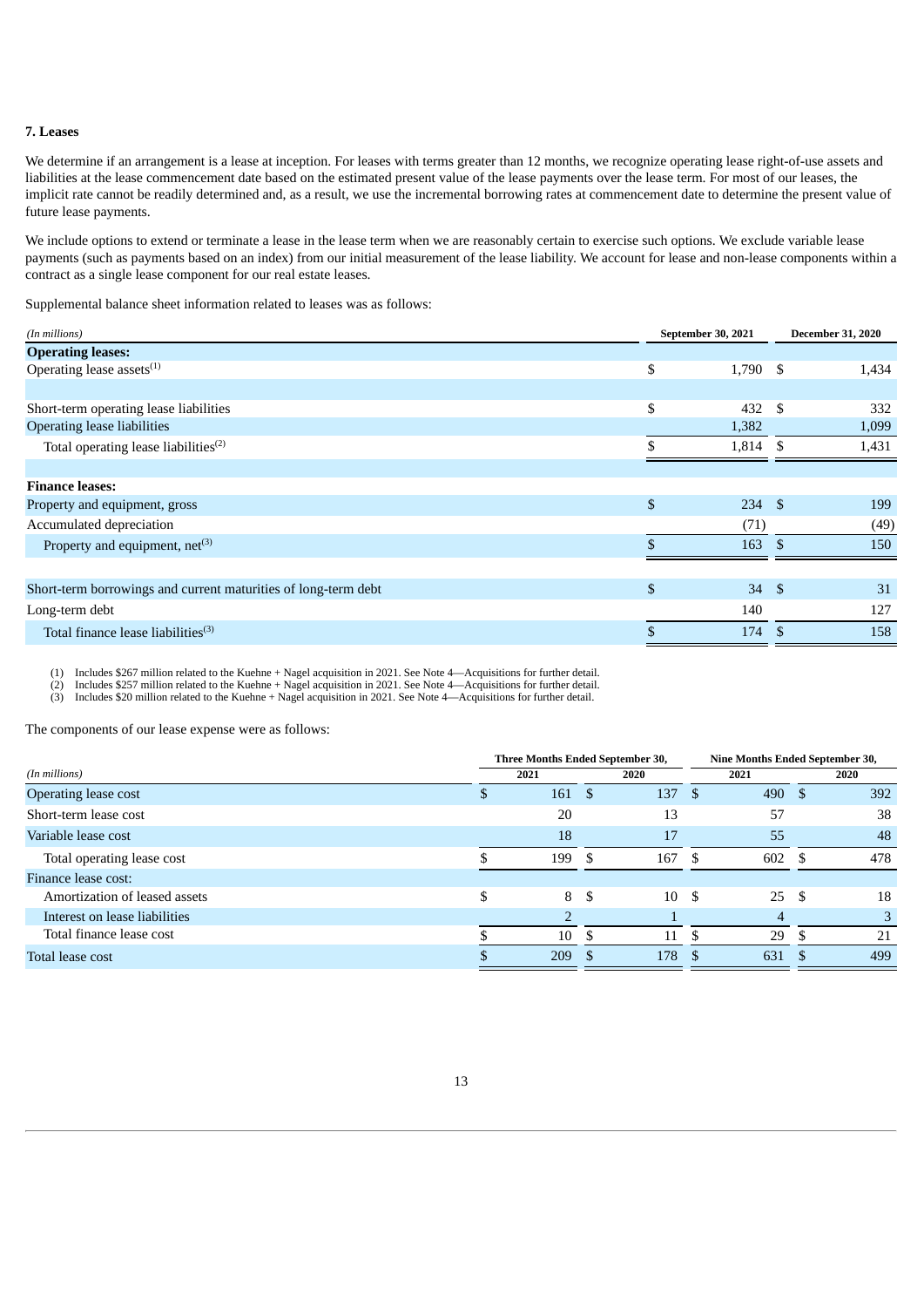#### **8. Debt and Financing Arrangements**

The following table summarizes the carrying value of our debt:

| (In millions)                                              | <b>September 30, 2021</b> | <b>December 31, 2020</b> |
|------------------------------------------------------------|---------------------------|--------------------------|
| 1.65% Unsecured notes due $2026^{(1)}$                     | 396                       |                          |
| 2.65% Unsecured notes due $2031^{(2)}$                     | 396                       |                          |
| Finance leases and other                                   | 177                       | 161                      |
| Borrowings related to trade securitization program         |                           | 26                       |
| Related-party debt                                         |                           | 486                      |
| <b>Total debt</b>                                          | 974                       | 673                      |
| Short-term borrowings and obligations under finance leases | 40                        | 58                       |
| <b>Total long-term debt</b>                                | 934                       | 615                      |

(1) The carrying value of the 1.65% Notes due 2026 is presented net of unamortized debt issuance cost and discount of \$3.6 million as of September 30, 2021.

(2) The carrying value of the 2.65% Notes due 2031 is presented net of unamortized debt issuance cost and discount of \$3.9 million as of September 30, 2021.

#### *Unsecured Notes*

In July 2021, the Company completed an offering of \$800 million aggregate principal amount of notes, consisting of the 2026 Notes and the 2031 Notes.

The 2026 Notes bear interest at a rate of 1.65% per annum payable semiannually in cash in arrears on January 15 and July 15 of each year, beginning January 15, 2022, and maturing on July 15, 2026. The 2031 Notes bear interest at a rate of 2.65% per annum payable semiannually in cash in arrears on January 15 and July 15 of each year, beginning January 15, 2022, and maturing on July 15, 2031.

In the third quarter, we recognized \$8 million of debt discounts and issuance costs that were recorded as a direct reduction to the related debt instrument and will be amortized to interest expense over the life of the Notes.

At September 30, 2021, the Company was in compliance with the covenants of the indenture governing the Notes.

#### *Related-Party Debt*

In connection with the Separation, all related-party debt between the North American and European subsidiaries of GXO and XPO was settled and is no longer reflected on the Condensed Consolidated Balance Sheet. As of December 31, 2020, the Company had outstanding loan payables to XPO of \$486 million.

### *Revolving Credit Facility*

In June 2021, we entered into a five-year Revolving Credit Facility. Initially, the Revolving Credit Facility provides commitments of up to \$800 million, of which \$60 million will be available for the issuance of letters of credit. Loans under the Revolving Credit Facility will bear interest at a fluctuating rate equal to: (i) with respect to borrowings in dollars, at GXO's option, the alternate base rate or the reserve-adjusted LIBOR, (ii) with respect to borrowings in Canadian dollars, the reserve-adjusted Canadian Dollar Offered Rate and, (iii) with respect to borrowings in Euros, the reserve-adjusted Euro Interbank Offered Rate, in each case, plus an applicable margin calculated based on GXO's credit ratings. The availability of the Revolving Credit Facility was subject to the Separation occurring.

The covenants in the Revolving Credit Facility, which are customary for financings of this type, limit our ability to incur indebtedness and grant liens, among other restrictions. In addition, the Revolving Credit Facility requires us to maintain a consolidated leverage ratio below a specified maximum.

There were no amounts outstanding under the Revolving Credit Facility as of September 30, 2021.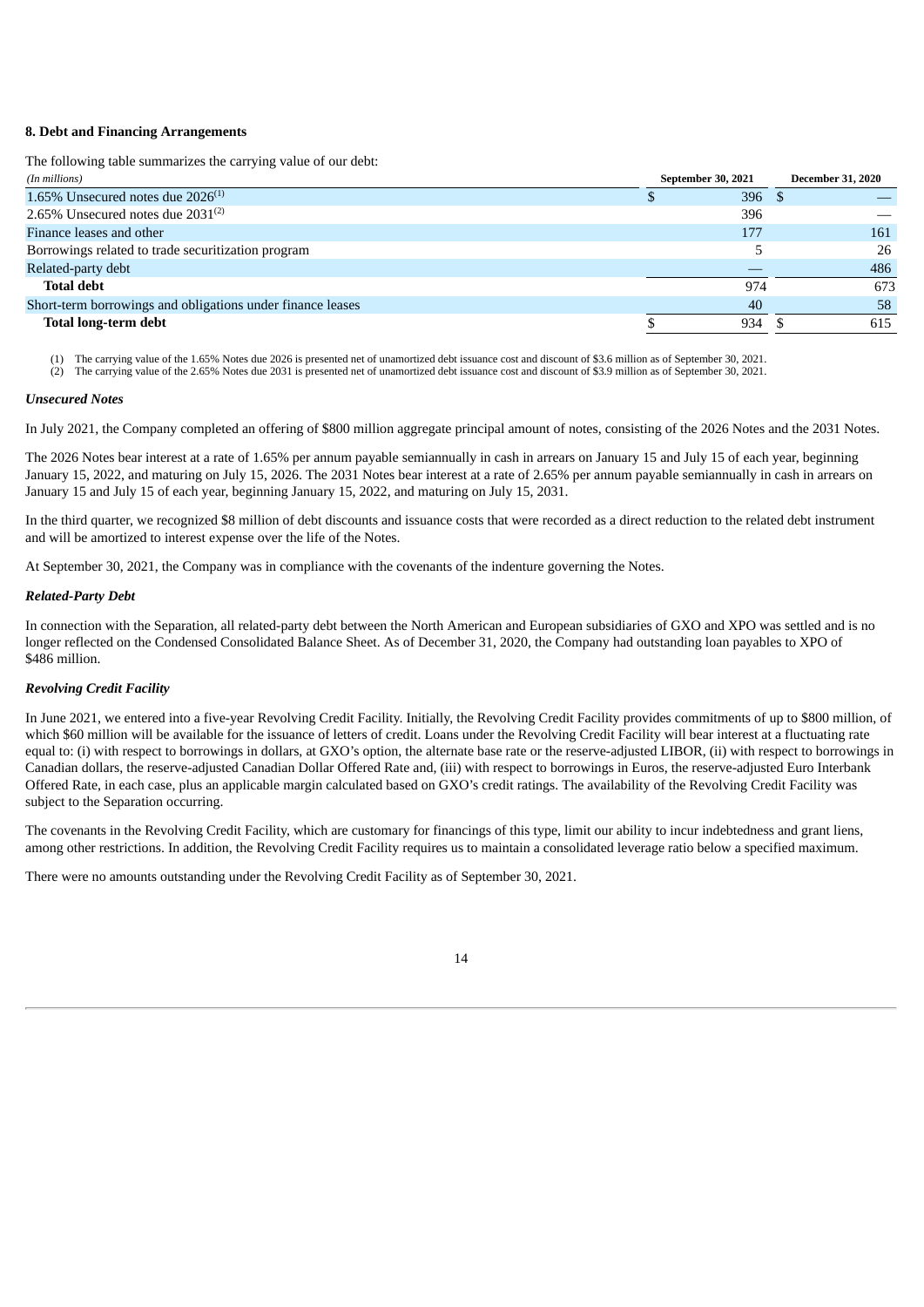#### *Trade Receivables Securitization and Factoring Programs*

We sell certain of our trade accounts receivable on a non-recourse basis to third-party financial institutions under factoring agreements. We also sell certain European trade accounts receivable under a securitization program that contains financial covenants customary for this type of arrangement, including maintaining a defined average days sales outstanding ratio. We account for these transactions as sales of receivables and present cash proceeds as cash provided by operating activities in the Condensed Consolidated Statements of Cash Flows. The trade receivables securitization program permits us to borrow, on an unsecured basis, cash collected in a servicing capacity on previously sold receivables. We use trade receivables securitization and factoring programs to help manage our cash flows.

Under the securitization program, one of our wholly owned subsidiaries, GXO Logistics Europe, participates in a trade receivables securitization program co-arranged by two European banks (the "Purchasers"). Under the program, a wholly-owned bankruptcy-remote special purpose entity of GXO Logistics Europe sells trade receivables that originate with wholly-owned subsidiaries of GXO Logistics Europe to unaffiliated entities managed by the Purchasers. The special purpose entity is a variable interest entity and has been presented within these condensed consolidated financial statements based on our control of the entity's activities.

In July 2021, in connection with the Separation, XPO's existing trade receivable securitization program was amended; the previous €400 million (\$460 million) program is now comprised of two separate €200 million (\$230 million) programs, one of which remains with GXO and expires July 2024. As of July 2021, GXO's special purpose entity no longer purchases trade receivables from XPO. As of December 31, 2020, current assets include trade receivables purchased from XPO in connection with our trade receivables securitization program of \$105 million. The trade receivables that had been purchased from XPO prior to the Separation have been reflected within Other current assets in the Condensed Consolidated Balance Sheets.

We account for transfers under our securitization and factoring arrangements as sales because we sell full title and ownership in the underlying receivables and control of the receivables is considered transferred. For these transfers, the receivables are removed from our Condensed Consolidated Balance Sheets at the date of transfer. In the securitization and factoring arrangements, our continuing involvement is limited to servicing the receivables. The fair value of any servicing assets and liabilities is immaterial. Our trade receivables securitization program permits us to borrow, on an unsecured basis, cash collected in a servicing capacity on previously sold receivables which are included in short-term debt on our Condensed Consolidated Balance Sheets until they are repaid in the following month's settlement.

Information related to the trade receivables sold was as follows:

|                                |  | <b>Three Months Ended September 30,</b> |  | Nine Months Ended September 30, |  |            |  |       |
|--------------------------------|--|-----------------------------------------|--|---------------------------------|--|------------|--|-------|
| (In millions)                  |  | 2021                                    |  | 2020                            |  | 2021       |  | 2020  |
| <b>Securitization programs</b> |  |                                         |  |                                 |  |            |  |       |
| Receivables sold in period     |  | 418 \$                                  |  | 395S                            |  | $1,320$ \$ |  | 1,031 |
| Cash consideration             |  | 418                                     |  | 395                             |  | 1,320      |  | 1,031 |
|                                |  |                                         |  |                                 |  |            |  |       |
| <b>Factoring programs</b>      |  |                                         |  |                                 |  |            |  |       |
| Receivables sold in period     |  | 132                                     |  | 96                              |  | 331        |  | 518   |
| Cash consideration             |  | 132                                     |  | 96                              |  | 331        |  | 517   |
|                                |  |                                         |  |                                 |  |            |  |       |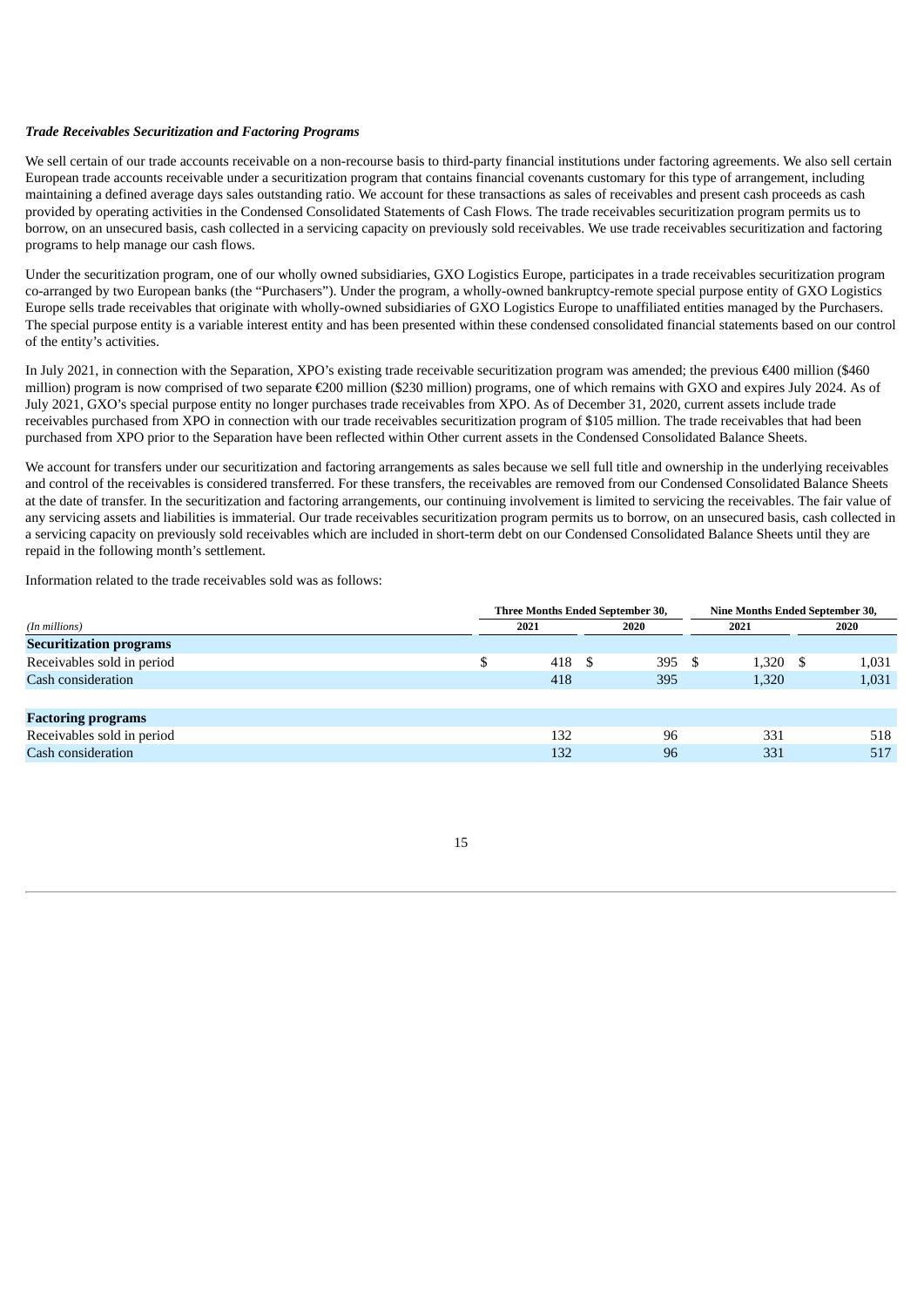#### **9. Fair Value Measurements and Financial Instruments**

Fair value is defined as the price that would be received to sell an asset or paid to transfer a liability in an orderly transaction between market participants at the measurement date. The levels of inputs used to measure fair value are:

- Level 1—Quoted prices for identical instruments in active markets;
- Level 2—Quoted prices for similar instruments in active markets; quoted prices for identical or similar instruments in markets that are not active; and model-derived valuations in which all significant inputs are observable in active markets; and
- Level 3—Valuations based on inputs that are unobservable, generally utilizing pricing models or other valuation techniques that reflect management's judgment and estimates.

#### *Assets and liabilities*

We base our fair value estimates on market assumptions and available information. The carrying values of cash and cash equivalents, accounts receivable, accounts payable, accrued expenses and current maturities of long-term debt approximated their fair values as of September 30, 2021 and December 31, 2020 due to their short-term nature and/or being receivable or payable on demand.

#### *Debt*

The fair value of debt as of September 30, 2021 and December 31, 2020 was as follows:

|                                        | September 30, 2021 |     |  |                       | <b>December 31, 2020</b> |                   |                |     |  |
|----------------------------------------|--------------------|-----|--|-----------------------|--------------------------|-------------------|----------------|-----|--|
| (In millions)                          | <b>Fair Value</b>  |     |  | <b>Carrying Value</b> |                          | <b>Fair Value</b> | Carrving Value |     |  |
| 1.65% Unsecured notes due $2026^{(1)}$ |                    | 397 |  | 396                   |                          |                   |                |     |  |
| 2.65% Unsecured notes due $2031^{(1)}$ |                    | 397 |  | 396                   |                          | __                |                |     |  |
| Related-party debt $(2)$               |                    |     |  |                       |                          | 486               |                | 486 |  |

(1) The fair value was estimated using market pricing for identical liabilities that are observable for substantially the full term of the liability and would be considered Level 2 in the fair value hierarchy.

(2) The fair value of the related-party debt is classified as a Level 3 within the fair value hierarchy. All related party loans were settled in connection with the Separation.

### **Financial Instruments**

Prior to the Separation, XPO managed our exposure to risks arising from business operations and economic factors, including fluctuations in interest rates and foreign currencies. In connection with the Separation, XPO novated certain cross-currency swaps and options to GXO. As a result, GXO recorded \$28 million, net of tax, in accumulated other comprehensive loss. Following the Separation, we directly manage our exposure to risks arising from business operations and economic factors, including fluctuations in interest rates and foreign currencies. We use derivative instruments to manage the volatility related to these exposures. The objective of these derivative instruments is to reduce fluctuations in our earnings and cash flows associated with changes in foreign currency exchange rates and interest rates. These financial instruments are not used for trading or other speculative purposes. GXO does not expect to incur any losses as a result of counterparty default.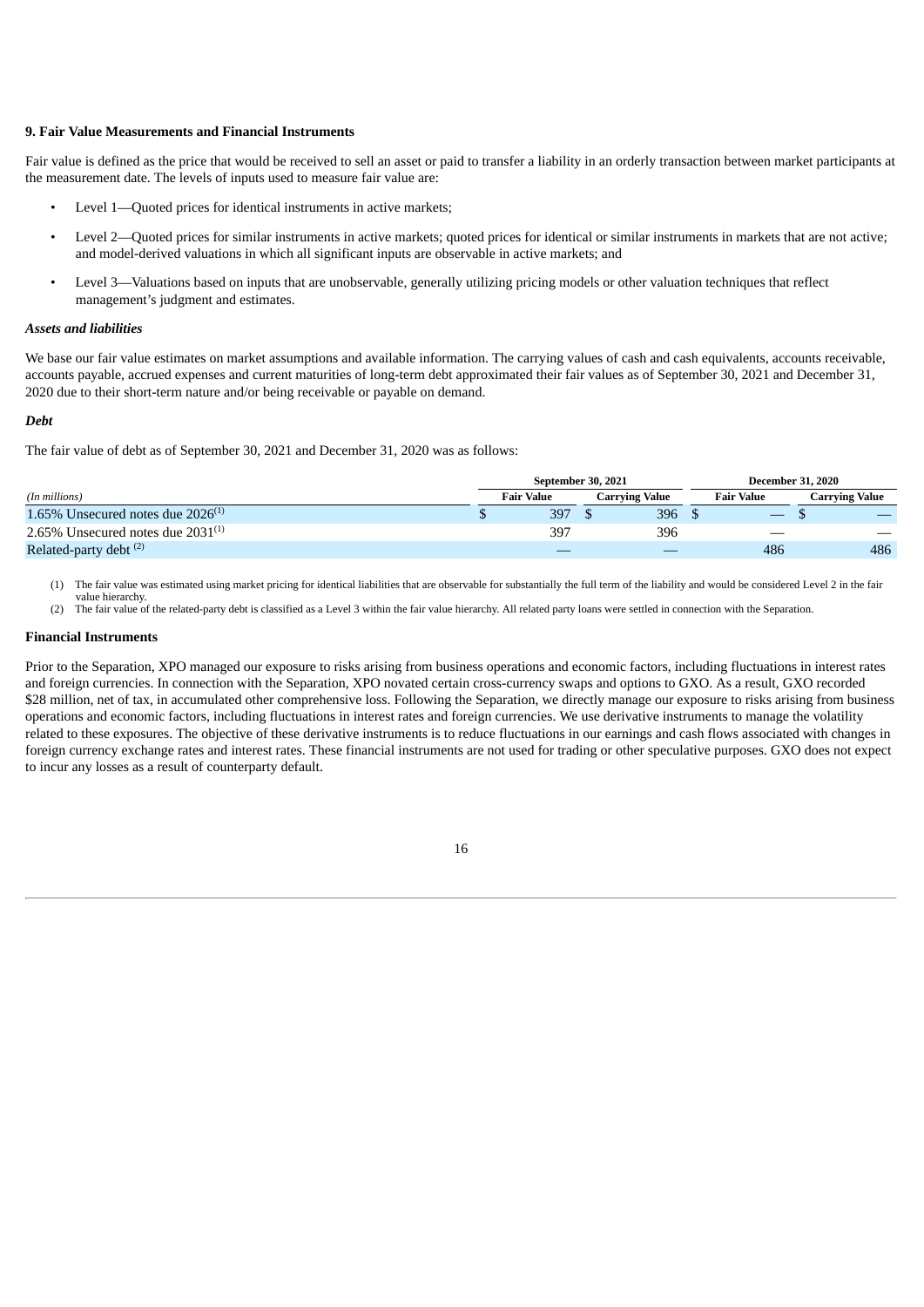### *Derivatives*

The company presents the fair value of its derivative assets and liabilities on a gross basis. The fair value of our derivative instruments and the related notional amounts were as follows:

| (In millions)                        | <b>Notional Amount</b> |            | <b>Balance Sheet Caption</b>    | <b>Fair Value</b> |
|--------------------------------------|------------------------|------------|---------------------------------|-------------------|
| Derivatives designated as hedges     |                        |            |                                 |                   |
| Liabilities:                         |                        |            |                                 |                   |
| Cross-currency swap agreements       |                        | <b>328</b> | Other current liabilities       | 9                 |
| Cross-currency swap agreements       |                        |            | 165 Other long-term liabilities |                   |
| Derivatives not designated as hedges |                        |            |                                 |                   |
| Assets:                              |                        |            |                                 |                   |
| Foreign currency option contracts    |                        | 106.       | Other current assets            |                   |

The derivatives are classified as Level 2 within the fair value hierarchy. The derivatives are valued using inputs other than quoted prices such as foreign exchange rates and yield curves. There were no derivative instruments on the Company's Condensed Consolidated Financial Statements as of December 31, 2020.

The effect of derivative instruments designated as hedges on our Condensed Consolidated Statements of Operations was as follows:

|                                                 |                                                                                                                                                                                                                     | Three Months Ended September 30, 2021 |  |  |  |  |  |  |  |  |  |
|-------------------------------------------------|---------------------------------------------------------------------------------------------------------------------------------------------------------------------------------------------------------------------|---------------------------------------|--|--|--|--|--|--|--|--|--|
| (In millions)                                   | <b>Gain (loss) Reclassified from</b><br>Gain (loss) Recognized in Net<br><b>Gain (loss) on Derivatives</b><br><b>Recognized in OCI</b><br><b>AOCI</b> into Net Income (Loss)<br><b>Income (Loss) on Derivatives</b> |                                       |  |  |  |  |  |  |  |  |  |
| Derivatives designated as net investment hedges |                                                                                                                                                                                                                     |                                       |  |  |  |  |  |  |  |  |  |
| $Cross-currency$ swap agreements <sup>(1)</sup> |                                                                                                                                                                                                                     | 11                                    |  |  |  |  |  |  |  |  |  |
| Total                                           |                                                                                                                                                                                                                     | 11                                    |  |  |  |  |  |  |  |  |  |

(1) Includes gains and losses for transactions occurring after the Separation.

|                                                 | Nine Months Ended September 30, 2021                                                                                                                                                                                       |  |  |  |  |  |  |  |  |
|-------------------------------------------------|----------------------------------------------------------------------------------------------------------------------------------------------------------------------------------------------------------------------------|--|--|--|--|--|--|--|--|
| (In millions)                                   | <b>Gain (loss) Reclassified from</b><br><b>Gain (loss) on Derivatives</b><br><b>Gain (loss) Recognized in Net</b><br><b>Recognized in OCI</b><br><b>AOCI</b> into Net Income (Loss)<br><b>Income (Loss) on Derivatives</b> |  |  |  |  |  |  |  |  |
| Derivatives designated as net investment hedges |                                                                                                                                                                                                                            |  |  |  |  |  |  |  |  |
| $Cross-currency$ swap agreements <sup>(1)</sup> |                                                                                                                                                                                                                            |  |  |  |  |  |  |  |  |
| Total                                           |                                                                                                                                                                                                                            |  |  |  |  |  |  |  |  |

(1) Includes gains and losses for transactions occurring after the Separation.

The pre-tax gain (loss) recognized in earnings for foreign currency option and forward contracts not designated as hedging instruments was a gain of \$1 million for the three and nine months ended September 30, 2021, respectively. These amounts are recorded in Other income on our Condensed Consolidated Statements of Operations.

#### *Cross-Currency Swap Agreements*

We enter into cross-currency swap agreements to manage the foreign currency exchange risk related to our international operations by effectively converting our fixed-rate USD-denominated debt, including the associated interest payments, to fixed-rate, Euro-denominated debt. The risk management objective of these transactions is to

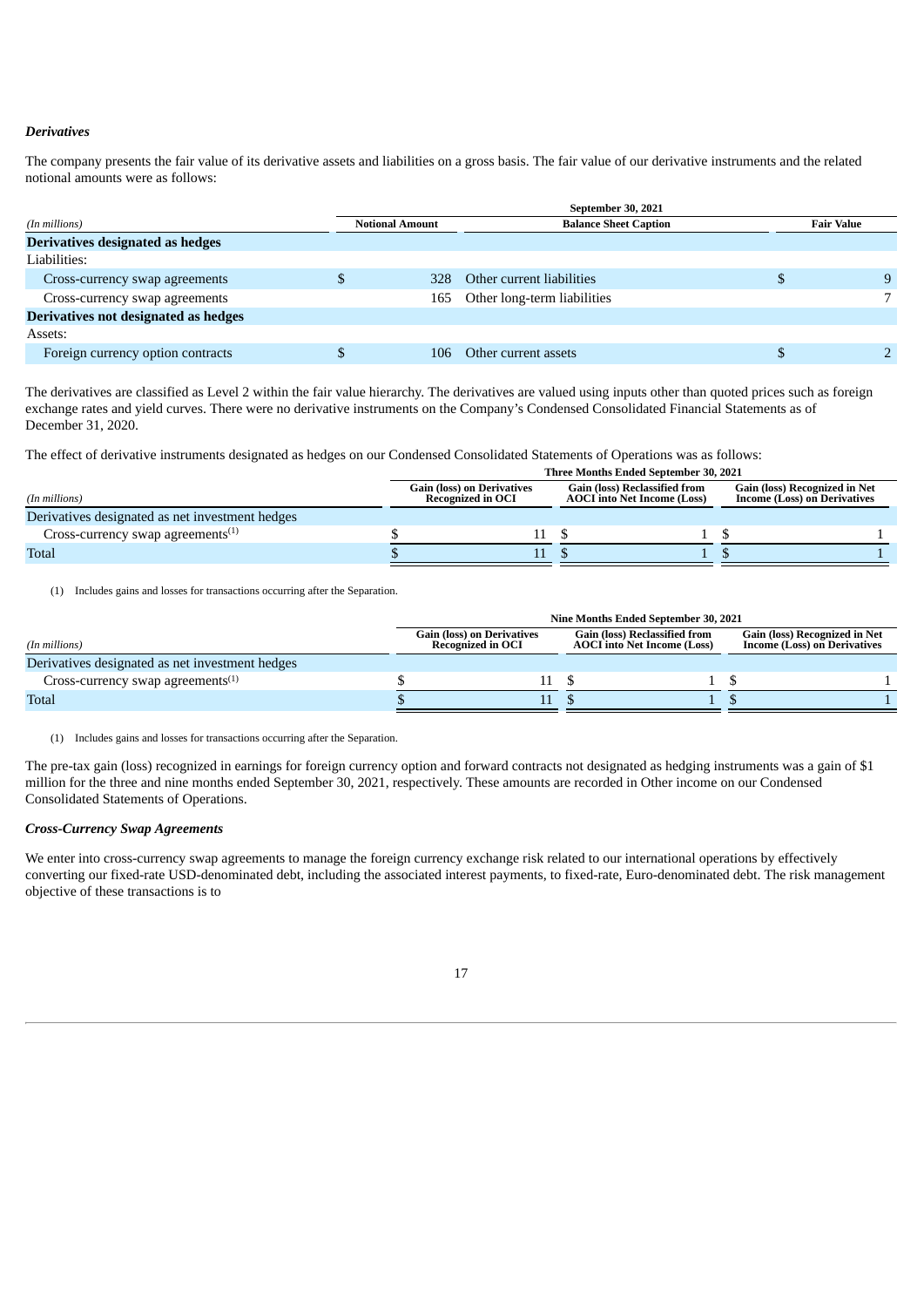manage foreign currency risk relating to net investments in subsidiaries denominated in foreign currencies and reduce the variability in the functional currency equivalent cash flows of this debt.

During the term of the swap contracts, we will receive interest, either on a quarterly or semi-annual basis, from the counterparties based on USD fixed interest rates, and we will pay interest, also on a quarterly or semi-annual basis, to the counterparties based on Euro fixed interest rates. At maturity, we will repay the original principal amount in EUR and receive the principal amount in USD. These agreements expire at various dates through 2026.

We designated these cross-currency swaps as qualifying hedging instruments and account for them as net investment hedges. We apply the critical terms match method of assessing the effectiveness of our net investment hedging relationships. Under this method, for each reporting period, the change in the fair value of the cross-currency swaps is initially recognized in Accumulated other comprehensive income ("AOCI"). The change in the fair value due to foreign exchange remains in AOCI and the initial component excluded from effectiveness testing will initially remain in AOCI and then will be reclassified from AOCI to Interest expense each period in a systematic manner. For net investment hedges that were de-designated prior to their maturity, the amounts in AOCI will remain in AOCI until the subsidiary is sold or substantially liquidated. Cash flows related to the periodic exchange of interest payments for these net investment hedges are included in Operating activities on our Condensed Consolidated Statements of Cash Flows.

### *Foreign Currency Options*

We use foreign currency option contracts to mitigate the risk of a reduction in the value of earnings from our operations that use the Euro or the British pound sterling as their functional currency. The foreign currency option contracts were not designated as qualifying hedging instruments as of September 30, 2021. The contracts are used to manage our exposure to foreign currency exchange rate fluctuations and are not speculative. The contracts generally expire in 12 months or less. Gains or losses on the contracts are recorded in Other income on our Condensed Consolidated Statements of Operations. Cash flows related to the foreign currency contracts are included in Investing activities on our Condensed Consolidated Statements of Cash Flows, consistent with the nature and purpose for which these derivatives were acquired.

#### **10. Pension**

Prior to the Separation, GXO participated in XPO's defined pension plan for eligible employees in the U.K., which did not allow for new plan participants or additional benefit accruals. The defined benefit pension plan was historically measured based on the present value of projected future benefit payments for all participants for services rendered to date. The projected benefit obligation is a measure of benefits attributed to service to date, assuming that the plan continues in effect and that estimated future events (including turnover and mortality) occur. The funded status of the defined benefit pension plans was calculated as the difference between the projected benefit obligation and the fair value of plan assets.

In connection with the Separation, GXO became the plan sponsor for the defined benefit pension plan and these condensed consolidated financial statements reflect the periodic benefit costs and funded status of the plan. In connection with the Separation, GXO recognized a net asset of £26 million (\$36 million), reflecting the plan assets and projected benefit obligation and accumulated other comprehensive loss of £60 million (\$82 million). This was comprised of £1.0 billion (\$1.4 billion) of plan assets and £1.0 billion (\$1.4 billion) of projected obligations associated with the plan. The majority of the plan assets transferred to GXO are fixed income securities including government bonds and debt instruments which are primarily classified as Level 2 in the fair value hierarchy. There are no unfunded commitments or redemption restrictions related to these investments.

The net periodic benefit cost is recorded within Other income on the Condensed Consolidated Statement of Operations and consisted of £7 million (\$10 million) for the three and nine months ended September 30, 2021. Contributions to the pension plan are not expected to be material in the fourth quarter of 2021.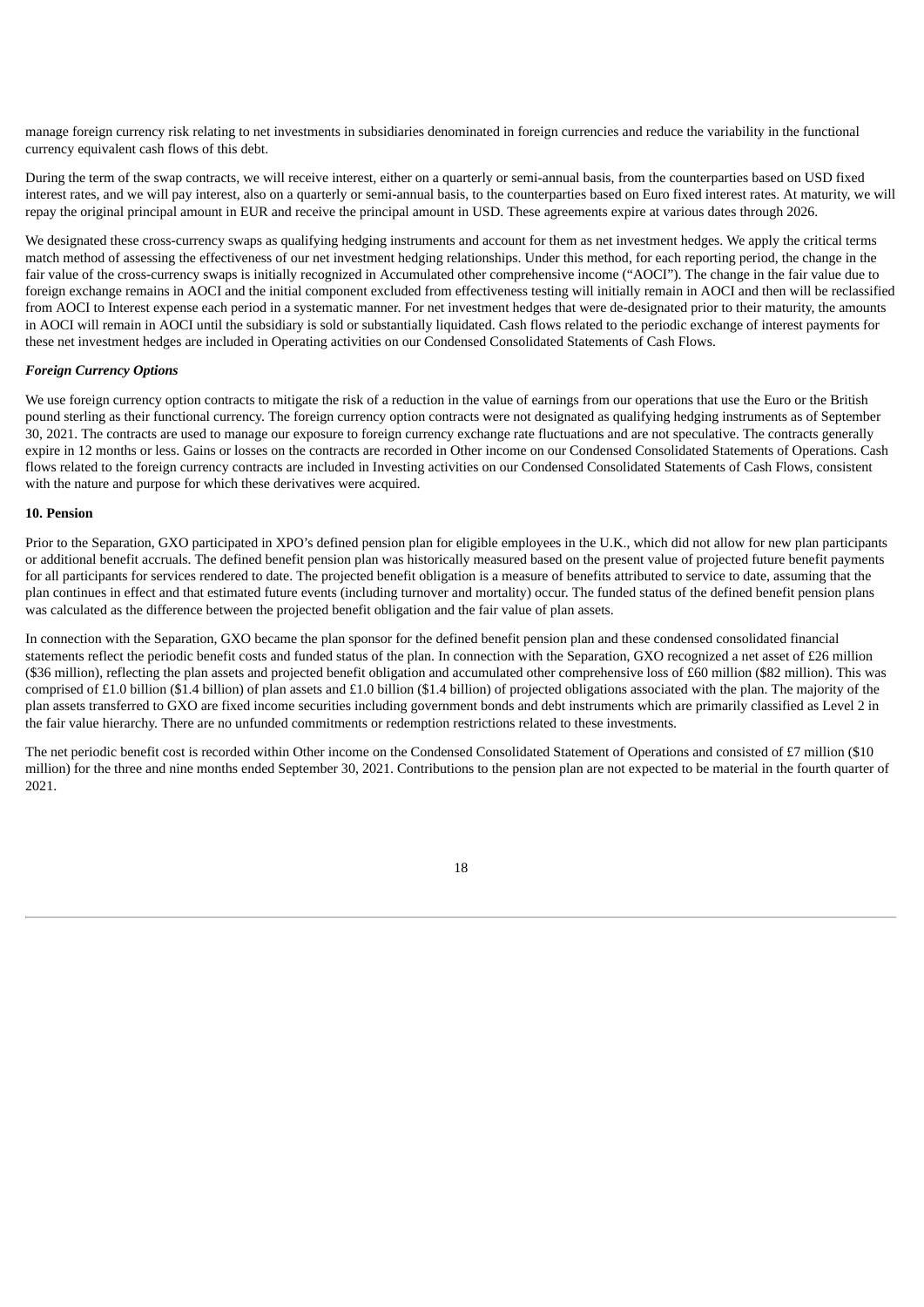#### **11. Earnings per Share**

Prior to the Separation, GXO employees participated in XPO's equity incentive plan, pursuant to which they were granted restricted stock units, performance-based restricted stock units and non-qualified or incentive stock options. All awards granted under these plans related to XPO common shares. Upon the Separation, outstanding awards held by GXO employees were converted in accordance with the EMA. Depending on whether the awards held on the Separation date were in an unvested or vested status, GXO employees either received converted awards solely in GXO based shares (unvested status) or a combination of GXO and XPO shares (vested status). The conversion methodology used was calculated in accordance with the EMA and with the purpose of maintaining the aggregate intrinsic value of the award immediately after the Separation when compared to the aggregate intrinsic value immediately prior to the Separation.

On August 2, 2021, the date of the Separation, 114,626,250 shares of common stock of GXO were distributed to XPO shareholders of record as of the record date. This share amount is utilized for the calculation of basic and diluted earnings per share for all periods presented prior to the Separation. For periods prior to the Separation, it is assumed that there are no dilutive equity instruments as there were no equity awards of GXO outstanding prior to the Separation. For periods subsequent to the Separation, diluted earnings per share is computed by giving effect to all potentially dilutive stock awards that are outstanding. The computation of diluted earnings per share excludes the effect of the potential exercise of stock-based awards, when the effect of the potential exercise would be anti-dilutive. Stock options and restricted stock units of 1.2 million were excluded from the calculation of diluted EPS for the three and nine months ended September 30, 2021 because their inclusion would have been anti-dilutive.

The computations of basic and diluted earnings (loss) per share were as follows:

| Three Months Ended September 30,                  |      |                 |      |           | <b>Nine Months Ended September 30,</b> |                |      |        |  |
|---------------------------------------------------|------|-----------------|------|-----------|----------------------------------------|----------------|------|--------|--|
| (In millions, except per share data)              | 2021 |                 | 2020 |           |                                        | 2021           | 2020 |        |  |
| Net income (loss) attributable to common shares   |      | 72              | -S   | 18        | -S                                     | 97             |      | (59)   |  |
|                                                   |      |                 |      |           |                                        |                |      |        |  |
| Basic weighted-average common shares              |      | 115             |      | 115       |                                        | 115            |      | 115    |  |
| Diluted effect of stock-based awards and warrants |      |                 |      |           |                                        |                |      |        |  |
| Diluted weighted-average common shares            |      | 116             |      | 115       |                                        | 116            |      | 115    |  |
|                                                   |      |                 |      |           |                                        |                |      |        |  |
| Basic earnings (loss) per share                   |      | $0.63 \quad$ \$ |      | $0.16$ \$ |                                        | $0.84 \quad $$ |      | (0.51) |  |
| Diluted earnings (loss) per share                 |      | 0.62            |      | 0.16      |                                        | 0.84           |      | (0.51) |  |

### **12. Related Party**

Prior to the Separation, the Company did not operate as a standalone business and the consolidated financial statements were derived from the consolidated financial statements and accounting records of XPO. Transactions between the Company and XPO, and other non-GXO subsidiaries of XPO, that occurred prior to the Separation have been classified as related-party transactions. Transactions that originated with XPO prior to the Separation were cash settled or forgiven as of August 2, 2021. For amounts that were forgiven, the amounts have been recorded as an adjustment to XPO Investment.

### *Allocation of General Corporate Expenses*

The Condensed Consolidated Statements of Operations include expenses for certain centralized functions and other programs provided and/or administered by XPO that were charged directly to the Company prior to the Separation. In addition, for purposes of preparing these condensed consolidated financial statements, a portion of XPO's total corporate expenses was allocated to the Company. See Note 2—Basis of Presentation for a discussion of the methodology used to allocate such costs for purposes of preparing these condensed consolidated financial statements.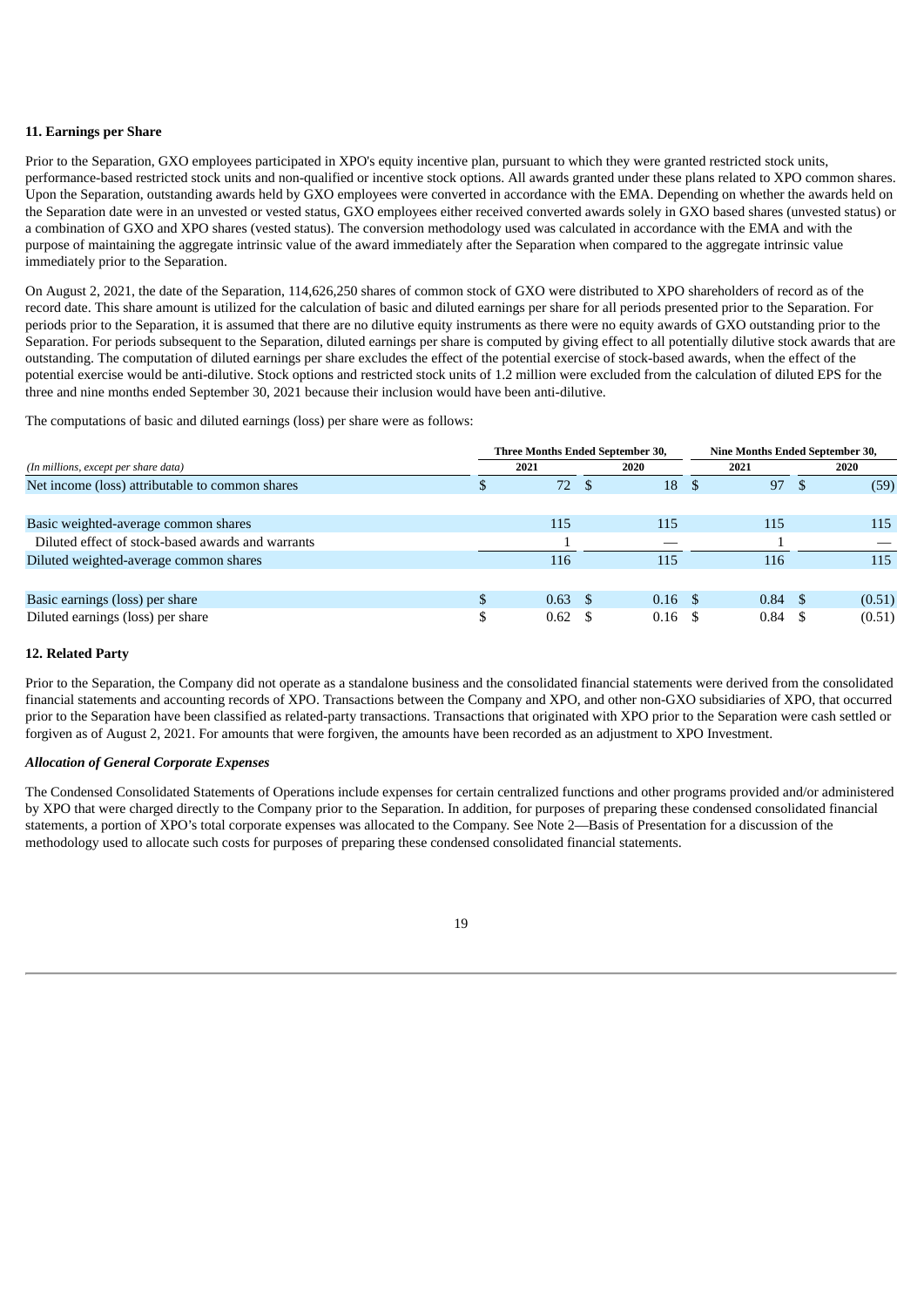Costs of \$28 million and \$185 million for the three and nine months ended September 30, 2021, respectively, and costs of \$47 million and \$173 million for the three and nine months ended September 30, 2020, respectively, have been reflected in SG&A, Transaction-related costs and Depreciation and amortization in our Condensed Consolidated Statements of Operations for our allocated share of XPO's corporate overhead. These amounts may not reflect the costs GXO would have incurred had the Company been a standalone entity during the periods presented.

#### *Transactions with XPO and its non-GXO Subsidiaries*

Revenue and costs generated from related parties for the three and nine months ended September 30, 2021 and September 30, 2020 were as follows:

|               | Three Months Ended September 30, |    |  | Nine Months Ended September 30. |  |      |  |      |
|---------------|----------------------------------|----|--|---------------------------------|--|------|--|------|
| (In millions) | 2021                             |    |  | 2020                            |  | 2021 |  | 2020 |
| Revenue       |                                  |    |  |                                 |  |      |  |      |
| Costs         |                                  | τu |  | ັ                               |  | 80   |  | 84   |

#### *Balances with XPO and its non-GXO Subsidiaries*

In connection with the Separation, GXO related-party amounts on our Condensed Consolidated Balance Sheets were cash settled or forgiven as of August 2, 2021. Assets and liabilities on the Condensed Consolidated Balance Sheets included the following related-party amounts as of December 31, 2020:

| (In millions)                                    |  | <b>December 31, 2020</b> |  |
|--------------------------------------------------|--|--------------------------|--|
| Amounts due from XPO and its affiliates          |  |                          |  |
| Trade receivables $^{(1)}$                       |  | 9                        |  |
| Other current assets <sup><math>(2)</math></sup> |  |                          |  |
| Other long-term assets $^{(3)}$                  |  |                          |  |
| Amounts due to XPO and its affiliates            |  |                          |  |
| Trade payables $(4)$                             |  | 20                       |  |
| Other current liabilities <sup>(5)</sup>         |  | 11                       |  |
| Accrued expenses <sup>(6)</sup>                  |  |                          |  |
| Loans payable $(7)$                              |  | 486                      |  |
|                                                  |  |                          |  |

(1) Primarily represents trade receivables generated from revenue with XPO.

(2) Primarily relates to interest receivable from loans receivable from XPO.

Represents loans receivable from XPO.

(4) Represents trade payables due to XPO.

(5) Primarily relates to facility expense and taxes payable due to XPO.

(6) Represents accrued interest on loans due to XPO. Represents loans due to XPO. See Note 8—Debt and Financing Arrangements for further information.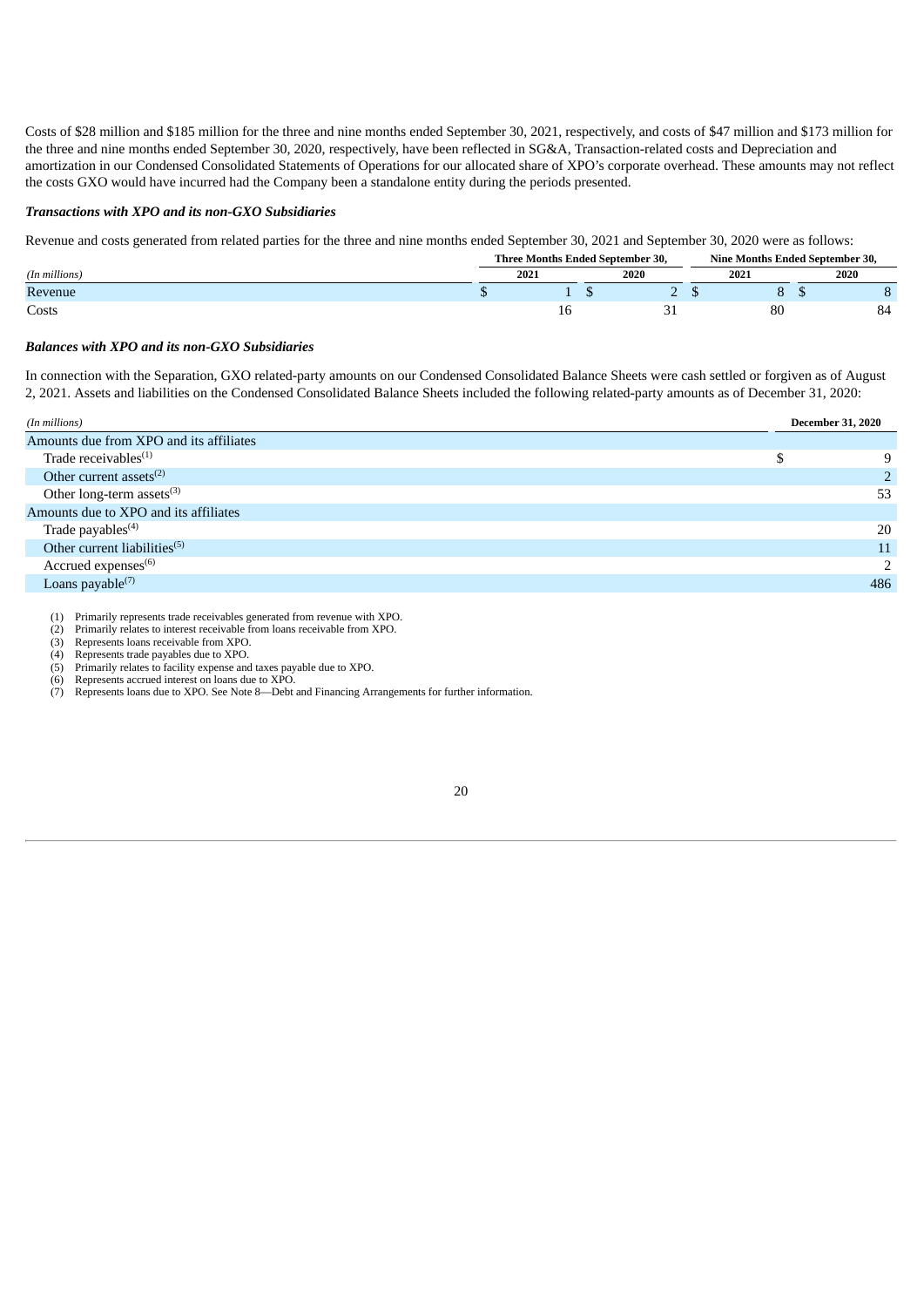#### **13. Commitments and Contingencies**

We are involved, and will continue to be involved, in numerous legal proceedings arising out of the conduct of our business. These proceedings may include personal injury claims arising from the transportation and handling of goods, contractual disputes and employment-related claims, including alleged violations of wage and hour laws.

We establish accruals for specific legal proceedings when it is considered probable that a loss has been incurred and the amount of the loss can be reasonably estimated. We review and adjust accruals for loss contingencies quarterly and as additional information becomes available. If a loss is not both probable and reasonably estimable, or if an exposure to loss exists in excess of the amount accrued, we assess whether there is at least a reasonable possibility that a loss, or additional loss, may have been incurred. If there is a reasonable possibility that a loss, or additional loss, may have been incurred, we disclose the estimate of the possible loss or range of loss if it is material and an estimate can be made, or disclose that such an estimate cannot be made. The determination as to whether a loss can reasonably be considered to be possible or probable is based on our assessment, together with legal counsel, regarding the ultimate outcome of the matter.

We believe that we have adequately accrued for the potential impact of loss contingencies that are probable and reasonably estimable. We do not believe that the ultimate resolution of any matters to which we are presently a party will have a material adverse effect on our results of operations, financial condition or cash flows. However, the results of these matters cannot be predicted with certainty, and an unfavorable resolution of one or more of these matters could have a material adverse effect on our financial condition, results of operations or cash flows. Legal costs incurred related to these matters are expensed as incurred.

<span id="page-21-0"></span>We carry liability and excess umbrella insurance policies that are deemed sufficient to cover potential legal claims arising in the normal course of conducting our operations. In the event we are required to satisfy a legal claim outside the scope of the coverage provided by insurance, our financial condition, results of operations or cash flows could be negatively impacted.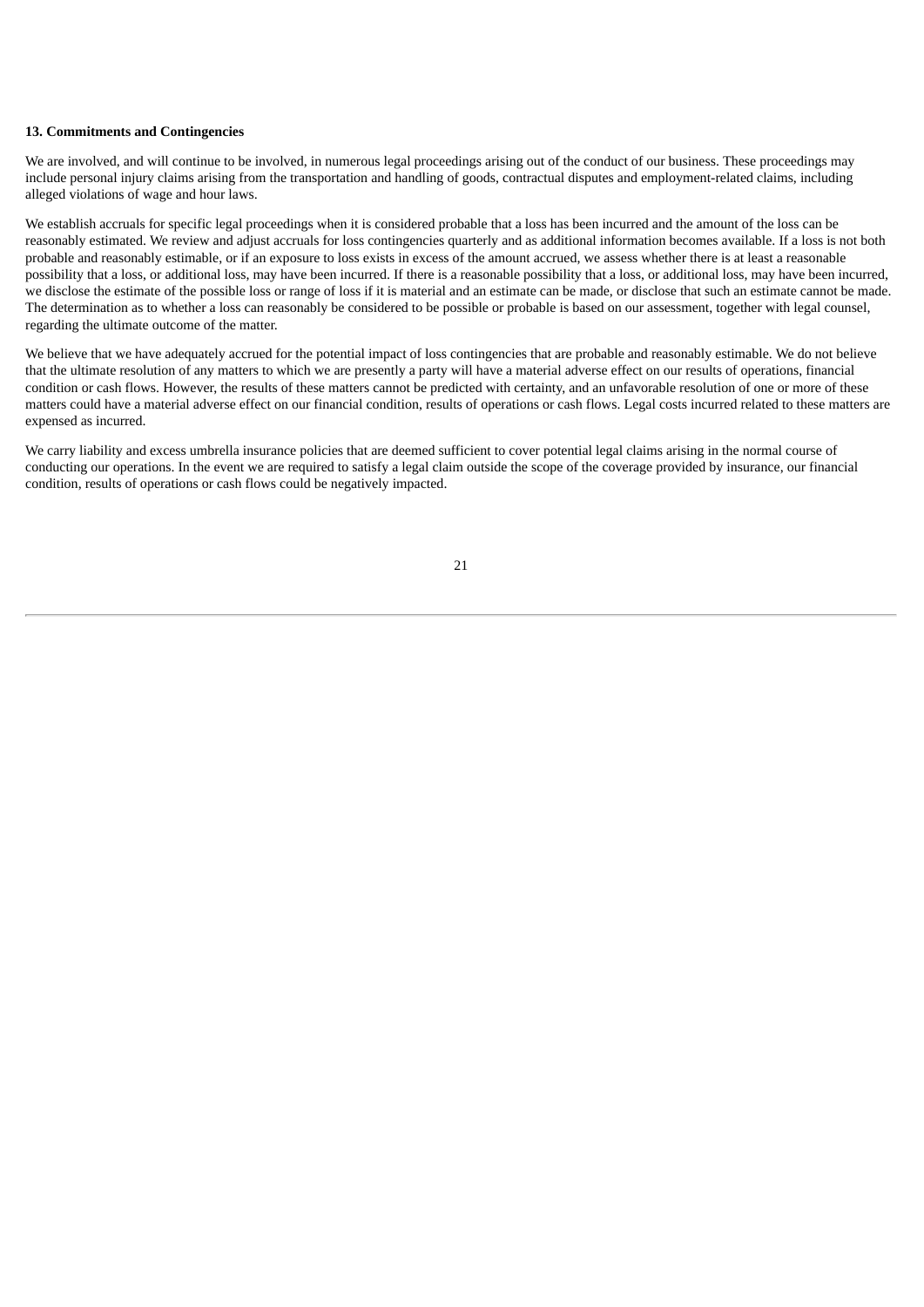### **ITEM 2. MANAGEMENT'S DISCUSSION AND ANALYSIS OF FINANCIAL CONDITION AND RESULTS OF OPERATIONS**

#### *Cautionary Statement Regarding Forward-Looking Statements*

This Quarterly Report on Form 10-Q and other written reports and oral statements we make from time to time contain forward-looking statements within the meaning of Section 27A of the Securities Act of 1933, as amended the "Securities Act"), and Section 21E of the Securities Exchange Act of 1934, as amended (the "Exchange Act"). All statements other than statements of historical fact are, or may be deemed to be, forward-looking statements. In some cases, forward-looking statements can be identified by the use of forward-looking terms such as "anticipate," "estimate," "believe," "continue," "could," "intend," "may," "plan," "should," "will," "expect," "objective," "projection," "forecast," "goal," "guidance," "outlook," "target" or the negative of these terms or other comparable terms. However, the absence of these words does not mean that the statements are not forward-looking. These forwardlooking statements are based on certain assumptions and analyses made by the Company in light of its experience and its perception of historical trends, current conditions and expected future developments, as well as other factors it believes are appropriate in the circumstances. These forward-looking statements are subject to known and unknown risks, uncertainties and assumptions that may cause actual results, levels of activity, performance or achievements to be materially different from any future results, levels of activity, performance or achievements expressed or implied by such forwardlooking statements. Factors that might cause or contribute to a material difference include those discussed below and the risks discussed in the Company's other filings with the Securities and Exchange Commission (the "SEC"). All forward-looking statements set forth in this Quarterly Report are qualified by these cautionary statements, and there can be no assurance that the actual results or developments anticipated by the Company will be realized or, even if substantially realized, that they will have the expected consequence to or effects on the Company or its business or operations. The following Management's Discussion and Analysis of Financial Condition and Results of Operations ("MD&A") should be read in conjunction with the audited Combined Financial Statements and corresponding notes included in the Form 10 declared effective on July 21, 2021 (the "Form 10").

#### **Business Overview**

GXO Logistics, Inc. ("GXO", the "Company" or "we") is the largest pure-play contract logistics provider in the world and a foremost innovator in the logistics industry. We provide high-value-add warehousing and distribution, order fulfillment, ecommerce, reverse logistics, and other supply chain services differentiated by our ability to deliver technology-enabled, customized solutions at scale. Our revenue is diversified across numerous verticals and customers, including many multinational corporations.

Our customers rely on us to move their goods with high efficiency through their supply chains — from the moment inbound goods arrive at our logistics sites, through fulfillment and distribution and, in an increasing number of cases, the management of returned products. Our customer base includes many blue-chip leaders in sectors that demonstrate high growth or durable demand over time, with significant growth potential through customer outsourcing of logistics services.

We strive to provide all of our customers with consistently high levels of service and cutting-edge automation driven by our proprietary technology. We also collaborate with our largest customers on planning and forecasting, and provide assistance with network optimization, working with these customers to design or redesign their supply chains to meet specific goals, such as sustainability metrics. Our multidisciplinary, consultative approach has fostered many long-term, expanding relationships with key customers.

The most dramatic growth in secular demand for our services in recent years has been in ecommerce and related sectors, including omnichannel retail and other direct-to-consumer channels. As part of our growth strategy, we intend to develop additional business in consumer and other verticals where we already have deep expertise, prominent customer relationships and a strong track record of successful performance. We also intend to expand into new verticals by leveraging our capacity and technological strengths, and by marketing the benefits of our proprietary platform for warehouse operations. We use this technology to manage advanced automation, labor productivity, safety and the complex flow of goods within sophisticated logistics environments.

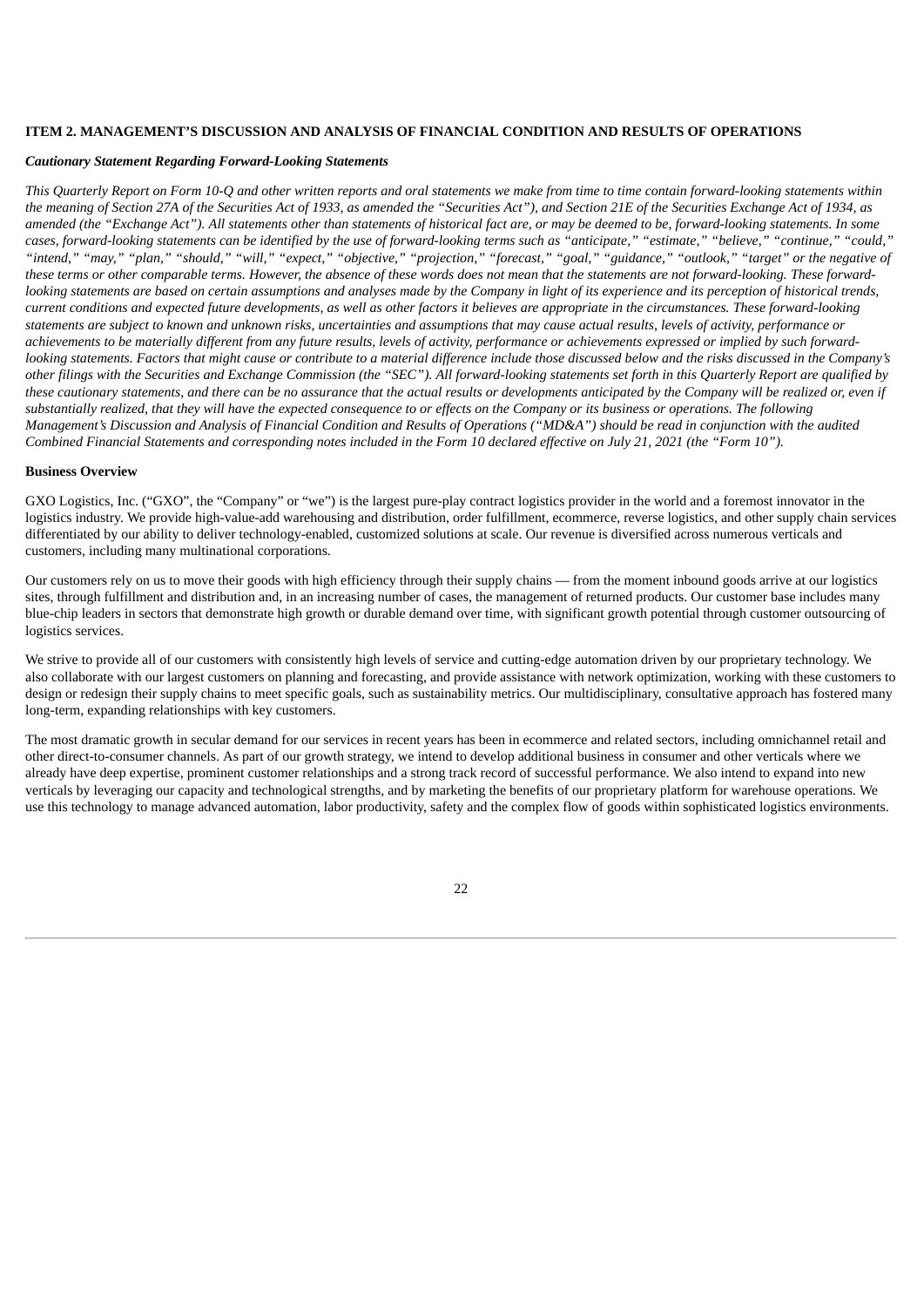Our business model is historically asset-light and resilient in down cycles, with high returns, strong free cash flow and visibility into revenue and earnings. The vast majority of our contracts with customers are multi-year agreements, and our facility lease arrangements generally align with contract length. Most of our customer contracts contain both fixed and variable components. The fixed component is typically designed to cover facility, technology and equipment costs, and may cover management costs, while the variable component is based on actual volumes and associated labor costs.

#### **The Separation**

On August 2, 2021, XPO Logistics, Inc. ("XPO") completed the previously announced spin-off of GXO (the "Separation") in a transaction intended to be tax-free for U.S. federal income tax purposes, which was accomplished by the distribution of 100 percent of the outstanding common stock of GXO to XPO stockholders as of the close of business on July 23, 2021, the record date for the distribution. XPO stockholders received one share of GXO common stock for every share of XPO common stock held at the close of business on the record date. GXO is now a standalone publicly traded company. On August 2, 2021, regular-way trading of GXO's common stock commenced on the New York Stock Exchange ("NYSE") under the ticker symbol "GXO."

The Separation was completed pursuant to the Separation and Distribution Agreement and various other agreements that govern aspects of our relationship with XPO, including, but not limited to a Transition Services Agreement ("TSA"), a Tax Matters Agreement ("TMA"), an Employee Matters Agreement ("EMA") and an Intellectual Property License Agreement ("IPLA"). See Note 3—The Separation for additional details of the agreements executed in connection with the Separation.

#### **Impacts of COVID-19**

As a global provider of supply chain solutions, our business can be impacted to varying degrees by factors beyond our control. The rapid escalation of COVID-19 into a pandemic in 2020 affected, and may continue to affect, economic activity broadly and customer sectors served by our industry.

Our operating results and cash flows fluctuated as a result of changes due to the COVID-19 pandemic and the seasonality of our business during the three and nine months ended September 30, 2020, and to a lesser extent for the three and nine months ended September 30, 2021, as discussed below. Future operating results and cash flows may fluctuate due to these and other factors beyond our control, which may include the cost and availability of labor, the timely procurement of equipment, the impact of product component shortages for our customers, foreign exchange rate fluctuations, changes in government regulations, and economic changes in our operating regions. While we generally are able to pass cost increases through to our customers, inflation may affect our operating results and cash flows. The timing of these pass-through costs can vary and lag.

The totality of the actions we have taken, and continue to take, during the pandemic combined with the variable components of our cost structure, have mitigated the impact on our profitability relative to the impact on our revenue and volumes while our strong liquidity and disciplined capital management enable us to continue to invest in key growth initiatives.

However, due to the evolving nature of the COVID-19 pandemic and the efficacy and distribution of the vaccines, the extent of the impact of the pandemic on our industry and our business in particular remain difficult to predict. Furthermore, the extent and pace of a recovery remain uncertain and may differ significantly among the countries in which we operate. Our results of operations may continue to be impacted by the pandemic throughout 2021 and 2022.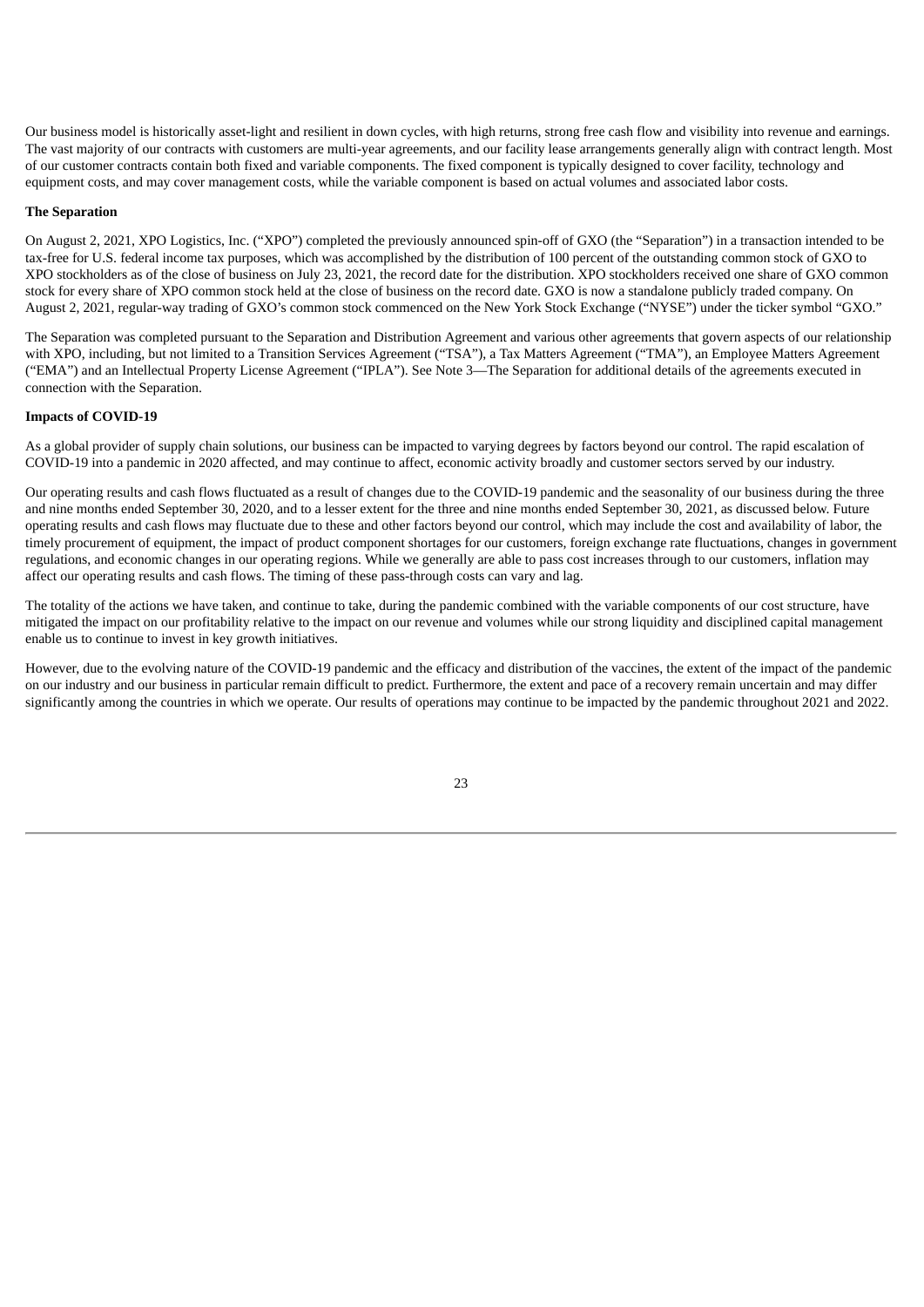#### **Basis of Presentation**

Prior to the Separation on August 2, 2021, our historical financial statements were prepared on a standalone combined basis and were derived from the consolidated financial statements and accounting records of XPO. On August 2, 2021, the Company became a standalone publicly traded company, and its financial statements are now presented on a consolidated basis. The unaudited financial statements for all periods presented, including the historical results of the Company prior to August 2, 2021, are now referred to as "Condensed Consolidated Financial Statements," and have been prepared pursuant to the rules and regulations for reporting on Form 10-Q. Accordingly, certain information and disclosures required by U.S. generally accepted accounting principles ("GAAP") for complete consolidated financial statements are not included herein.

Prior to the Separation on August 2, 2021, all the assets and liabilities were reflected on a historical cost basis, as immediately prior to the Separation all of the assets and liabilities presented were wholly owned by XPO and were generally transferred to the Company at a carry-over basis.

Prior to the Separation on August 2, 2021 the Condensed Consolidated Statements of Operations included allocations of XPO costs and expenses including XPO's corporate function which incurred a variety of expenses including, but not limited to, information technology, human resources, accounting, sales and sales operations, procurement, executive services, legal, corporate finance and communications. An allocation of these expenses is included to burden all business units comprising XPO's historical operations, including GXO. The charges reflected have been either specifically identified or allocated using drivers including proportional adjusted earnings before interest, taxes, depreciation and amortization, which includes adjustments for transaction and integration costs, as well as restructuring costs and other adjustments, or headcount. The majority of these allocated costs are recorded in Sales, general and administrative expense ("SG&A"), Transaction-related costs and Depreciation and amortization expense in the Condensed Consolidated Statements of Operations. All charges and allocations for facilities, functions and services performed by XPO organizations have been deemed settled in cash by GXO to XPO in the period in which the cost was recorded on the Condensed Consolidated Statements of Operations.

For periods ended on or prior to August 2, 2021, we were a member of the XPO consolidated group and our U.S. taxable income was included XPO's consolidated U.S. federal income tax return as well as in tax returns filed by XPO with certain state and local taxing jurisdictions. Our foreign income tax returns are filed on a separate company basis. For periods ended prior to the Separation, our current and deferred income taxes have been computed and presented herein under the "separate return method" as if GXO were a separate tax paying entity.

GXO has a single reportable segment.

#### **Results of Operations**

|                                           | Three Months Ended September 30, |       |      | Nine Months Ended September 30, |      |            |      |       |
|-------------------------------------------|----------------------------------|-------|------|---------------------------------|------|------------|------|-------|
| (In millions)                             | 2021                             |       | 2020 |                                 | 2021 |            | 2020 |       |
| <b>Revenue</b>                            |                                  | 1,974 | - \$ | 1,584                           | - \$ | $5,678$ \$ |      | 4,429 |
| Direct operating expense                  |                                  | 1,651 |      | 1,297                           |      | 4,725      |      | 3,685 |
| Sales, general and administrative expense |                                  | 171   |      | 157                             |      | 519        |      | 467   |
| Depreciation and amortization expense     |                                  | 85    |      | 83                              |      | 259        |      | 246   |
| Transaction and integration costs         |                                  | 29    |      | (2)                             |      | 82         |      | 40    |
| Restructuring costs                       |                                  |       |      |                                 |      |            |      | 25    |
| <b>Operating income (loss)</b>            |                                  | 36    |      | 49                              |      | 88         |      | (34)  |
| Other income                              |                                  | (11)  |      |                                 |      | (11)       |      | (2)   |
| Interest expense                          |                                  |       |      | 6                               |      | 16         |      | 18    |
| Income (loss) before income taxes         |                                  | 42    |      | 43                              |      | 83         |      | (50)  |
| Income tax expense (benefit)              |                                  | (31)  |      | 20                              |      | (21)       |      |       |
| Net income (loss)                         |                                  | 73    |      | 23                              |      | 104        |      | (52)  |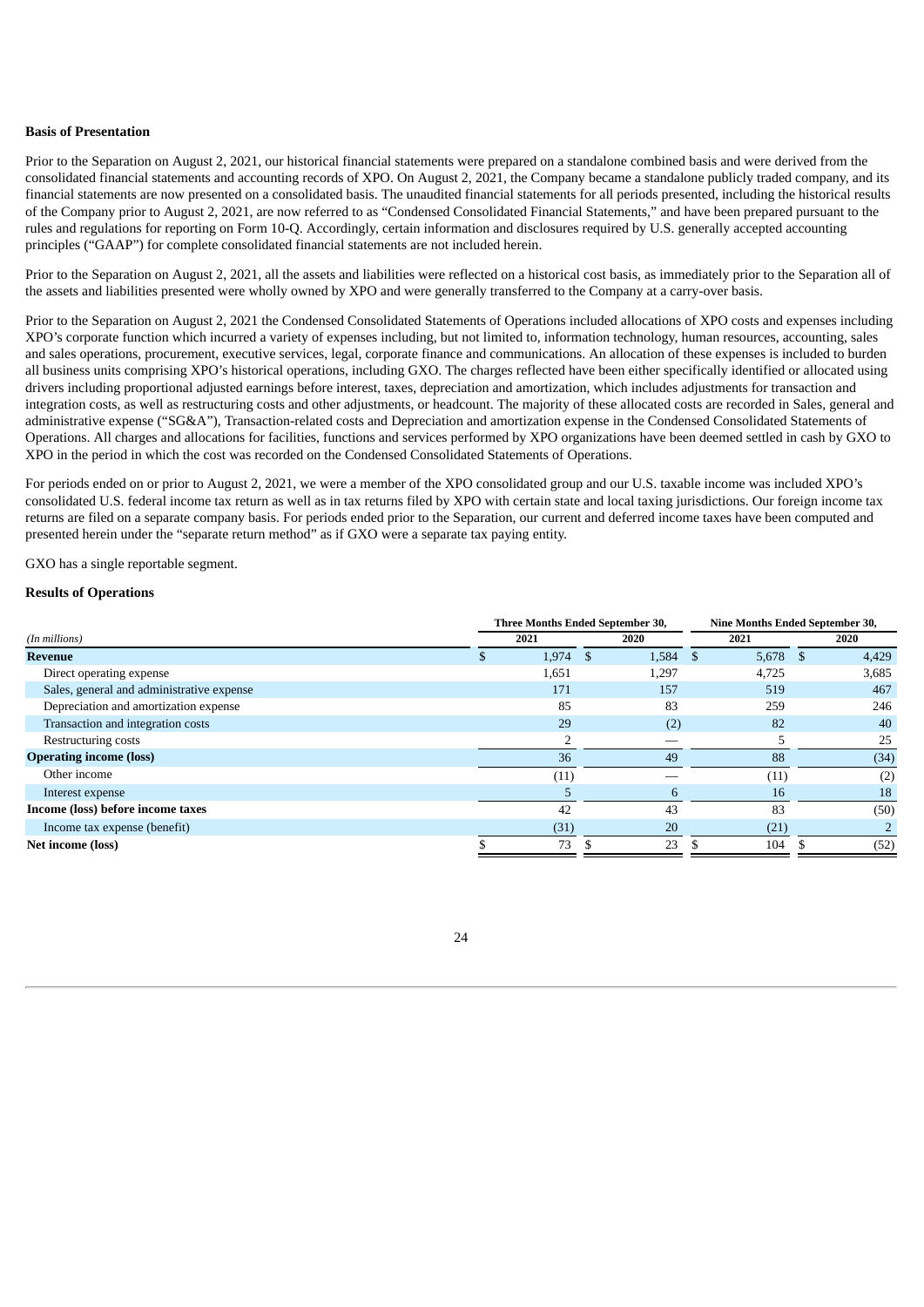Revenue for the three months ended September 30, 2021 increased 24.6% to \$2.0 billion, compared with \$1.6 billion for the same period in 2020. Revenue for the nine months ended September 30, 2021 increased 28.2% to \$5.7 billion, compared with \$4.4 billion for the same period in 2020. For the three and nine months ended September 30, 2021, the increase in revenue compared to the same prior-year periods primarily reflects the reduced impact of COVID-19 in 2021. For the three and nine months ended September 30, 2021, our European operations reported growth of 34.1% and 40.2%, respectively, and our North American operations reported growth of 8.5% and 9.0%, respectively. Also impacting our revenue was the Kuehne + Nagel business we acquired in January 2021, which contributed approximately 16.3 and 15.8 percentage points, respectively, to revenue growth in our European operations and 10.3 and 9.7 percentage points, respectively, to our total revenue growth for the three and nine months ended September 30, 2021 compared to the same prior-year periods. Foreign currency movement increased revenue by approximately 2.2 and 5.1 percentage points for the three and nine months ended September 30, 2021, respectively.

Direct operating expenses are comprised of both fixed and variable expenses and consist of operating costs related to our logistics facilities, including personnel costs, facility and equipment expenses, such as rent, utilities, equipment maintenance and repair, transportation costs, costs of materials and supplies and information technology expenses. Direct operating expense for the three months ended September 30, 2021 was \$1.7 billion, or 83.6% of revenue, compared with \$1.3 billion, or 81.8% of revenue, for the same period in 2020. For the three months ended September 30, 2021, direct operating expenses increased by approximately 1.8% due to higher personnel and temporary labor expense. Direct operating expense for the nine months ended September 30, 2021 was \$4.7 billion, or 83.2% of revenue, compared with \$3.7 billion, or 83.2% of revenue. For the nine months ended September 30, 2021, direct operating expense as a percentage of revenue remained flat with the prior year period.

SG&A, including the allocated costs of XPO, primarily consists of salary and benefit costs for executive and certain administration functions, professional fees, facility costs other than those related to our logistics facilities, bad debt expense and legal costs. SG&A for the three months ended September 30, 2021 was \$171 million, or 8.7% of revenue, compared with \$157 million, or 9.9% of revenue, for the same period in 2020. SG&A for the nine months ended September 30, 2021 was \$519 million, or 9.1% of revenue, compared with \$467 million, or 10.5% of revenue, for the same prior-year period. For the three and nine months ended September 30, 2021, SG&A as a percentage of revenue benefited from the significant year-over-year increase in revenue as well as lower allocated costs from XPO.

Depreciation and amortization expense for the three months ended September 30, 2021 was \$85 million, compared with \$83 million for the same prior-year period. Depreciation and amortization expense for the nine months ended September 30, 2021 was \$259 million, compared with \$246 million for the same prior-year period. The increase was primarily due to the impact of prior capital investments associated with new contract startups. Depreciation and amortization expense included allocated corporate charges of \$1 million and \$7 million for the three months ended September 30, 2021 and 2020 and \$15 million and \$21 million for the nine months ended September 30, 2021 and 2020, respectively. Depreciation and amortization expense included amortization of acquisition-related intangible assets of \$16 million and \$15 million for the three months ended September 30, 2021 and 2020, respectively, and \$44 million and \$43 million for the nine months ended September 30, 2021 and 2020, respectively.

Transaction and integration costs for the three and nine months ended September 30, 2021 was \$29 million and \$82 million, respectively, are primarily related to costs related to the Separation. For the three and nine months ended September 30, 2020, transaction and integration costs are primarily related to costs allocated by XPO related to XPO's exploration of strategic alternatives in 2020.

We engage in restructuring actions as part of our ongoing efforts to best use our resources and infrastructure. For the three and nine months ended September 30, 2021, we recorded restructuring charges of \$2 million and \$5 million, respectively, primarily related to severance costs. For the three and nine months ended September 30, 2020, we recorded restructuring charges of \$5 million and \$25 million, respectively, primarily related to severance costs. Restructuring charges for the three and nine months ended September 30, 2021 included an adjustment to a previously recognized liability. For further information on our restructuring actions, see Note 6—Restructuring Charges.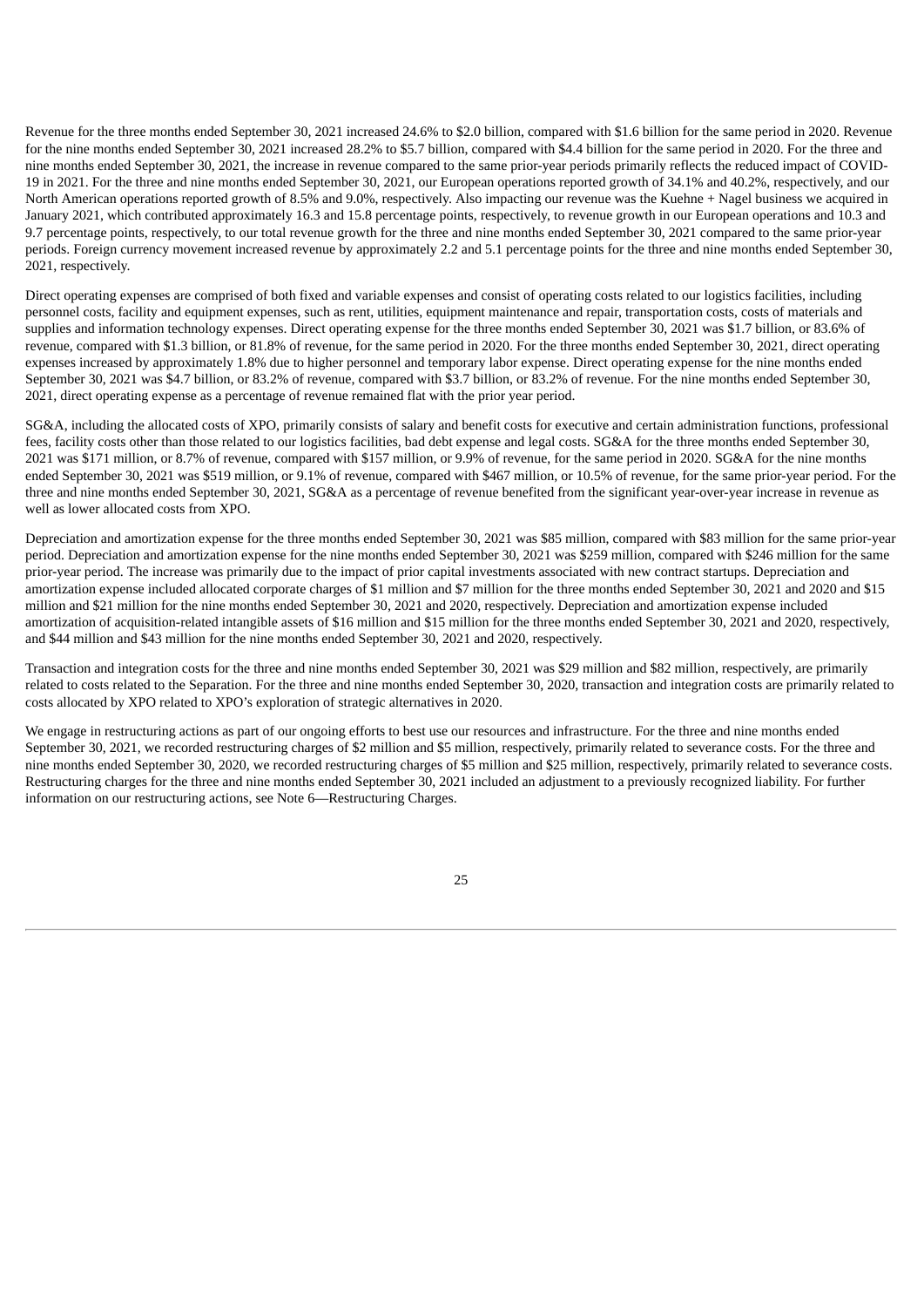Other income primarily includes pension income. In connection with the Separation, GXO became the plan sponsor for the U.K. defined benefit pension plan. See Note 10—Pension for further information. We recorded income of \$11 million for the three and nine months ended September 30, 2021. Other income was immaterial for the three months ended September 30, 2020 and was \$2 million for the nine months ended September 30, 2020.

Interest expense primarily relates to the Notes issued during the third quarter of 2021 and our related-party debt obligations with XPO prior to the Separation. Interest expense for the three months ended September 30, 2021 was \$5 million compared with \$6 million for the same period in 2020. Interest expense for the nine months ended September 30, 2021 was \$16 million compared with \$18 million for the same period in 2020.

Our effective tax rate for the three months ended September 30, 2021 and 2020 was (72.5)% and 49.0%, respectively, and (24.8)% and (5.0)% for the nine months ended September 30, 2021 and 2020, respectively. The effective tax rates for the third quarter of 2021 and 2020 were determined using an estimate of our annual effective tax rate, adjusted for discrete items that occurred within the periods presented. The changes in the effective tax rates for the three months ended September 30, 2021 compared with the same periods in 2020 were driven by a decrease in pre-tax losses in certain jurisdictions for which no benefit can be recognized and a discrete tax benefit of \$42 million from the initial recognition of a deferred tax asset in connection with the Separation.

#### **Liquidity and Capital Resources**

Prior to the Separation on August 2, 2021, the Company participated in XPO's centralized treasury model, which included its cash pooling and other intercompany financing arrangements. We have historically generated, and expect to continue to generate, positive cash flow from operations.

Our ability to fund our operations and anticipated capital needs is reliant upon the generation of cash from operations, supplemented as necessary by periodic utilization of our Revolving Credit Facility. Our principal uses of cash in the future will be primarily to fund our operations, working capital needs, capital expenditures, repayment of borrowings and strategic business development transactions. The timing and magnitude of our start ups can vary and may positively or negatively impact our cash flows.

We continually evaluate our liquidity requirements and capital structure in light of our operating needs, growth initiatives and capital resources. We believe that our existing liquidity and sources of capital are sufficient to support our operations over the next 12 months.

#### *Revolving Credit Facility*

In June 2021, we entered into a five-year,unsecured, multi-currency revolving credit facility (the "Revolving Credit Facility"). The Revolving Credit Facility provides commitments of up to \$800 million, of which \$60 million will be available for the issuance of letters of credit.

There were no amounts outstanding under the Revolving Credit Facility as of September 30, 2021.

#### *Unsecured Notes*

In July 2021, the Company completed an offering of \$800 million aggregate principal amount of notes, consisting of \$400 million of notes due 2026 (the "2026 Notes") and \$400 million of notes due 2031 (the "2031 Notes", and together with the 2026 Notes, the "Notes").

The 2026 Notes bear interest at a rate of 1.65% per annum payable semiannually in cash in arrears on January 15 and July 15 of each year, beginning January 15, 2022, and mature on July 15, 2026. The 2031 Notes bear interest at a rate of 2.65% per annum payable semiannually in cash in arrears on January 15 and July 15 of each year, beginning January 15, 2022, and mature on July 15, 2031.

At September 30, 2021, the Company was in compliance with the covenants of the indenture governing the Notes.

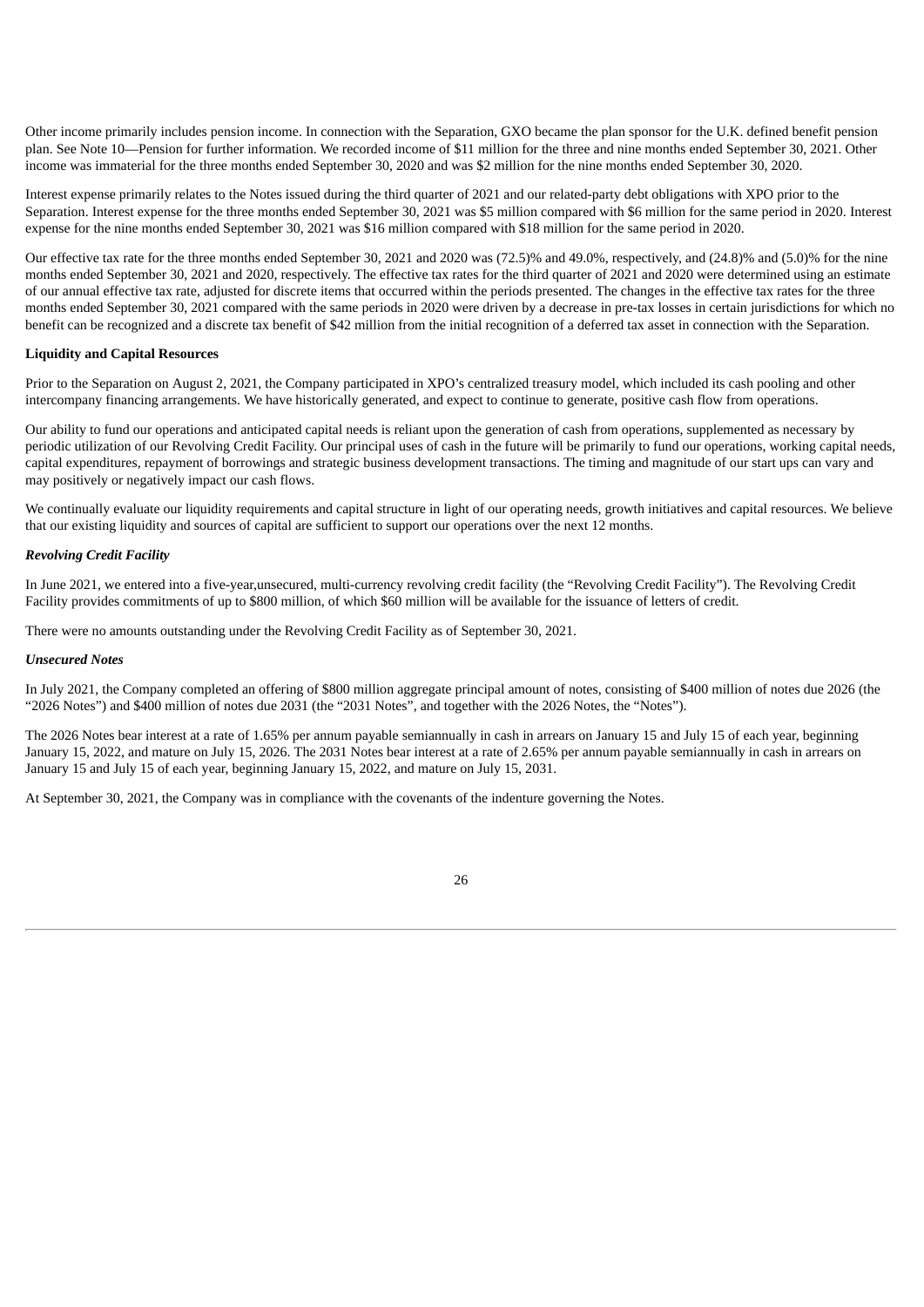#### *Trade Receivables Securitization and Factoring Programs*

We sell certain of our trade accounts receivable on a non-recourse basis to third-party financial institutions under factoring agreements. We also sell certain European trade accounts receivable under a securitization program that contains financial covenants customary for this type of arrangement, including maintaining a defined average days sales outstanding ratio. We account for these transactions as sales of receivables and present cash proceeds as cash provided by operating activities in the Condensed Consolidated Statements of Cash Flows. The trade receivables securitization program permits us to borrow, on an unsecured basis, cash collected in a servicing capacity on previously sold receivables. We use trade receivables securitization and factoring programs to help manage our cash flows.

Under the securitization program, one of our wholly owned subsidiaries, GXO Logistics Europe, participates in a trade receivables securitization program co-arranged by two European banks (the "Purchasers"). Under the program, a wholly-owned bankruptcy-remote special purpose entity of GXO Logistics Europe sells trade receivables that originate with wholly-owned subsidiaries of GXO Logistics Europe to unaffiliated entities managed by the Purchasers. The special purpose entity is a variable interest entity and has been presented within these condensed consolidated financial statements based on our control of the entity's activities.

In July 2021, in connection with the Separation, XPO's existing trade receivable securitization program was amended; the previous €400 million (\$460 million) program is now comprised of two separate €200 million (\$230 million) programs, one of which remains with GXO and expires July 2024. As of July 2021, GXO's special purpose entity no longer purchases trade receivables from XPO. As of December 31, 2020, current assets include trade receivables purchased from XPO in connection with our trade receivables securitization program of \$105 million. The trade receivables that had been purchased from XPO prior to the Separation have been reflected within Other current assets in the Condensed Consolidated Balance Sheets.

We account for transfers under our securitization and factoring arrangements as sales because we sell full title and ownership in the underlying receivables and control of the receivables is considered transferred. For these transfers, the receivables are removed from our Condensed Consolidated Balance Sheets at the date of transfer. In the securitization and factoring arrangements, our continuing involvement is limited to servicing the receivables. The fair value of any servicing assets and liabilities is immaterial. Our trade receivables securitization program permits us to borrow, on an unsecured basis, cash collected in a servicing capacity on previously sold receivables which are included in short-term debt on our Condensed Consolidated Balance Sheets until they are repaid in the following month's settlement.

Information related to the trade receivables sold was as follows:

|                                | <b>Three Months Ended September 30,</b> |        |  |      | Nine Months Ended September 30, |            |  |       |
|--------------------------------|-----------------------------------------|--------|--|------|---------------------------------|------------|--|-------|
| (In millions)                  | 2021                                    |        |  | 2020 |                                 | 2021       |  | 2020  |
| <b>Securitization programs</b> |                                         |        |  |      |                                 |            |  |       |
| Receivables sold in period     |                                         | 418 \$ |  | 395  | - \$                            | $1,320$ \$ |  | 1,031 |
| Cash consideration             |                                         | 418    |  | 395  |                                 | 1,320      |  | 1,031 |
|                                |                                         |        |  |      |                                 |            |  |       |
| <b>Factoring programs</b>      |                                         |        |  |      |                                 |            |  |       |
| Receivables sold in period     |                                         | 132    |  | 96   |                                 | 331        |  | 518   |
| Cash consideration             |                                         | 132    |  | 96   |                                 | 331        |  | 517   |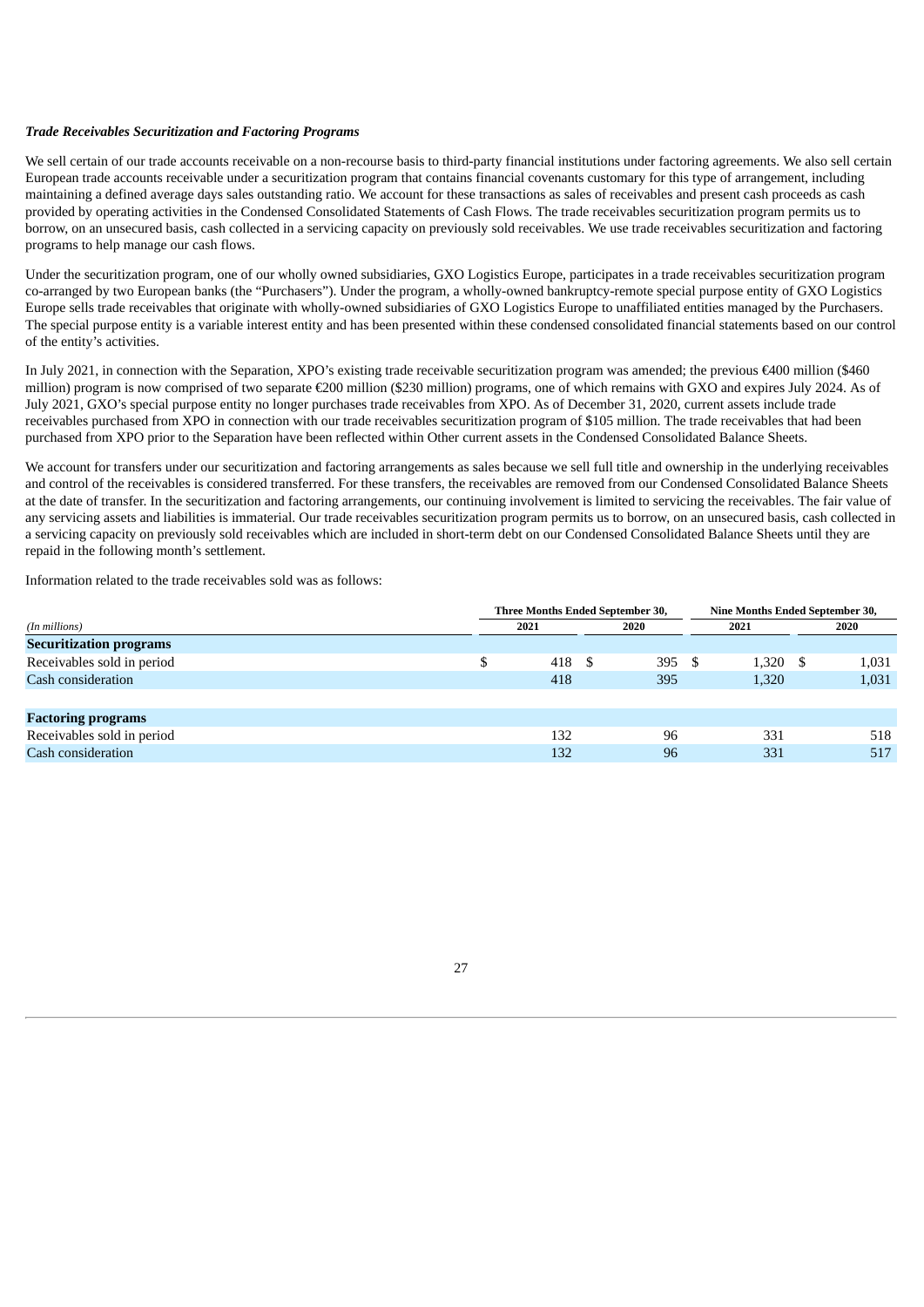### *Financial Condition*

The following table summarizes our asset and liability balances as of September 30, 2021 and December 31, 2020:

| (In millions)               | September 30, 2021 | <b>December 31, 2020</b> |
|-----------------------------|--------------------|--------------------------|
| Total current assets        | 1,958              | 1,836                    |
| Total long-term assets      | 5,175              | 4.712                    |
| Total current liabilities   | 2,245              | 1,738                    |
| Total long-term liabilities | 2,551              | 1,862                    |

The increase in our assets and liabilities from December 31, 2020 to September 30, 2021 primarily reflects the impact of the Kuehne + Nagel business acquired in January 2021. Total long-term assets also reflects an increase in start-up costs and operating lease assets associated with our new contracts. Total long-term liabilities also reflects the settlement of related-party notes and issuance of the Notes during the third quarter.

### **Cash Flow Activity**

Our cash flows from operating, investing and financing activities, as reflected on our Condensed Consolidated Statements of Cash Flows, are summarized as follows:

|                                                                        | Nine Months Ended September 30, |           |  |       |  |  |
|------------------------------------------------------------------------|---------------------------------|-----------|--|-------|--|--|
| (In millions)                                                          |                                 | 2021      |  | 2020  |  |  |
| Net cash provided by operating activities                              |                                 | 251S      |  | 345   |  |  |
| Net cash used in investing activities                                  |                                 | (140)     |  | (163) |  |  |
| Net cash provided by (used in) financing activities                    |                                 | (165)     |  | 28    |  |  |
| Effect of exchange rates on cash, cash equivalents and restricted cash |                                 |           |  | (1)   |  |  |
| Net increase (decrease) in cash, cash equivalents and restricted cash  |                                 | $(53)$ \$ |  | 209   |  |  |

### *Operating Activities*

Cash flows from operating activities for the nine months ended September 30, 2021 decreased by \$94 million compared with 2020. This reflects the impact of increased use of cash for working capital in 2021, partially offset by higher net income.

#### *Investing Activities*

Investing activities used \$140 million of cash for the nine months ended September 30, 2021, compared with \$163 million used for the same period of 2020. During the nine months ended September 30, 2021, we used \$180 million of cash to purchase property and equipment; and received \$8 million of cash from sales of property and equipment. During the nine months ended September 30, 2020, we used \$159 million of cash to purchase property and equipment; used \$15 million, net, in connection with the purchase and sale of affiliate trade receivables and received \$11 million of cash from sales of property and equipment.

We anticipate net capital expenditures to be between \$225 million and \$250 million in 2021, funded by cash on hand and available liquidity.

### *Financing Activities*

Financing activities used \$165 million of cash for the nine months ended September 30, 2021. The primary uses of cash from financing activities for the nine months ended September 30, 2021 were to purchase the remaining noncontrolling interest in GXO Logistics Europe that we did not own for \$128 million, \$64 million used to repay debt and finance leases, \$21 million to repay borrowings related to our securitization program and \$774 million of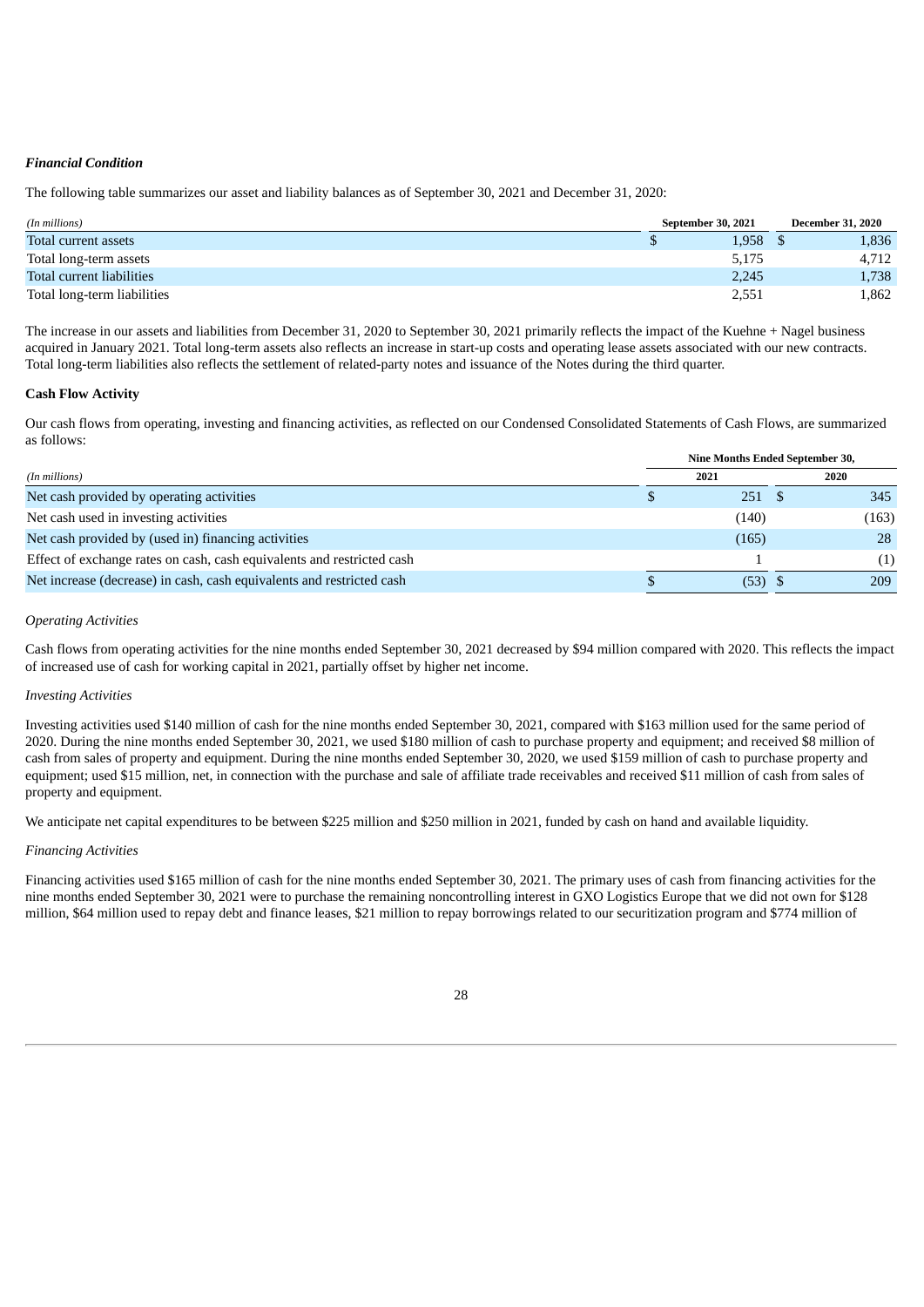net transfers to XPO in connection with the Separation. The primary source of cash from financing activities for the nine months ended September 30, 2021 was the issuance of long-term debt of \$794 million.

Financing activities generated \$28 million of cash for the nine months ended September 30, 2020. The primary sources of cash from financing activities in the nine months ended September 30, 2020 were \$112 million of net transfers from XPO and \$17 million from net borrowings related to our securitization program. The primary uses of cash from financing activities in the nine months ended September 30, 2020 were \$85 million used to repay debt and finance leases and \$21 million to purchase a noncontrolling interest in GXO Logistics Europe.

#### **Off-Balance Sheet Arrangements**

We do not engage in any off-balance sheet financial arrangements that have or are reasonably likely to have a material current or future effect on our financial condition, revenues or expenses, results of operations, liquidity, capital expenditures or capital resources.

### **Contractual Obligations**

As of September 30, 2021, the Company's future contractual obligations have not materially changed as compared with December 31, 2020, except for the aggregate principal amount of indebtedness associated with the Notes of \$800 million and associated interest payments of \$17 million per year. See Note 8 —Debt and Financing Arrangements for additional details.

### **Critical Accounting Policies**

Our significant accounting policies, which include management's best estimates and judgments, are included in Note 2—Basis of Presentation to the combined financial statements for the year ended December 31, 2020 included in the Form 10. See Note 2—Basis of Presentation for information on the adoption of new accounting standards during 2021. A discussion of accounting estimates, considered critical because of the potential for a significant impact on the financial statements due to the inherent uncertainty in such estimates, are disclosed in the Critical Accounting Policies section of Management's Discussion and Analysis of Financial Condition and Results of Operations included in the Form 10. There have been no significant changes in the Company's critical accounting estimates since December 31, 2020.

### **Recently Adopted Accounting Pronouncements and Accounting Pronouncements Not Yet Adopted**

Information related to new accounting standards is included in Note 2—Basis of Presentation to the Condensed Consolidated Financial Statements.

### <span id="page-29-0"></span>**ITEM 3. QUANTITATIVE AND QUALITATIVE DISCLOSURES ABOUT MARKET RISK**

Our market risk disclosures involve forward-looking statements. Actual results could differ materially from those projected in such forward-looking statements. We are exposed to market risk related to changes in interest rates and foreign currency exchange rates.

#### *Interest Rate Risk*

Our long-term debt portfolio primarily consists of fixed-rate instruments complemented by a variable-rate revolving credit facility that can be drawn on from time to time. For any variable-rate debt, interest rate changes in the underlying index rates will impact future interest expense. Currently we do not hold any derivative contracts that hedge our interest rate risk, however we may consider entering into such contracts in the future. A 1% increase or decrease in interest rates would decrease or increase the fair value of our notes and debentures by approximately 6%.

### *Foreign Currency Exchange Risk*

A significant proportion of our net assets and income are in non-U.S. dollar ("USD") currencies, primarily the Euro ("EUR") and British pound sterling ("GBP"). We are exposed to currency risk from potential changes in functional

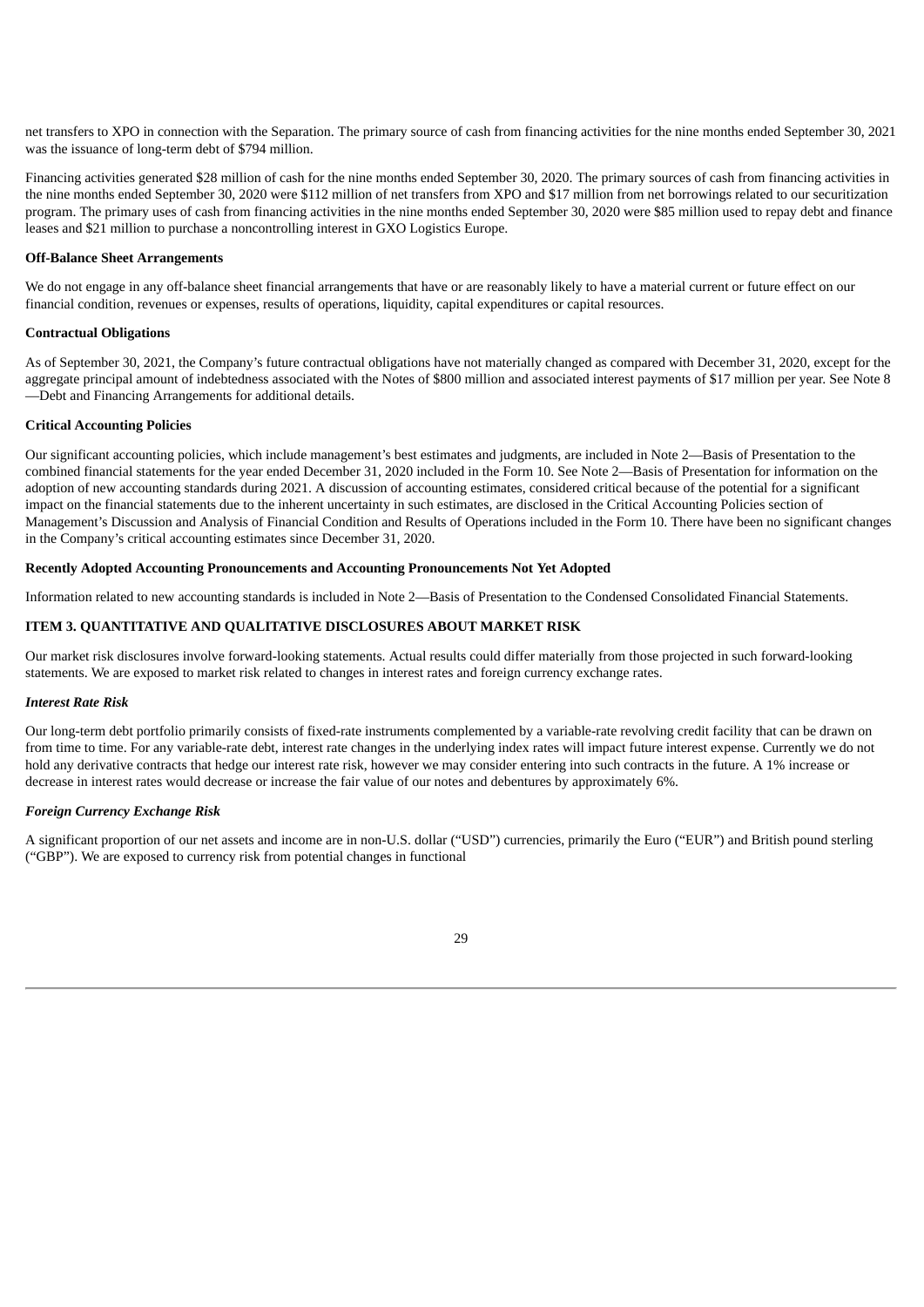currency values of our foreign currency denominated assets, liabilities and cash flows. Consequently, a depreciation of the EUR or the GBP relative to the USD could have an adverse impact on our financial results.

We entered into cross-currency swap agreements to manage our foreign currency exchange risk by effectively converting a portion of the fixed-rate USDdenominated notes, including the interest payments, to fixed-rate, EUR-denominated debt. We use foreign currency option contracts to mitigate the risk of a reduction in the value of earnings from our operations that use the EUR or GBP as their functional currency.

As of September 30, 2021, a uniform 10% strengthening in the value of the USD relative to the EUR would have resulted in a decrease in net assets of \$35 million. As of September 30, 2021, a uniform 10% strengthening in the value of the USD relative to the GBP would have resulted in a decrease in net assets of \$53 million. These theoretical calculations assume that an instantaneous, parallel shift in exchange rates occurs, which is not consistent with the history of foreign currency transactions. Fluctuations in exchange rates also affect the volume of sales or the foreign currency sales price as competitors' services become more or less attractive. The sensitivity analysis of the impact of changes in foreign currency exchange rates does not factor in a potential change in sales levels or local currency prices.

### <span id="page-30-0"></span>**ITEM 4. CONTROLS AND PROCEDURES**

Under the supervision and with the participation of our management, including our Chief Executive Officer ("CEO") and Chief Financial Officer ("CFO"), we conducted an evaluation of the effectiveness of the design and operation of our disclosure controls and procedures, as such term is defined in Rule 13a-15(e) and Rule 15d-15(e) under the Securities Exchange Act of 1934, as amended as of September 30, 2021. Based on that evaluation, our CEO and CFO concluded that our disclosure controls and procedures as of September 30, 2021 were effective as of such time such that the information required to be included in our Securities and Exchange Commission ("SEC") reports is: (i) recorded, processed, summarized and reported within the time periods specified in SEC rules and forms relating to the Company, including our consolidated subsidiaries; and (ii) accumulated and communicated to our management, including our CEO and CFO, as appropriate to allow timely decisions regarding required disclosure.

<span id="page-30-1"></span>Prior to August 2, 2021, the Company relied on certain material processes and internal controls over financial reporting performed by XPO. There have not been any changes in our internal control over financial reporting during the quarter ended September 30, 2021 that have materially affected, or are reasonably likely to materially affect, our internal control over financial reporting.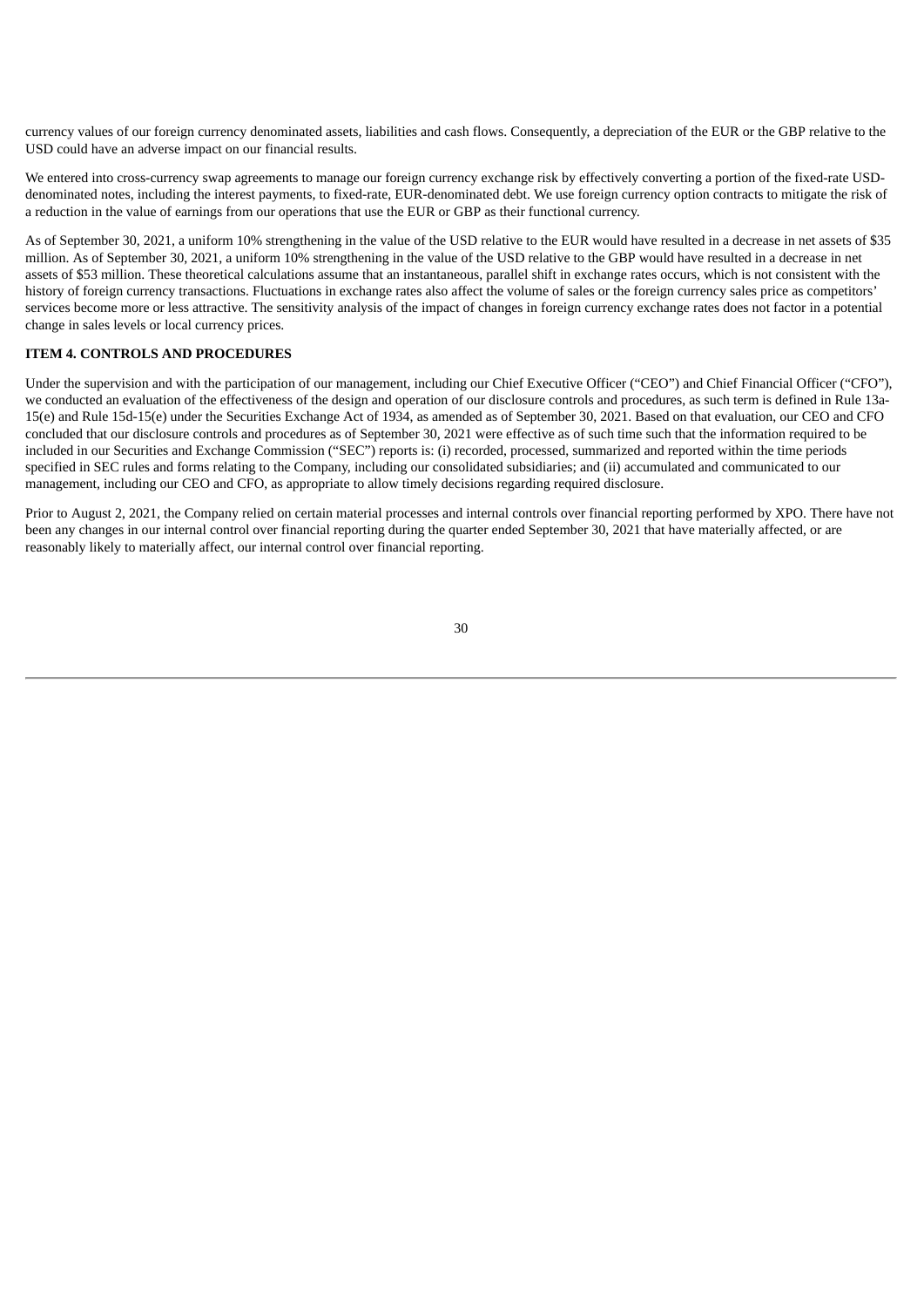### **PART II—OTHER INFORMATION**

### <span id="page-31-0"></span>**ITEM 1. LEGAL PROCEEDINGS**

See Note 13—Commitments and Contingencies to the Condensed Consolidated Financial Statements included in this Quarterly Report on Form 10-Q for a description of our legal proceedings.

# <span id="page-31-1"></span>**ITEM 1A. RISK FACTORS**

There are no material changes to the risk factors previously disclosed under "Risk Factors" in the Form 10, except to note that the Separation was completed on August 2, 2021.

# <span id="page-31-2"></span>I**TEM 2. UNREGISTERED SALES OF EQUITY SECURITIES AND USE OF PROCEEDS**

None

### <span id="page-31-3"></span>**ITEM 3. DEFAULTS UPON SENIOR SECURITIES**

None

### <span id="page-31-4"></span>**ITEM 4. MINE SAFETY DISCLOSURES**

Not applicable

# <span id="page-31-5"></span>**ITEM 5. OTHER INFORMATION**

<span id="page-31-6"></span>None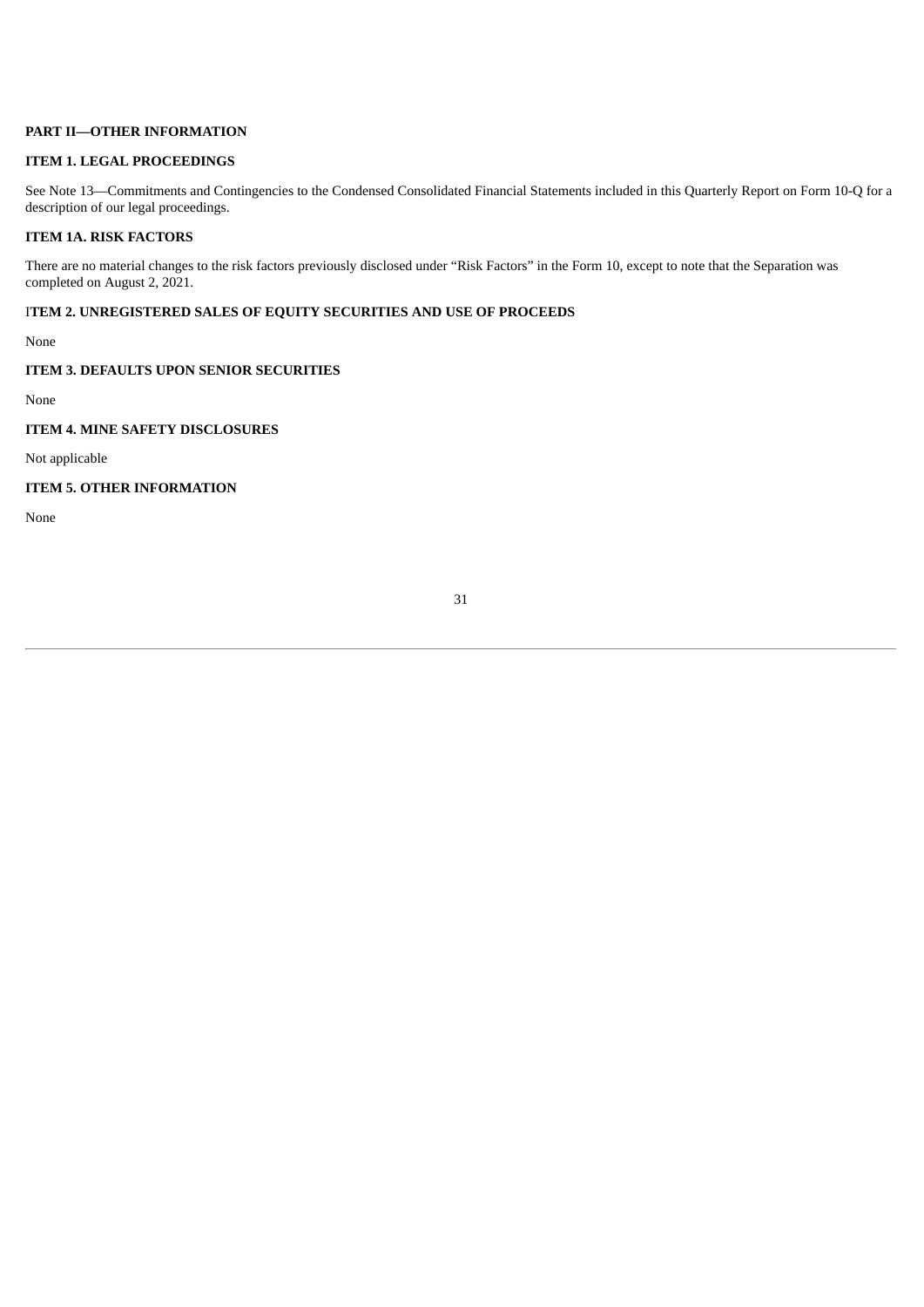### **ITEM 6. EXHIBITS**

| <b>Exhibit</b><br><b>Number</b> | <b>Description</b>                                                                                                                                                                                                                                                                                                                                                                            |
|---------------------------------|-----------------------------------------------------------------------------------------------------------------------------------------------------------------------------------------------------------------------------------------------------------------------------------------------------------------------------------------------------------------------------------------------|
| 2.1                             | Separation and Distribution Agreement by and between XPO Logistics, Inc. and GXO Logistics, Inc., dated as of August 1, 2021,<br>incorporated by reference to Exhibit 2.1 of the Company's Current Report on Form 8-K (Commission file no. 001-40470) filed with the<br>SEC on August 2, 2021.                                                                                                |
| 3.1                             | Amended and Restated Certificate of Incorporation of GXO Logistics, Inc., incorporated by reference to Exhibit 3.1 of the Company's<br>Current Report on Form 8-K (Commission file no. 001-40470) filed with the SEC on August 2, 2021.                                                                                                                                                       |
| 3.2                             | Second Amended and Restated Bylaws of GXO Logistics, Inc., incorporated by reference to Exhibit 3.2 of the Company's Current<br>Report on Form 8-K (Commission file no. $001-404\overline{70}$ ) filed with the SEC on August 2, 2021.                                                                                                                                                        |
| 4.1                             | Indenture, dated as of July 2, 2021, among GXO Logistics, Inc. and Wells Fargo Bank National Association, as Trustee, incorporated by<br>reference to Exhibit 4.1 to the Company's Amendment No. 3 to the Registration Statement on Form 10 (Commission file no. 001-<br>40470) filed on July 7, 2021.                                                                                        |
| 4.2                             | First Supplemental Indenture, dated as of July 2,2021, among GXO logistics, Inc. and Wells Fargo Bank, National Association, as<br>Trustee, incorporated by reference to Exhibit 4.2 to the Company's Amendment No. 3 to the Registration Statement on Form 10<br>(Commission file no. 001-40470) filed on July 7, 2021.                                                                      |
| 4.3                             | Registration Rights Agreement, dated July 2, 2021, by and among GXO Logistics, Inc. Barclays Capital Inc., Citigroup Global Markets<br>Inc., Credit Agricole Securities. (USA) Inc. and Goldman Sachs & Co. LLC, incorporated by reference to Exhibit 4.3 to the Company's<br>Amendment No. 3 to the Registration Statement on Form 10 (Commission file no. 001-40470) filed on July 7, 2021. |
| 4.4                             | Registration Rights Agreement by and among Jacobs Private Equity, LLC and GXO Logistics, Inc., dated as of September 29, 2021,<br>incorporated by reference to Exhibit 4.1 to the Company's Current Report on Form 8-K (Commission file no. 001-40470) filed with the<br>SEC on October 1, 2021.                                                                                              |
| 10.1                            | Transition Services Agreement by and between XPO Logistics, Inc. and GXO Logistics, Inc., dated as of August 1, 2021, incorporated<br>by reference to Exhibit 10.1 of the Company's Current Report on Form 8-K (Commission file no. 001-40470) filed with the SEC on<br><b>August 2, 2021.</b>                                                                                                |
| 10.2                            | Tax Matters Agreement by and between XPO Logistics, Inc. and GXO Logistics, Inc., dated as of August 1, 2021, incorporated by<br>reference to Exhibit 10.2 of the Company's Current Report on Form 8-K (Commission file no. 001-40470) filed with the SEC on August<br>2, 2021.                                                                                                               |
| 10.3                            | Employee Matters Agreement by and between XPO Logistics, Inc. and GXO Logistics, Inc., dated as of August 1, 2021, incorporated<br>by reference to Exhibit 10.3 of the Company's Current Report on Form 8-K (Commission file no. 001-40470) filed with the SEC on<br><u>August 2, 2021.</u>                                                                                                   |
| 10.4                            | Intellectual Property License Agreement by and between XPO Logistics, Inc. and GXO Logistics, Inc., dated as of July 30, 2021,<br>incorporated by reference to Exhibit 10.4 of the Company's Current Report on Form 8-K (Commission file no. 001-40470) filed with<br>the SEC on August 2, 2021.                                                                                              |
| $10.5+$                         | GXO Logistics, Inc. 2021 Omnibus Incentive Plan, incorporated by reference to Exhibit 10.5 of the Company's Current Report on Form<br>8-K (Commission file no. 001-40470) filed with the SEC on August 2, 2021.                                                                                                                                                                               |
| $10.6+$                         | Form of Option Award Agreement under the GXO Logistics, Inc. 2021 Omnibus Incentive Compensation Plan, incorporated by<br>reference to Exhibit 10.2 to the Company' Registration Statement on Form 10 (Commission file no. 001-40470) filed on June 9, 2021.                                                                                                                                  |
| $10.7+$                         | GXO Logistics, Inc. Severance Plan, incorporated by reference to Exhibit 10.6 of the Company's Current Report on Form 8-K<br>(Commission file no. 001-40470) filed with the SEC on August 2, 2021.                                                                                                                                                                                            |
| $10.8+$                         | GXO Logistics, Inc. Cash Long-Term Incentive Plan, incorporated by reference to Exhibit 10.7 of the Company's Current Report on<br>Form 8-K (Commission file no. 001-40470) filed with the SEC on August 2, 2021.                                                                                                                                                                             |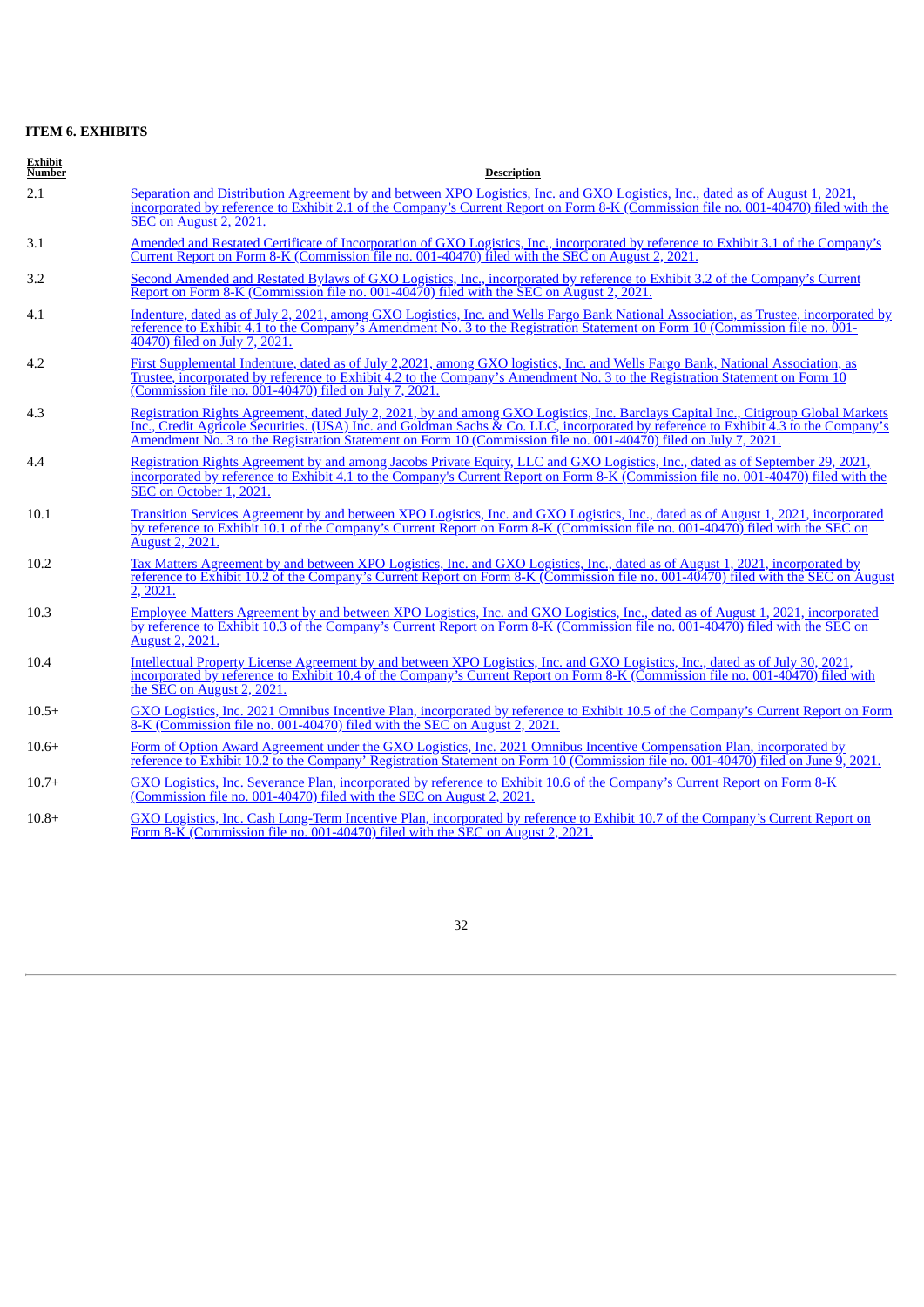<span id="page-33-0"></span>

| <b>Exhibit</b><br><b>Number</b> | <b>Description</b>                                                                                                                                                                                                                                                                    |
|---------------------------------|---------------------------------------------------------------------------------------------------------------------------------------------------------------------------------------------------------------------------------------------------------------------------------------|
| $10.9+$                         | Service Agreement between XPO Supply Chain UK Limited and Karlis Kirsis, dated as of July 9, 2021, incorporated by reference to<br>Exhibit 10.14 to the Company's Amendment No. 4 to the Registration Statement on Form 10 (Commission file no. 001-40470) filed on<br>July 15, 2021. |
| $10.10+$                        | Pension Top Up Letter between XPO Logistics Europe and Karlis Kirsis, dated as of July 9, 2021, incorporated by reference to Exhibit<br>10.15 to the Company's Amendment No. 4 to the Registration Statement on Form 10 (Commission file no. 001-40470) filed on July 15,<br>2021.    |
| $10.11+$                        | Offer Letter between XPO Logistics Europe and Karlis Kirsis, dated as of July 9, 2021, incorporated by reference to Exhibit 10.16 to the<br>Company's Amendment No. 4 to the Registration Statement on Form 10 (Commission file no. 001-40470) filed on July 15, 2021.                |
| $10.12*+$                       | Form of Restricted Stock Unit Award Agreement for Non-Employee Directors (2021 Omnibus Incentive Compensation Plan).                                                                                                                                                                  |
| $10.13*+$                       | Form of Restricted Stock Unit Award Agreement (Service-Vesting) (2021 Omnibus Incentive Compensation Plan).                                                                                                                                                                           |
| $10.14*+$                       | Offer Letter between GXO Logistics, Inc. and Elizabeth Fogarty, effective as of September 1, 2021.                                                                                                                                                                                    |
| $31.1*$                         | Certification of the Principal Executive Officer pursuant to Section 302 of the Sarbanes-Oxley Act of 2002, with respect to the<br>registrant's Quarterly Report on Form 10-Q for the fiscal quarter ended September 30, 2021.                                                        |
| $31.2*$                         | Certification of the Principal Financial Officer pursuant to Section 302 of the Sarbanes-Oxley Act of 2002, with respect to the<br>registrant's Quarterly Report on Form 10-Q for the fiscal quarter ended September 30, 2021.                                                        |
| $32.1**$                        | Certification of the Principal Executive Officer Pursuant to Section 906 of the Sarbanes-Oxley Act of 2002, with respect to the<br>registrant's Quarterly Report on Form 10-Q for the fiscal quarter ended September 30, 2021.                                                        |
| $32.2**$                        | Certification of the Principal Financial Officer Pursuant to Section 906 of the Sarbanes-Oxley Act of 2002, with respect to the<br>registrant's Quarterly Report on Form 10-Q for the fiscal quarter ended September 30, 2021.                                                        |
| $101$ . INS $*$                 | Inline XBRL Instance Document.                                                                                                                                                                                                                                                        |
| 101.SCH *                       | Inline XBRL Taxonomy Extension Schema.                                                                                                                                                                                                                                                |
| 101.CAL *                       | Inline XBRL Taxonomy Extension Calculation Linkbase.                                                                                                                                                                                                                                  |
| 101.DEF*                        | Inline XBRL Taxonomy Extension Definition Linkbase.                                                                                                                                                                                                                                   |
| $101.LAB*$                      | Inline XBRL Taxonomy Extension Label Linkbase.                                                                                                                                                                                                                                        |
| 101.PRE *                       | Inline XBRL Taxonomy Extension Presentation Linkbase.                                                                                                                                                                                                                                 |
| $104 *$                         | Cover Page Interactive Data File (formatted as inline XBRL and contained in Exhibit 101).                                                                                                                                                                                             |
| $\ast$                          | Filed herewith.                                                                                                                                                                                                                                                                       |
| $***$                           | Furnished herewith.                                                                                                                                                                                                                                                                   |
| $^{+}$                          | This exhibit is a management contract or compensatory plan or arrangement.                                                                                                                                                                                                            |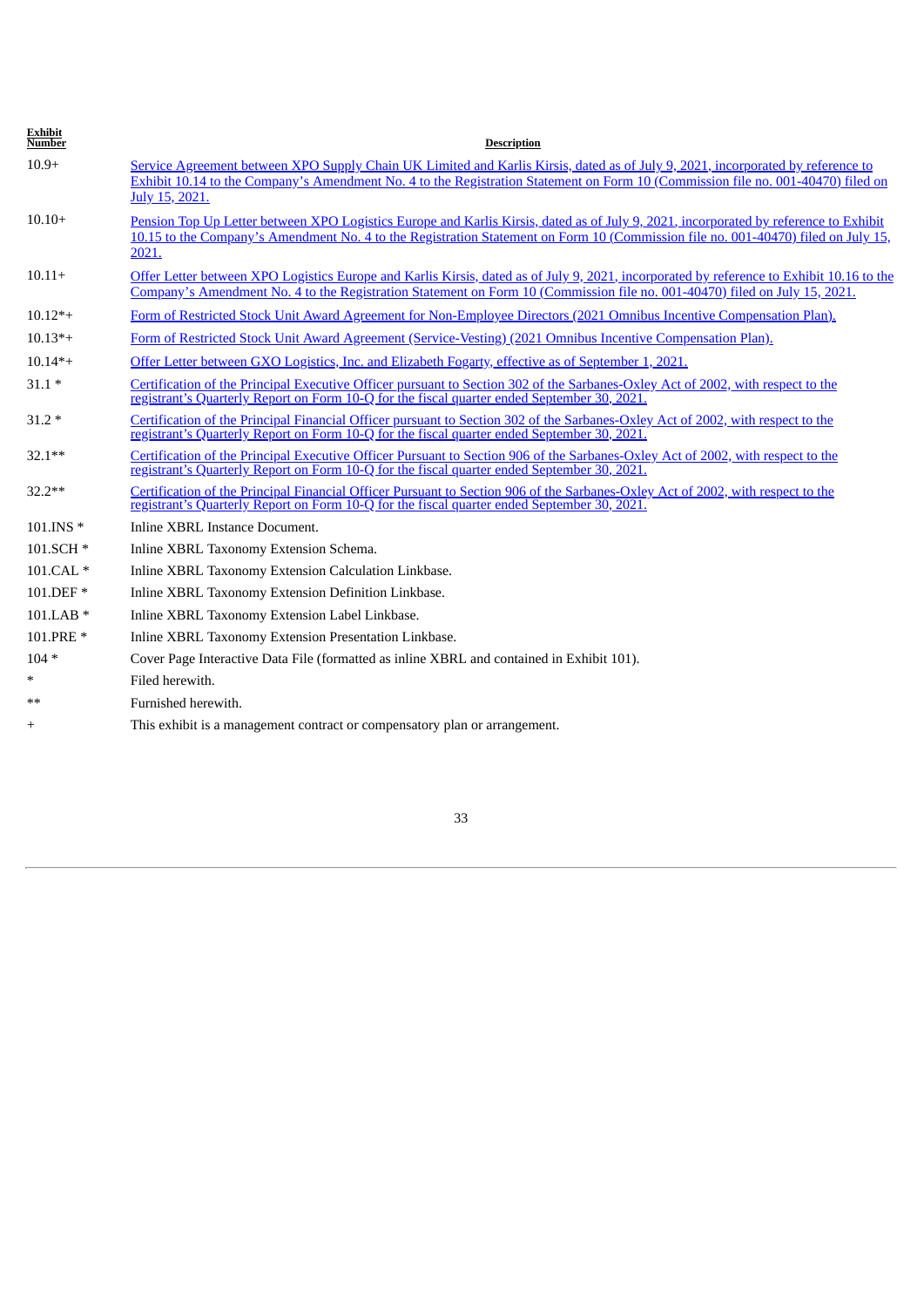#### **SIGNATURES**

Pursuant to the requirements of the Securities Exchange Act of 1934, the registrant has duly caused this report to be signed on its behalf by the undersigned, thereunto duly authorized.

# GXO LOGISTICS, INC.

Date: November 2, 2021 By: *Is/ Malcolm Wilson* Malcolm Wilson (Chief Executive Officer)

Date: November 2, 2021 By: *Is/ Baris Oran* 

Baris Oran (Chief Financial Officer)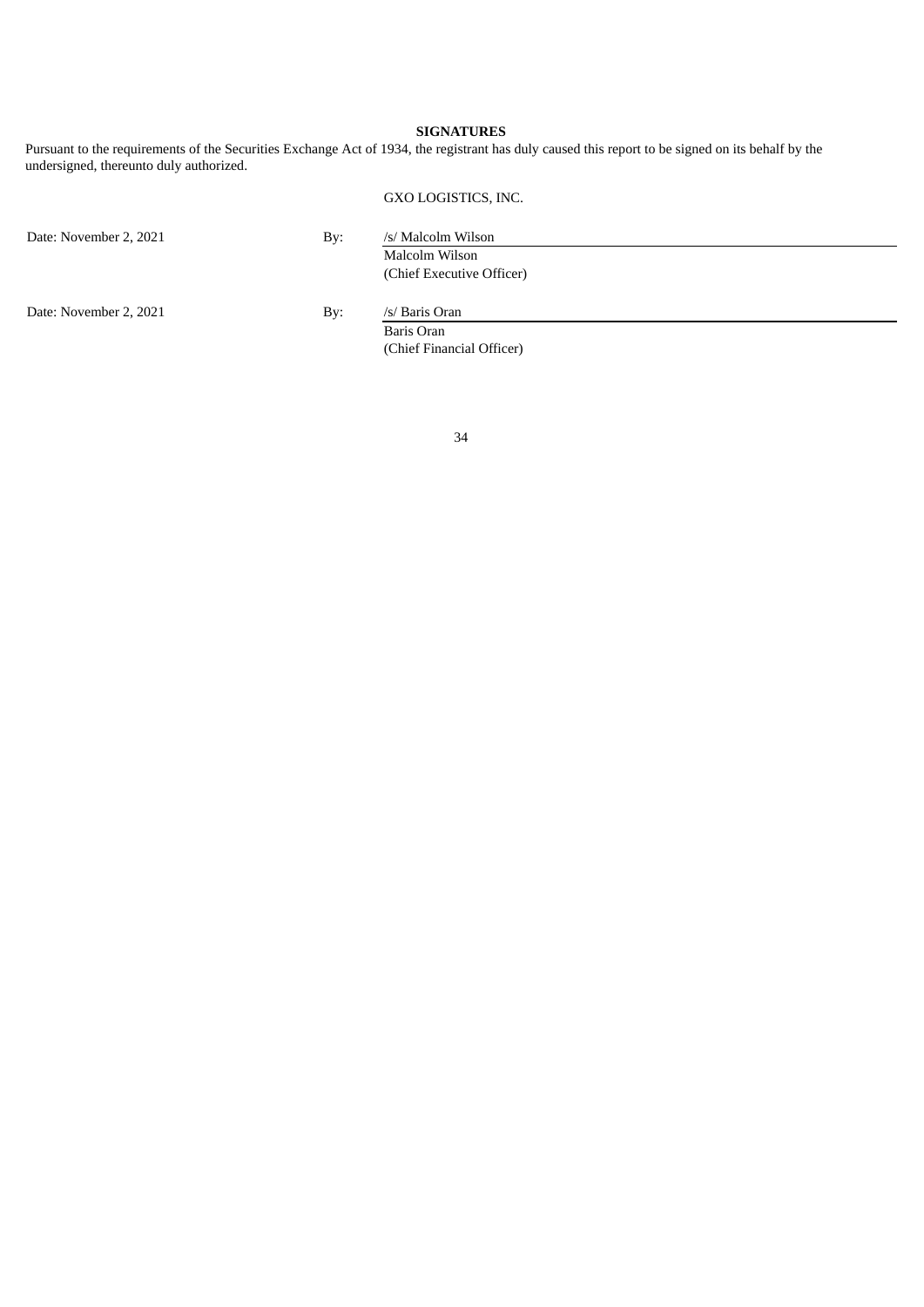# <span id="page-35-0"></span>RESTRICTED STOCK UNIT AWARD AGREEMENT UNDER THE GXO LOGISTICS, INC. 2021 OMNIBUS INCENTIVE COMPENSATION PLAN, dated as of , 20 (the "Grant Date"), between GXO LOGISTICS, INC., a Delaware corporation (the "Company"), and .

This Restricted Stock Unit Award Agreement (this "Award Agreement") sets forth the terms and conditions of an award of restricted stock units (this "Award") that are subject to the terms and conditions specified herein (each such restricted stock unit, an "RSU") and that are granted to you under the GXO Logistics, Inc. 2021 Omnibus Incentive Compensation Plan (the "Plan"). This Award provides you with the opportunity to earn, subject to the terms of this Award Agreement, shares of the Company's Common Stock, \$0.01 par value (each, a "Share"), or cash, as set forth in Section 3 of this Award Agreement.

THIS AWARD IS SUBJECT TO ALL TERMS AND CONDITIONS OF THE PLAN INCLUDING THE PLAN RULES, THE GLOBAL APPENDIX AND THIS AWARD AGREEMENT, INCLUDING THE DISPUTE RESOLUTION PROVISIONS SET FORTH IN SECTION 10 OF THIS AWARD AGREEMENT. BY SIGNING YOUR NAME BELOW, YOU SHALL HAVE CONFIRMED YOUR ACCEPTANCE OF THE TERMS AND CONDITIONS OF THIS AWARD AGREEMENT.

SECTION 1. The Plan. This Award is made pursuant to the Plan and the global appendix document (the "Appendix"), all the terms of which are hereby incorporated in this Award Agreement. In the event of any conflict between the terms of the Plan on the one hand and the terms of this Award Agreement or the Appendix on the other, the terms of the Plan shall govern.

SECTION 2. Definitions. Capitalized terms used in this Award Agreement that are not defined in this Award Agreement have the meanings as used or defined in the Plan. As used in this Award Agreement, the following terms have the meanings set forth below:

"Business Day" means a day that is not a Saturday, a Sunday or a day on which banking institutions are legally permitted to be closed in the City of New York.

SECTION 3. Vesting and Settlement. Vesting. Except as otherwise provided herein, the RSUs shall vest on (the "Vesting Date"), provided that you continue to serve as a member of the Board of Directors of the Company (the "Board") through and until the Vesting Date.

(b) Settlement of RSU Award. Within 30 days following the Vesting Date (the "Settlement Date"), the Company shall deliver to you or your legal representative either  $(x)$  one Share or  $(y)$  a cash payment equal to the Fair Market Value determined as of the Settlement Date of one Share, in each case, for each RSU that is scheduled to be settled on such date in accordance with the terms of this Award Agreement; provided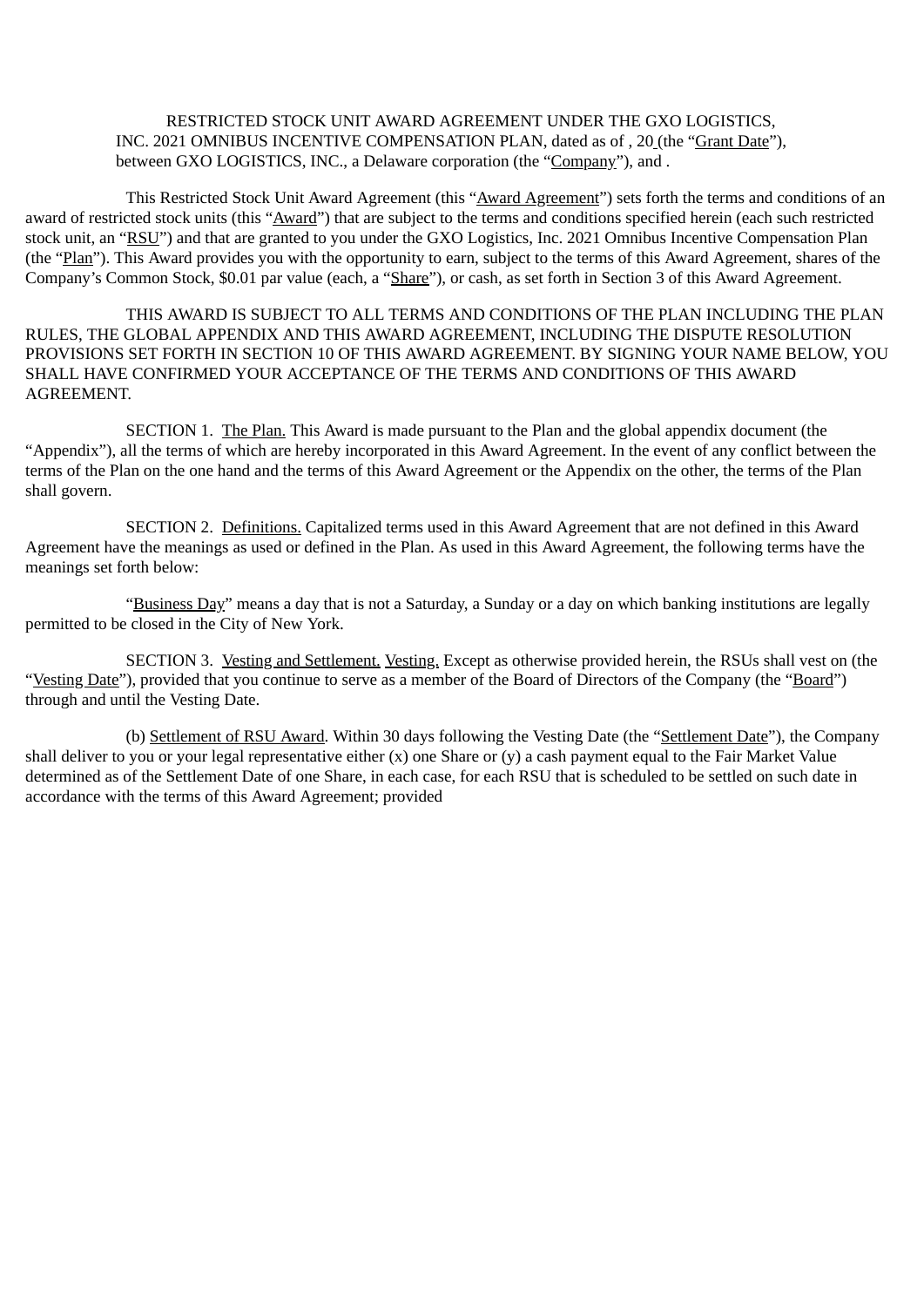that, the Company shall have sole discretion to determine whether to settle such RSUs in Shares, cash or a combination thereof.

(c) Change of Control. In the event of a Change of Control, all outstanding RSUs shall accelerate vesting as of immediately prior to such Change of Control, in which case all outstanding RSUs shall be settled no later than the tenth (10th) day following the date of such Change of Control.

SECTION 4. Forfeiture of RSUs. Unless the Committee determines otherwise, if the Vesting Date with respect to the RSUs has not occurred prior to the date on which you cease to be a member of the Board for any reason, your rights with respect to such RSUs shall immediately terminate and you shall be entitled to no further payments or benefits with respect thereto.

SECTION 5. No Rights as a Stockholder. You shall not have any rights or privileges of a stockholder with respect to the RSUs subject to this Award Agreement unless and until Shares are actually issued in book-entry form to you or your legal representative in settlement of this Award.

SECTION 6. Non-Transferability of RSUs. Unless otherwise provided by the Committee in its discretion, RSUs may not be sold, assigned, alienated, transferred, pledged, attached or otherwise encumbered except as provided in Section 9(a) of the Plan. Any purported sale, assignment, alienation, transfer, pledge, attachment or other encumbrance of RSUs in violation of the provisions of this Section 6 and Section 9(a) of the Plan shall be void.

SECTION 7. Withholding, Consents and Legends. Withholding. Subject to applicable law, you shall be permitted to elect to have the Company retain from the Shares that would otherwise be delivered to you pursuant to the RSUs a number of Shares having a Fair Market Value that is sufficient to satisfy any Federal, state, local or foreign taxes that you reasonably estimate that you will be required to pay as a result of delivery to you of the Shares subject to the RSUs; provided, however, that in order for you to make any such election, not less than 10 Business Days prior to the date that the Shares would otherwise be deliverable to you, you must notify the Company in writing of your desire to exercise such election and such notice must include the percentage of the otherwise deliverable Shares that you would like the Company to withhold. Upon receipt of such notice, the Company shall be permitted to request from you information about how the relevant percentage was determined. In the event that the number of Shares that would be withheld pursuant to your election is not a whole number, such number shall be rounded down to the nearest whole Share. Within 15 Business Days following the Settlement Date, the Company will pay to you an amount in cash equal to the Fair Market Value (determined as of the Settlement Date) of the Shares that the Company withheld.

(b) Consents. Your rights in respect of the RSUs are conditioned on the receipt to the full satisfaction of the Committee of any required consents that the Committee may determine to be necessary or advisable (including your consent to the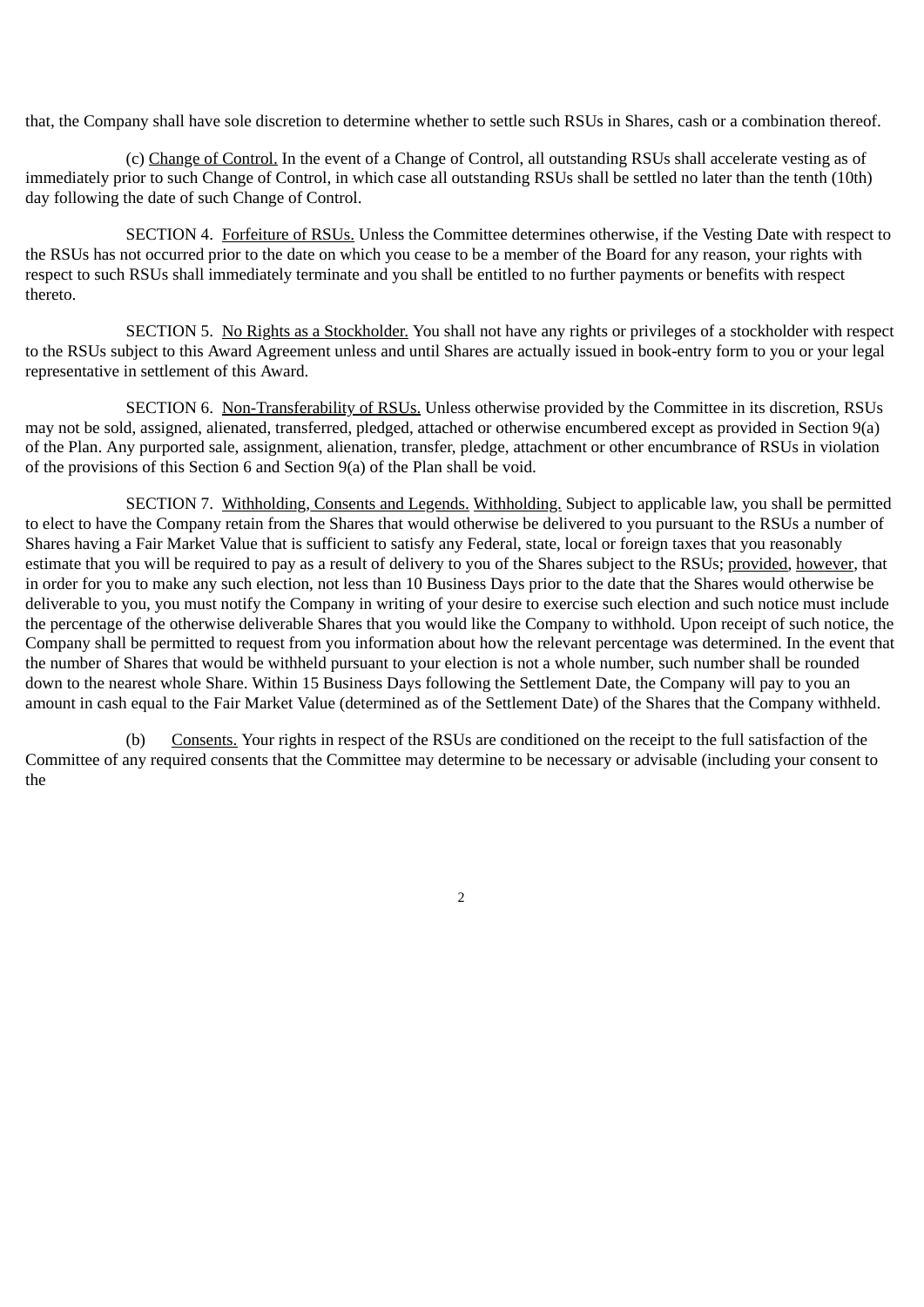Company's supplying to any third-party recordkeeper of the Plan such personal information as the Committee deems advisable to administer the Plan).

(c) Legends. The Company may affix to certificates for Shares issued pursuant to this Award Agreement any legend that the Committee determines to be necessary or advisable (including to reflect any restrictions to which you may be subject under any applicable securities laws). The Company may advise the transfer agent to place a stop order against any legended Shares.

SECTION 8. Successors and Assigns of the Company. The terms and conditions of this Award Agreement shall be binding upon and shall inure to the benefit of the Company and its successors and assigns.

SECTION 9. Committee Discretion. The Compensation Committee of the Board shall have full and plenary discretion with respect to any actions to be taken or determinations to be made in connection with this Award Agreement, and its determinations shall be final, binding and conclusive.

SECTION 10. Dispute Resolution. Jurisdiction and Venue. Any claim initiated by you arising out of or relating to this Agreement, or the breach thereof, shall be resolved by binding arbitration before a single arbitrator in the State of Delaware administered by the American Arbitration Association in accordance with its Commercial Arbitration Rules, and judgment on the award rendered by the arbitrator may be entered in any court having jurisdiction thereof. Except the extent that the Company seeks injunctive relief pursuant to an Employment Agreement (or other individual agreement between you and the Company), any claim initiated by the Company arising out of or relating to this Agreement, or the breach thereof, shall, at the election of the Company be resolved in accordance with this Section 10. You hereby irrevocably submit to the jurisdiction of any state or federal court located in the State of Delaware; provided, however, that nothing herein shall preclude the Company from bringing any suit, action or proceeding in any other court for the purposes of enforcing any judgment or award obtained by the Company. You waive, to the fullest extent permitted by applicable law, any objection which you now or hereafter have to personal jurisdiction or to the laying of venue of any such suit, action or proceeding brought in an applicable court described in this Section 10, and agree that you shall not attempt to deny or defeat such personal jurisdiction by motion or other request for leave from any court. You agree that, to the fullest extent permitted by applicable law, a final and non-appealable judgment in any suit, action or proceeding brought in any applicable court described in this Section 10 shall be conclusive and binding upon you and may be enforced in any other jurisdiction.

(b) Waiver of Jury Trial. You and the Company hereby waive, to the fullest extent permitted by applicable law, any right either of you may have to a trial by jury in respect to any litigation directly or indirectly arising out of, under or in connection with this Award Agreement or the Plan.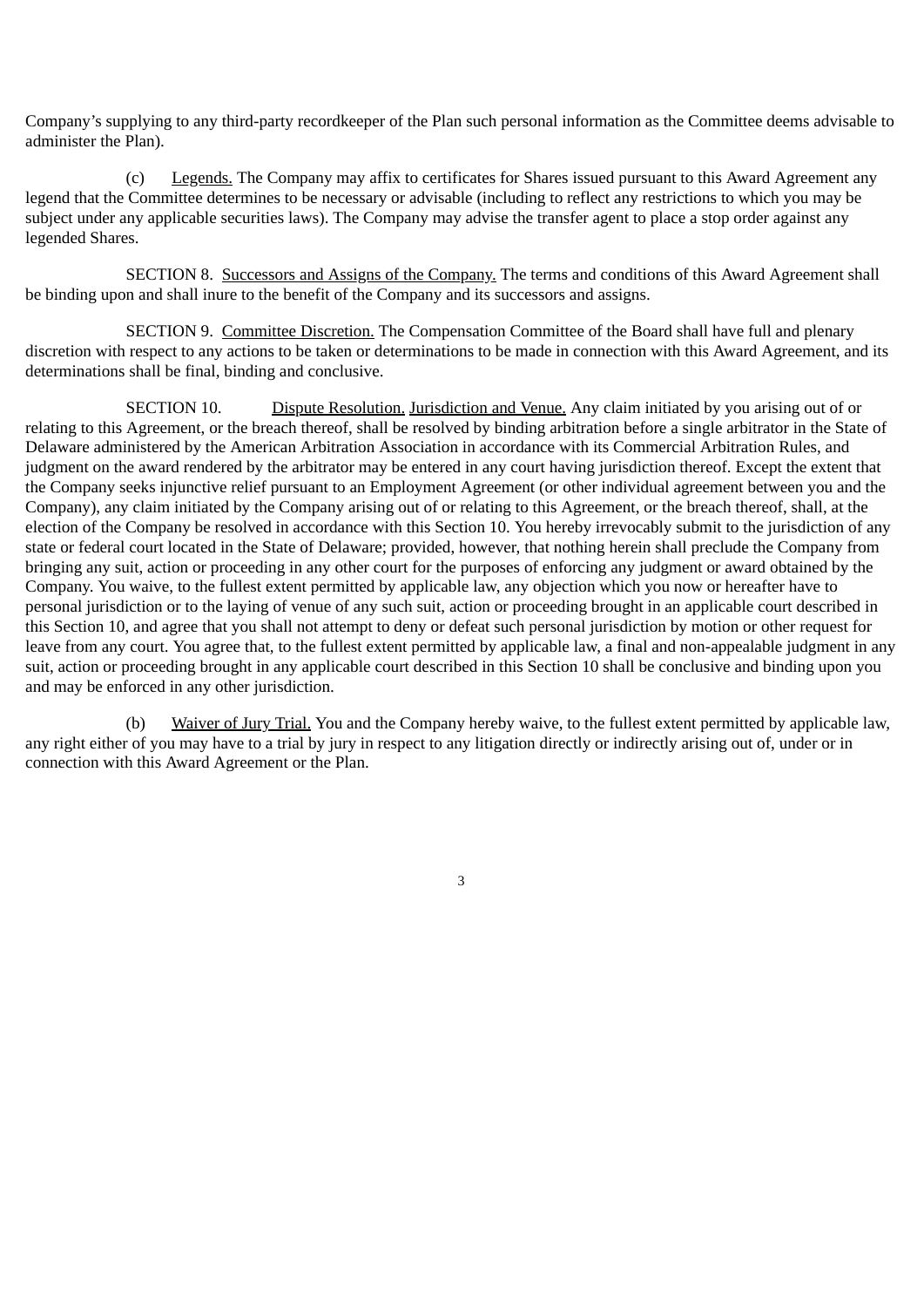(c) Confidentiality. You hereby agree to keep confidential the existence of, and any information concerning, a dispute described in this Section 10, except that you may disclose information concerning such dispute to the court that is considering such dispute or to your legal counsel (provided that such counsel agrees not to disclose any such information other than as necessary to the prosecution or defense of the dispute).

SECTION 11. Notice. All notices, requests, demands and other communications required or permitted to be given under the terms of this Award Agreement shall be in writing and shall be deemed to have been duly given when delivered by hand or overnight courier or three Business Days after they have been mailed by U.S. certified or registered mail, return receipt requested, postage prepaid, addressed to the other party as set forth below:

| If to the Company: | GXO Logistics, Inc.                                          |
|--------------------|--------------------------------------------------------------|
|                    | Two American Lane                                            |
|                    | Greenwich, CT 06831                                          |
|                    | Attention: Chief Human Resources Officer                     |
| If to you:         | To your address as most recently supplied to the Company and |
|                    | set forth in the Company's records                           |

The parties may change the address to which notices under this Award Agreement shall be sent by providing written notice to the other in the manner specified above.

SECTION 12. Governing Law. This Award Agreement shall be deemed to be made in the State of Delaware, and the validity, construction and effect of this Award Agreement in all respects shall be determined in accordance with the laws of the State of Delaware, without giving effect to the conflict of law principles thereof.

SECTION 13. Headings and Construction. Headings are given to the Sections and subsections of this Award Agreement solely as a convenience to facilitate reference. Such headings shall not be deemed in any way material or relevant to the construction or interpretation of this Award Agreement or any provision thereof. Whenever the words "include", "includes" or "including" are used in this Award Agreement, they shall be deemed to be followed by the words "but not limited to". The term "or" is not exclusive.

SECTION 14. Amendment of this Award Agreement. The Committee may waive any conditions or rights under, amend any terms of, or alter, suspend, discontinue, cancel or terminate this Award Agreement prospectively or retroactively; provided, however, that, any such waiver, amendment, alteration, suspension, discontinuance, cancelation or termination that would materially and adversely impair your rights under this Award Agreement shall not to that extent be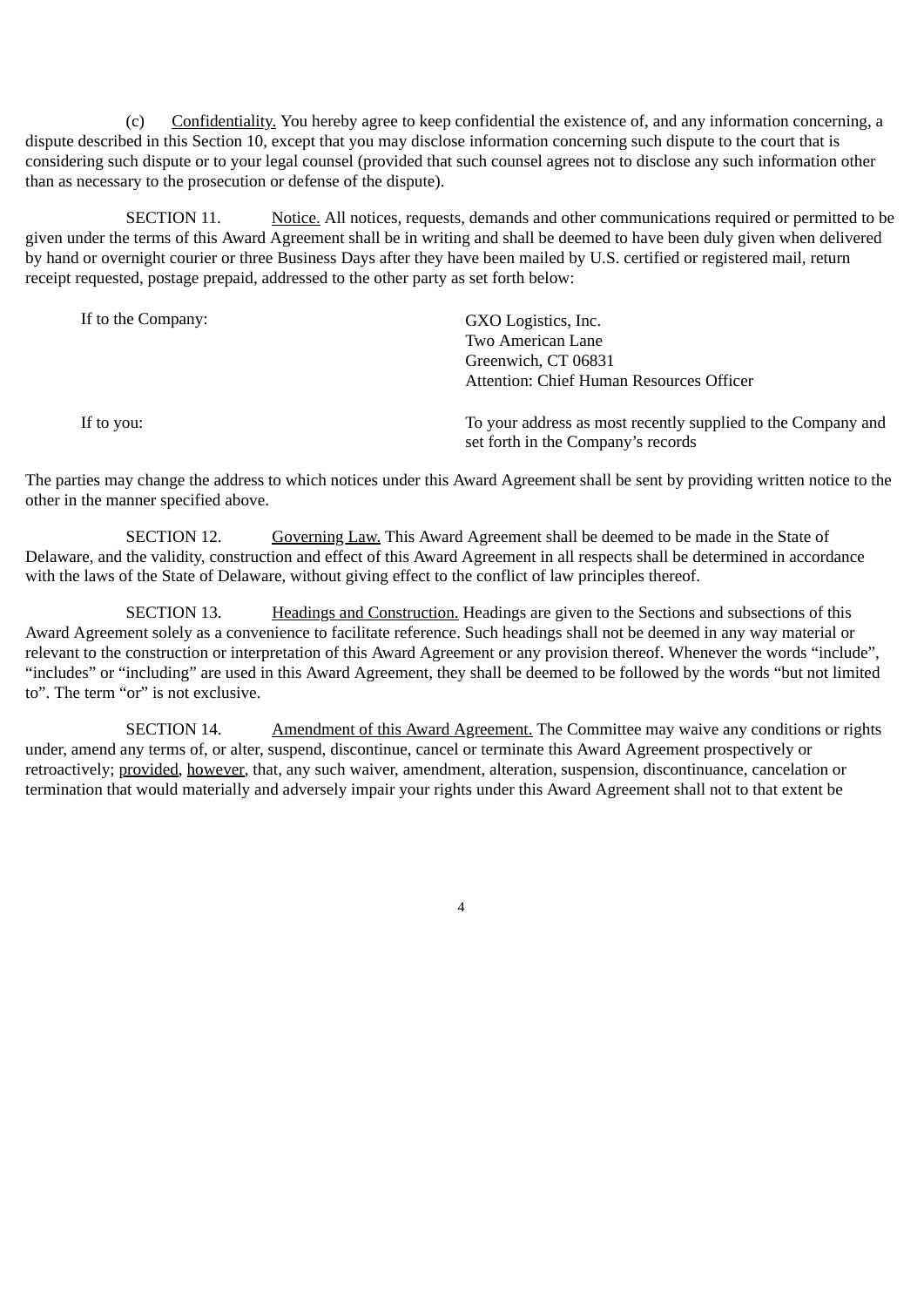effective without your consent (it being understood, notwithstanding the foregoing proviso, that this Award Agreement and the RSUs shall be subject to the provisions of Section 7(c) of the Plan).

SECTION 15. Counterparts. This Award Agreement may be signed in counterparts, each of which shall be an original, with the same effect as if the signatures thereto and hereto were upon the same instrument. You and the Company hereby acknowledge and agree that signatures delivered by facsimile or electronic means (including by "pdf") shall be deemed effective for all purposes.

SECTION 16. Currency Risk. You accept that if the Shares subject to your Award are traded in a currency which is not the currency of your jurisdiction, the value of the Shares may be affected by movements in the exchange rate. No member of the GXO group of companies is liable for any loss due to movements in the exchange rate or any charges imposed in relation to the conversion or transfer or money.

IN WITNESS WHEREOF, the parties have duly executed this Award Agreement as of the date first written above.

GXO Logistics, Inc.

By:

Name: Maryclaire Hammond Title: Chief Human Resources Officer

5

\_\_\_\_\_\_\_\_\_\_\_\_\_\_\_\_\_\_\_\_\_\_\_\_\_\_\_\_\_\_\_\_\_\_\_\_\_\_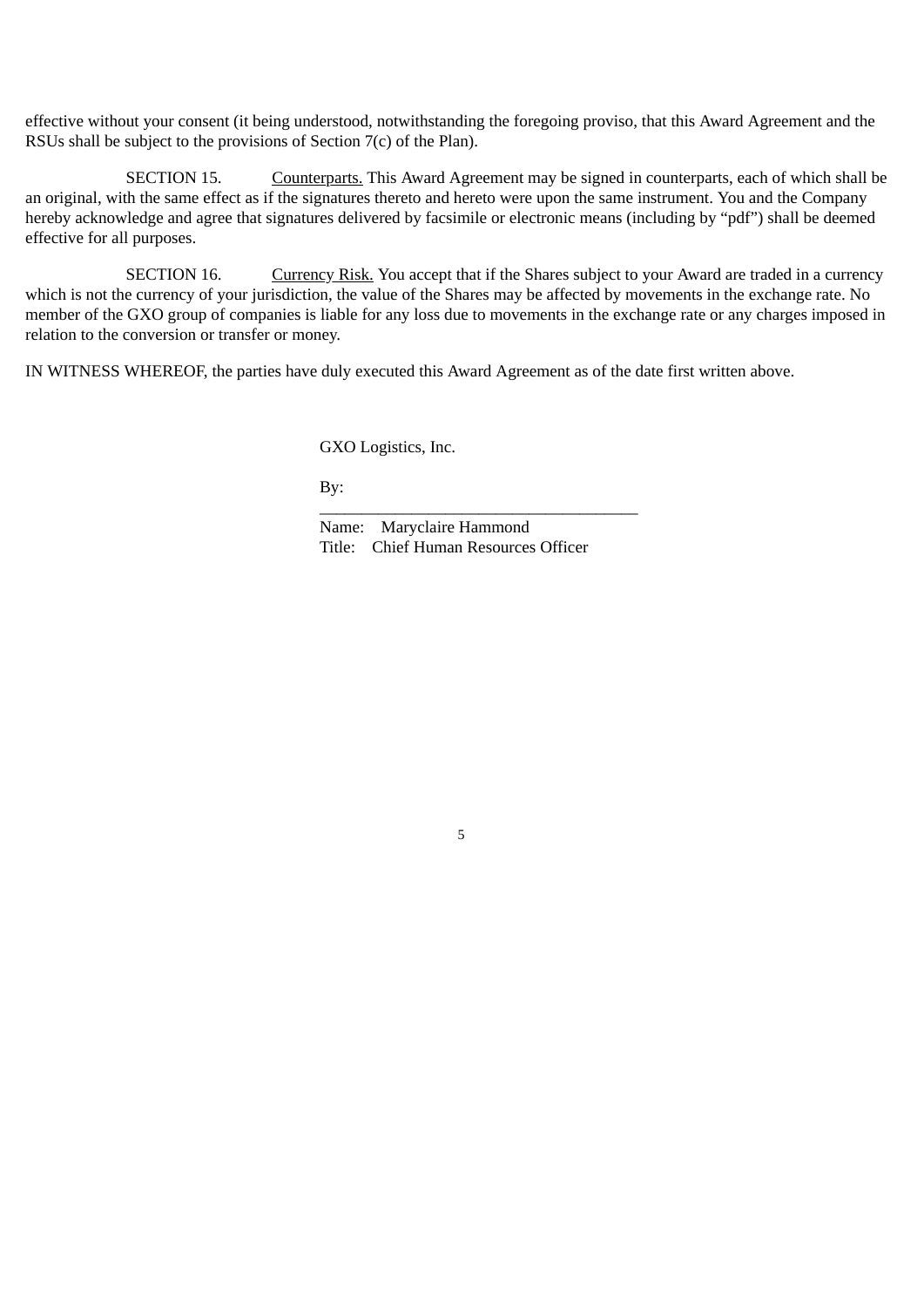# <span id="page-40-0"></span>RESTRICTED STOCK UNIT AWARD AGREEMENT UNDER THE GXO LOGISTICS, INC. 2021 OMNIBUS INCENTIVE COMPENSATION PLAN, dated as of [DATE], (the "Grant Date"), between GXO LOGISTICS, INC., a Delaware corporation (the "Company"), and [NAME].

This Restricted Stock Unit Award Agreement (this "Award Agreement") sets forth the terms and conditions of an award of [#] restricted stock units (this "Award") that are subject to the terms and conditions specified herein (each such restricted stock unit, an "RSU") and that are granted to you under the GXO Logistics, Inc. 2021 Omnibus Incentive Compensation Plan (the "Plan"). This Award provides you with the opportunity to earn, subject to the terms of this Award Agreement, shares of the Company's Common Stock, \$0.01 par value (each, a "Share"), or cash, as set forth in Section 3 of this Award Agreement.

THIS AWARD IS SUBJECT TO ALL TERMS AND CONDITIONS OF THE PLAN INCLUDING THE PLAN RULES, THE GLOBAL APPENDIX AND THIS AWARD AGREEMENT, INCLUDING THE DISPUTE RESOLUTION PROVISIONS SET FORTH IN SECTION 10 OF THIS AWARD AGREEMENT. BY ACCEPTING THIS AWARD, YOU SHALL HAVE CONFIRMED YOUR ACCEPTANCE OF THE TERMS AND CONDITIONS OF THIS AWARD AGREEMENT.

SECTION 1. The Plan. This Award is made pursuant to the Plan and the global appendix document (the "Appendix"), all the terms of which are hereby incorporated in this Award Agreement. In the event of any conflict between the terms of the Plan on the one hand and the terms of this Award Agreement or the Appendix on the other, the terms of the Plan shall govern.

SECTION 2. Definitions. Capitalized terms used in this Award Agreement that are not defined in this Award Agreement have the meanings as used or defined in the Plan. As used in this Award Agreement, the following terms have the meanings set forth below:

"Business Day" means a day that is not a Saturday, a Sunday or a day on which banking institutions are legally permitted to be closed in the City of New York.

"Cause" means your: (i) gross negligence or willful failure to perform your duties hereunder or willful refusal to follow any lawful directive of the officer to whom you report; (ii) abuse of or dependency on alcohol or drugs (illicit or otherwise) that adversely affects your performance of duties for the Company; (iii) commission of any fraud, embezzlement, theft or dishonesty, or any deliberate misappropriation of money or other assets of the Company; (iv) breach of any term of any Employment Agreement to which you may be party or any agreement governing long-term incentive compensation or equity compensation to which you may be party or breach of your fiduciary duties to the Company; (v) failure to provide the Company with at least 30 days' advanced written notice of your intention to resign; (vi) any willful act, or failure to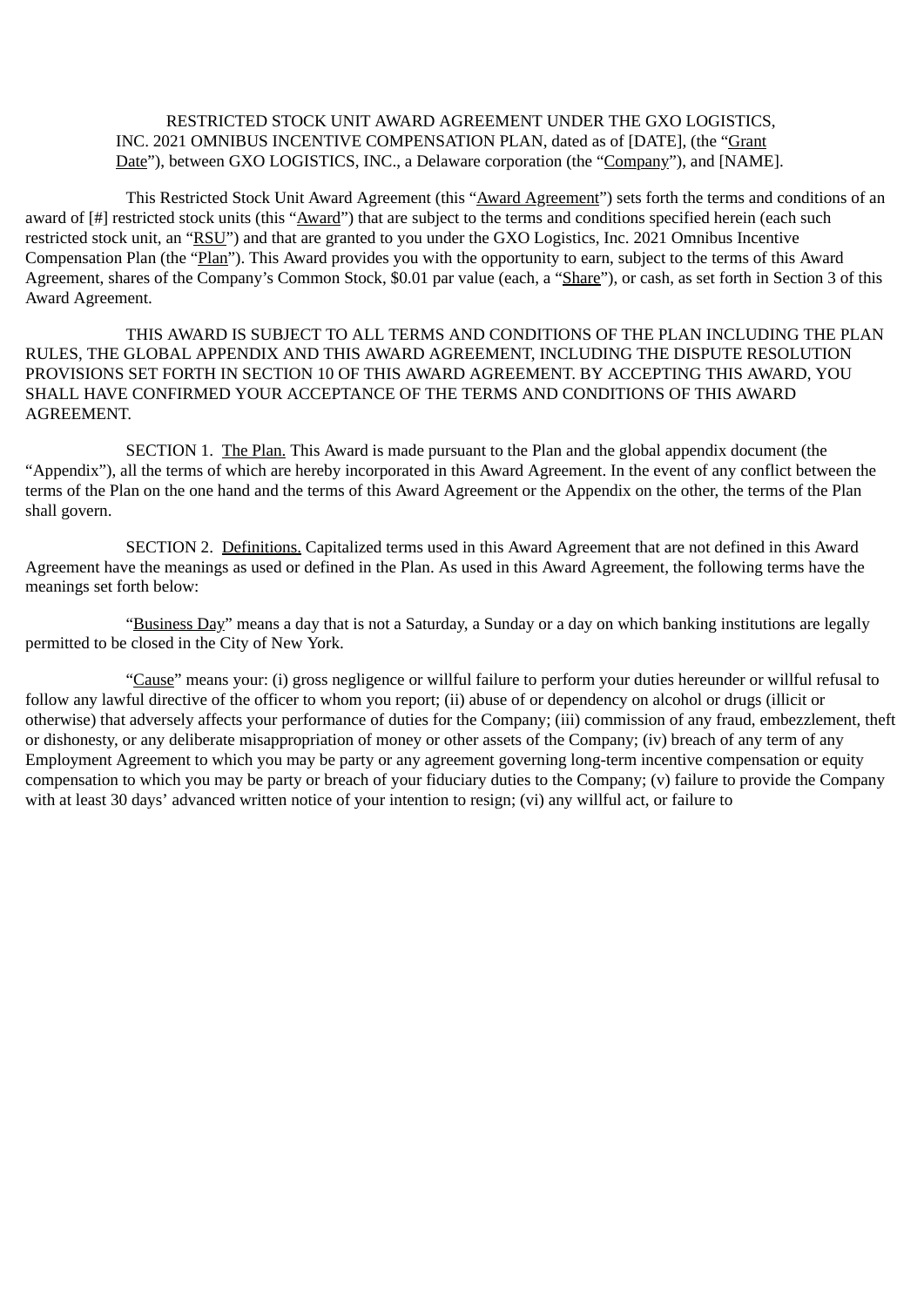act, in bad faith to the detriment of the Company; (vii) willful failure to cooperate in good faith with a governmental or internal investigation of the Company or any of its directors, managers, officers or employees, if the Company requests your cooperation; (viii) failure to follow Company's code of conduct or ethics policy, and (ix) conviction of, or plea of nolo contendere to, a felony or any serious crime; provided that, the Company will provide you with written notice describing the facts and circumstances that the Company believes constitutes Cause and, in cases where cure is possible, you shall first be provided a 15-day cure period. If, subsequent to your termination of employment for any reason other than by the Company for Cause, it is determined in good faith by the Chief Executive Officer of the Company that your employment could have been terminated by the Company for Cause, your employment shall, at the election of the Chief Executive Officer of the Company at any time up to two years after your termination of employment but in no event more than six months after the Chief Executive Officer of the Company learns of the facts or events that could give rise to the termination for Cause, be deemed to have been terminated for Cause retroactively to the date the events giving rise to Cause occurred.

"Employment Agreement" means any individual offer letter or employment agreement between you and the Company or any of its Subsidiaries.

"Good Reason" means, without first obtaining your written consent: (i) a material reduction of your annual base salary from that in effect immediately prior to the Change in Control (or if higher, that in effect at any time thereafter), other than pursuant to a general reduction in annual base salary that applies on a uniform basis to all employees of the Company or an Affiliate (if you are an employee of an Affiliate) who are similarly situated to you; (ii) a material reduction in your target annual cash bonus opportunity from that in effect immediately prior to the Change in Control (or, if higher, that in effect at any time thereafter); or (iii) a material, adverse change in your title, reporting relationship, authority, duties, or responsibilities from those in effect immediately prior to the Change in Control; provided that, the Company shall first be provided a 30-day cure period (the "Cure Period"), following receipt of written notice setting forth in reasonable detail the specific event, circumstance or conduct of the Company that constitutes Good Reason, to cease, and to cure, any event, circumstance or conduct specified in such written notice, if curable; provided further, that such notice shall be provided to the Company within 45 days of the occurrence of the event, circumstance or conduct constituting Good Reason. If, at the end of the Cure Period, the event, circumstance or conduct that constitutes Good Reason has not been remedied, you will be entitled to terminate employment for Good Reason during the 30-day period that follows the end of the Cure Period. If you do not terminate employment during such 30-day period, you will not be permitted to terminate employment for Good Reason as a result of such event, circumstance or conduct.

"Settlement Date" means the tenth (10th) day following the earliest of (i) the applicable Vesting Date; (ii) the date of your termination of employment; or (iii) a Change of Control.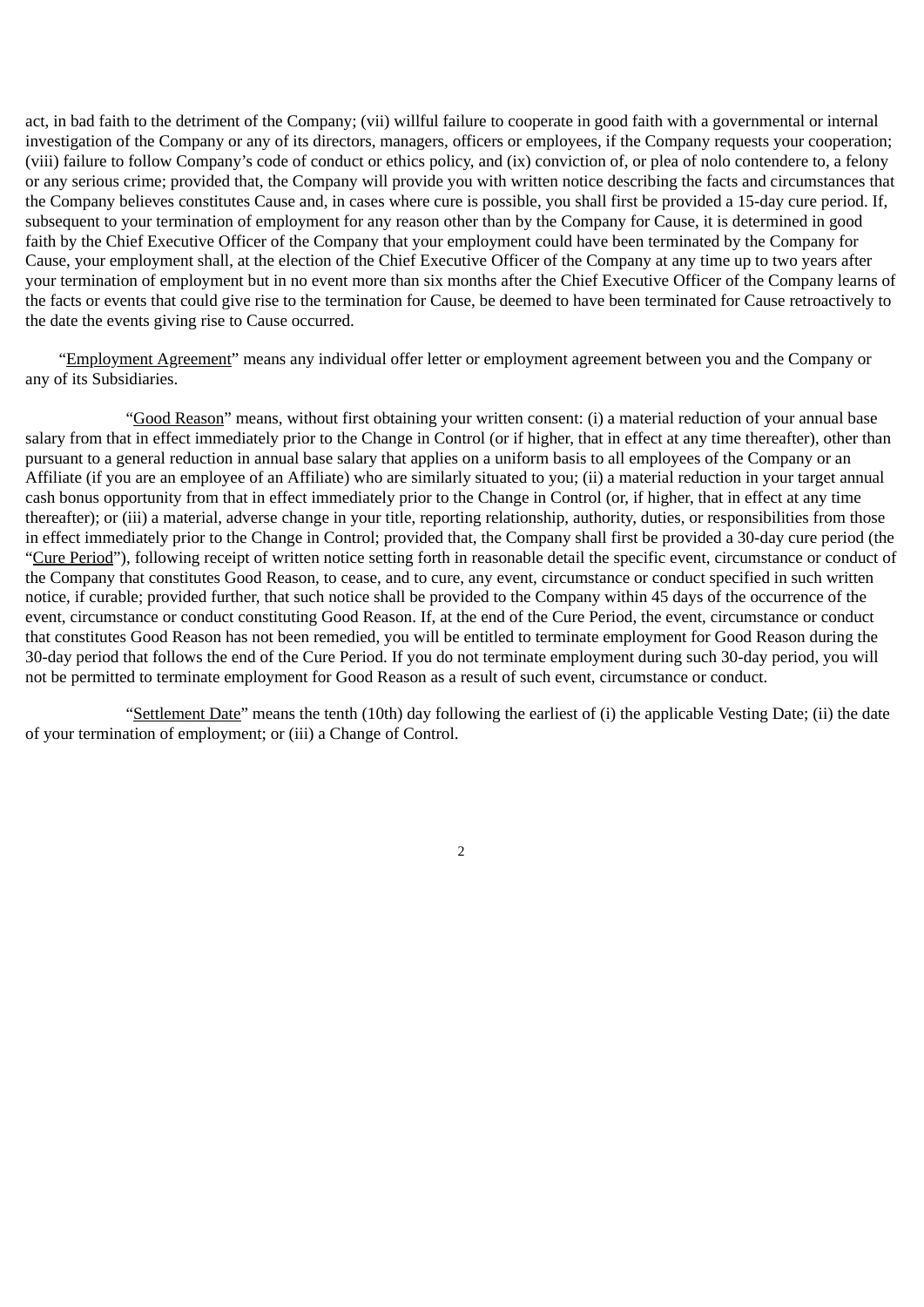"Vesting Date" means the date on which the service requirement set forth in Section 3(a) of this Award Agreement

is met.

SECTION 3. Vesting and Settlement. Regularly Scheduled Settlement. Except as otherwise provided in this Award Agreement, you will vest in the number of RSUs that corresponds to such Vesting Date, as specified in the table below, subject to your continued employment through each such Vesting Date.

# ###VEST\_SCHEDULE\_TABLE###

(b) Termination of Employment. Notwithstanding anything to the contrary in this Award Agreement or the Plan:

(i) if your employment terminates by reason of your death, all outstanding RSUs shall vest in full immediately;

(ii) if your employment is terminated by the Company for Cause or if you resign for any reason, all unvested RSUs shall be immediately forfeited;

(iii) if your employment terminates for any reason not described in clauses (i) or (ii), (A) you shall vest in a number of RSUs, solely with respect to the RSUs scheduled and eligible to vest on the Vesting Date immediately following the date of termination, equal to the product of  $(x)$  the number of such RSUs scheduled and eligible to vest on the Vesting Date immediately following the date of termination and (y) a fraction, the numerator of which is the number of days from the Vesting Date immediately preceding the date of termination (or, if such termination is after the Grant Date but prior to the first Vesting Date, the Grant Date) through the date of termination of your employment and the denominator of which is the number of days from the Vesting Date immediately preceding the date of termination (or, if such termination is after the Grant Date but prior to the first Vesting Date, the Grant Date) through the Vesting Date immediately following the date of termination, and (B) the remainder of the RSUs shall be forfeited.

(c) Change of Control. In the event that your employment is terminated by the Company without Cause or by you for Good Reason at any time following a Change of Control, all outstanding RSUs shall vest in full immediately.

(d) Settlement of RSU Award. On the Settlement Date, the Company shall deliver to you or your legal representative either (i) one Share or (ii) if not prohibited under the terms of the Appendix, a cash payment equal to the Fair Market Value determined as of the Settlement Date of one Share, in each case, for each RSU that has vested in accordance with the terms of this Award Agreement; provided that, subject to the foregoing, the Company shall have sole discretion to determine whether to settle such RSUs in Shares, cash or a combination thereof.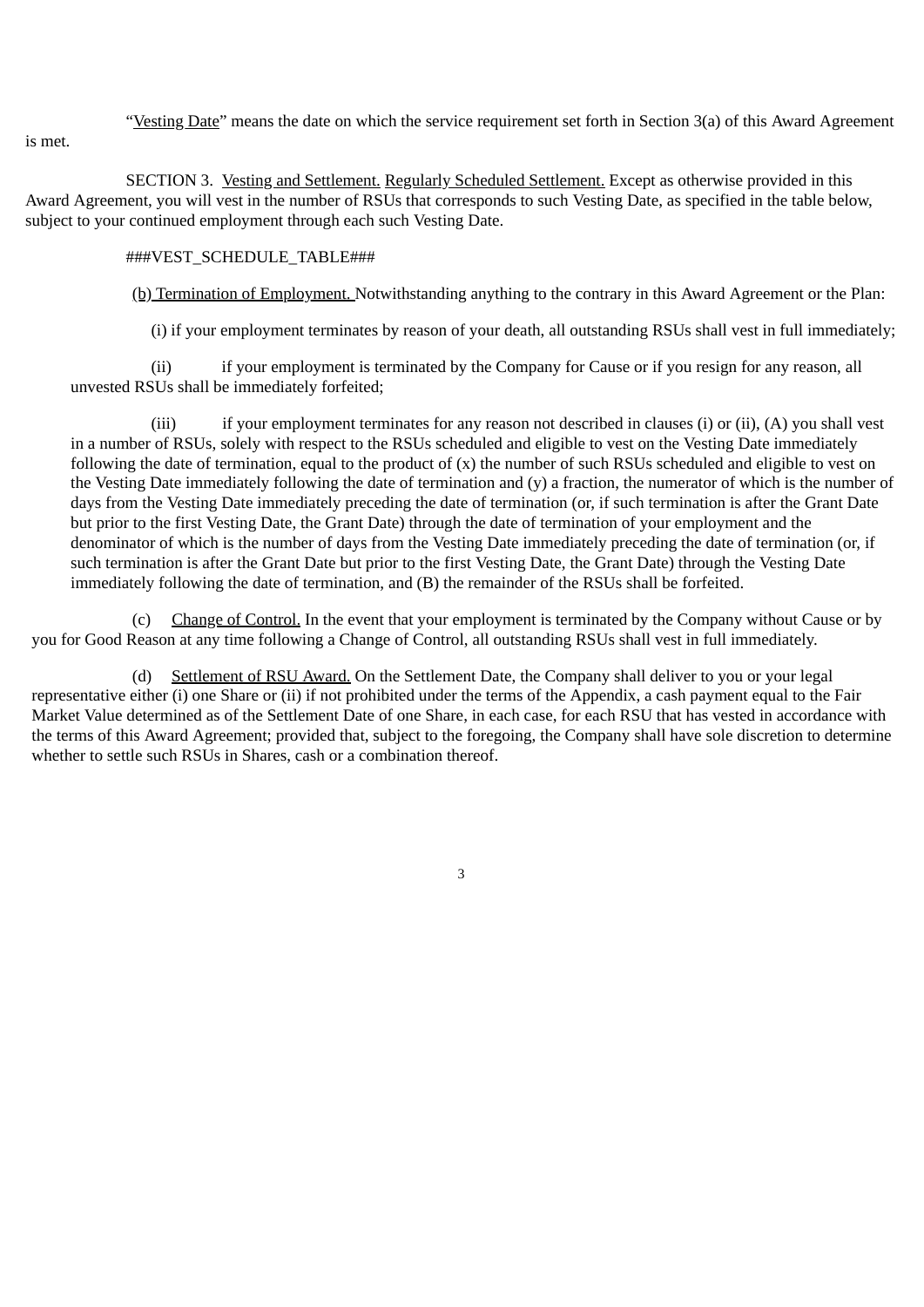SECTION 4. Forfeiture of RSUs. If you (a) breach any restrictive covenant (which, for the avoidance of doubt, includes any non-compete, non-solicit, non-disparagement or confidentiality provisions) contained in any arrangements with the Company (including your Employment Agreement and your Confidential Information Protection Agreement) to which you are subject or (b) engage in fraud or willful misconduct that contributes materially to any financial restatement or material loss to the Company or any of its Subsidiaries, your rights with respect to the RSUs shall immediately terminate, and you shall be entitled to no further payments or benefits with respect thereto and, if the RSUs are vested and/or settled, the Company may require you to forfeit or remit to the Company any amount payable, or the after-tax net amount paid or received by you, in respect of any RSUs; provided, however, that (i) the Company shall make such demand that you forfeit or remit any such amount no later than six months after learning of the conduct described in this Section 4 and (ii) in cases where cure is possible, you shall first be provided a 15-day cure period to cease, and to cure, such conduct.

SECTION 5. No Rights as a Stockholder. You shall not have any rights or privileges of a stockholder with respect to the RSUs subject to this Award Agreement unless and until Shares are actually issued in book-entry form to you or your legal representative in settlement of this Award.

SECTION 6. Non-Transferability of RSUs. Unless otherwise provided by the Committee in its discretion, RSUs may not be sold, assigned, alienated, transferred, pledged, attached or otherwise encumbered except as provided in Section 9(a) of the Plan. Any purported sale, assignment, alienation, transfer, pledge, attachment or other encumbrance of RSUs in violation of the provisions of this Section 6 and Section 9(a) of the Plan shall be void.

SECTION 7. Withholding, Consents and Legends. Withholding. The delivery of Shares or cash pursuant to Section 3 of this Award Agreement is conditioned on satisfaction of any applicable withholding taxes in accordance with this Section 7(a) and Section 9(d) of the Plan. No later than the date as of which an amount first becomes includible in your gross income for Federal, state, local or foreign income tax purposes with respect to any RSUs, you shall pay to the Company, or make arrangements satisfactory to the Company regarding the payment of, any Federal, state, local and foreign taxes that are required by applicable laws and regulations to be withheld with respect to such amount. In the event that there is withholding tax liability in connection with the settlement of the RSUs, the relevant entity may make any withholding arrangements that it considers necessary or desirable, including: (i) unless otherwise determined by the Committee, in its sole discretion, you may satisfy, in whole or in part, any withholding tax liability by having the Company withhold from the number of Shares or cash you would be entitled to receive upon settlement of the RSUs an amount in cash or a number of Shares having a Fair Market Value (which shall either have the meaning set forth in the Plan or shall have such other meaning as determined by the Company in accordance with applicable withholding requirements) equal to such withholding tax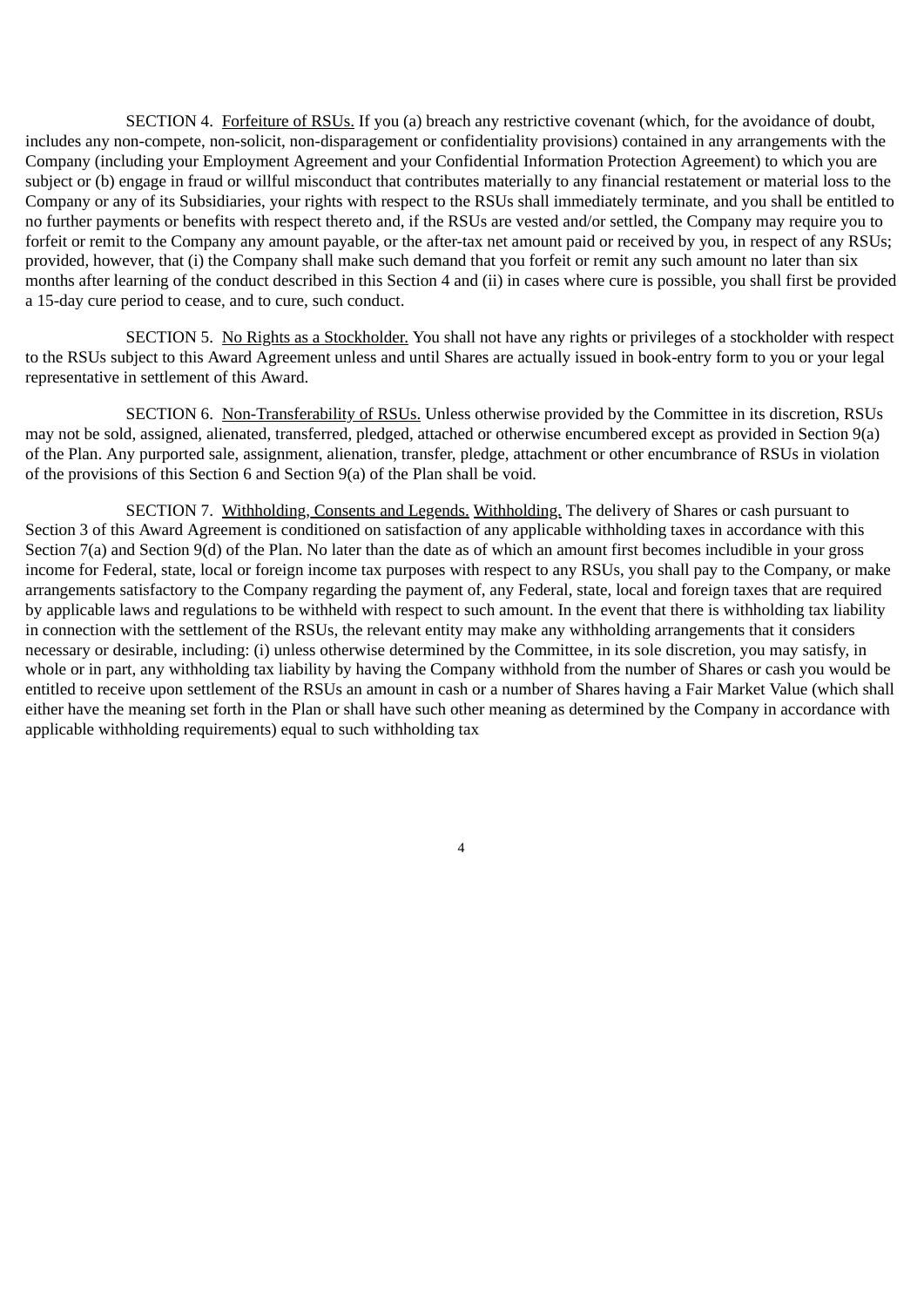liability; (ii) making any deductions from any cash payment owed to you; and/or (iii) unless otherwise determined by the Committee, making a sale on your behalf of some or all of the Shares to which you are entitled under the Plan in order to meet the liability to any Federal, state, local or foreign taxes and/or social security (and/or similar charges), any dealing or currency exchange costs and any other related costs. You agree to enter any tax elections as may be requested by any member of the GXO group of companies for particular tax and/or social security treatment, whether in respect of your Award or any Shares or cash acquired by you on the settlement of your Award.

(b) Consents. Your rights in respect of the RSUs are conditioned on the receipt to the full satisfaction of the Committee of any required consents that the Committee may determine to be necessary or advisable (including your consent to the Company's supplying to any third-party recordkeeper of the Plan such personal information as the Committee deems advisable to administer the Plan).

(c) Legends. The Company may affix to certificates for Shares issued pursuant to this Award Agreement any legend that the Committee determines to be necessary or advisable (including to reflect any restrictions to which you may be subject under any applicable securities laws). The Company may advise the transfer agent to place a stop order against any legended Shares.

SECTION 8. Successors and Assigns of the Company. The terms and conditions of this Award Agreement shall be binding upon and shall inure to the benefit of the Company and its successors and assigns.

SECTION 9. Committee Discretion. The Compensation Committee of the Board shall have full and plenary discretion with respect to any actions to be taken or determinations to be made in connection with this Award Agreement, and its determinations shall be final, binding and conclusive. You acknowledge that you are not automatically entitled to the exercise of any discretion under the Plan in your favour and you do not have any claim or right of action in respect of any decision, omission, or discretion which may operate to your disadvantage.

SECTION 10. Dispute Resolution. Jurisdiction and Venue. Any claim initiated by you arising out of or relating to this Agreement, or the breach thereof, shall be resolved by binding arbitration before a single arbitrator in the State of Delaware administered by the American Arbitration Association in accordance with its Commercial Arbitration Rules, and judgment on the award rendered by the arbitrator may be entered in any court having jurisdiction thereof. Except the extent that the Company seeks injunctive relief pursuant to an Employment Agreement (or other individual agreement between you and the Company), any claim initiated by the Company arising out of or relating to this Agreement, or the breach thereof, shall, at the election of the Company be resolved in accordance with this Section 10. You hereby irrevocably submit to the jurisdiction of any state or federal court located in the State of Delaware; provided, however, that nothing herein shall preclude the Company from bringing any suit, action or proceeding in any other court for the purposes of enforcing any judgment or award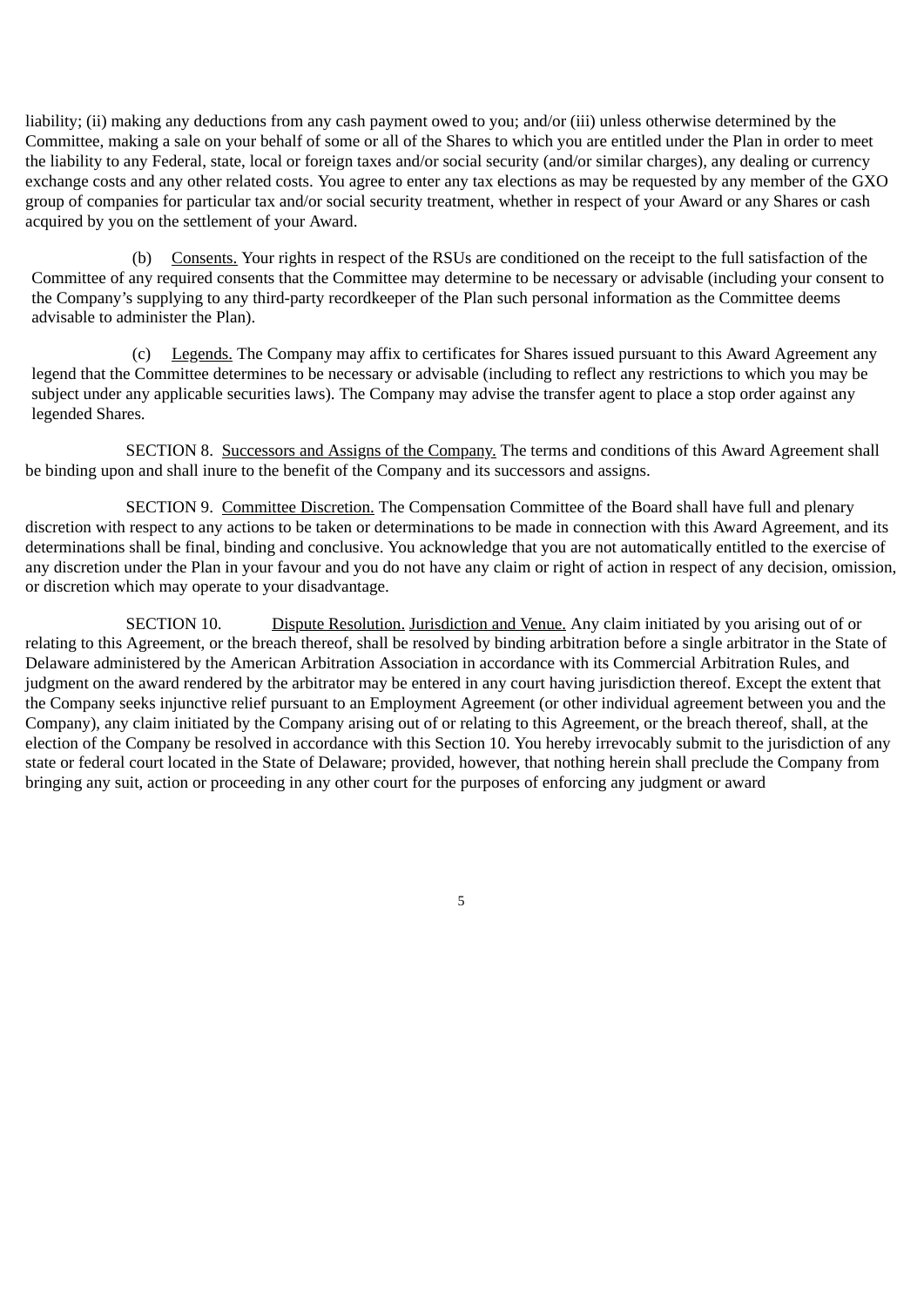obtained by the Company. You waive, to the fullest extent permitted by applicable law, any objection which you now or hereafter have to personal jurisdiction or to the laying of venue of any such suit, action or proceeding brought in an applicable court described in this Section 10, and agree that you shall not attempt to deny or defeat such personal jurisdiction by motion or other request for leave from any court. You agree that, to the fullest extent permitted by applicable law, a final and non-appealable judgment in any suit, action or proceeding brought in any applicable court described in this Section 10 shall be conclusive and binding upon you and may be enforced in any other jurisdiction.

(b) Waiver of Jury Trial. You and the Company hereby waive, to the fullest extent permitted by applicable law, any right either of you may have to a trial by jury in respect to any litigation directly or indirectly arising out of, under or in connection with this Award Agreement or the Plan.

(c) Confidentiality. You hereby agree to keep confidential the existence of, and any information concerning, a dispute described in this Section 10, except that you may disclose information concerning such dispute to the court that is considering such dispute or to your legal counsel (provided that such counsel agrees not to disclose any such information other than as necessary to the prosecution or defense of the dispute).

SECTION 11. Employment. The grant of your Award does not form part of, and does not affect or change, your employment contract or your employment relationship with your employer. The grant of this Award granted is strictly discretionary and does not, in any way, form part of your normal remuneration. In particular, it will not be taken into account (except to the extent otherwise required by local law) in determining any other employment-related rights you may have, including without limitation rights in relation to severance, redundancy or end-of-service payments (whatever the reason for termination), bonuses, long-service awards, pension or retirement benefits. The decision to grant awards under the Plan is discretionary and (even if you are granted an award, or participate in the Plan on a regular or repeated basis) you have no automatic right or expectation in relation to: (i) participation in the Plan or similar compensation in future; (ii) the terms, conditions and amount of any Plan participation or similar compensation that the Company may decide to offer in future; or (iii) continued or future employment. The Company may at any time decide to cease offering awards under the Plan. In consideration for, and as a condition of your Award, you waive any and all rights to compensation or damages in consequence of the termination of your employment for any reason whatsoever insofar as those rights arise or may arise from you ceasing to have rights under, or be entitled to receive payment in respect of, the Plan as a result of such termination, or from the loss (actual or potential) or diminution in value of such rights or entitlements. This waiver applies whether or not such termination amounts to wrongful or unfair dismissal.

SECTION 12. Notice. All notices, requests, demands and other communications required or permitted to be given under the terms of this Award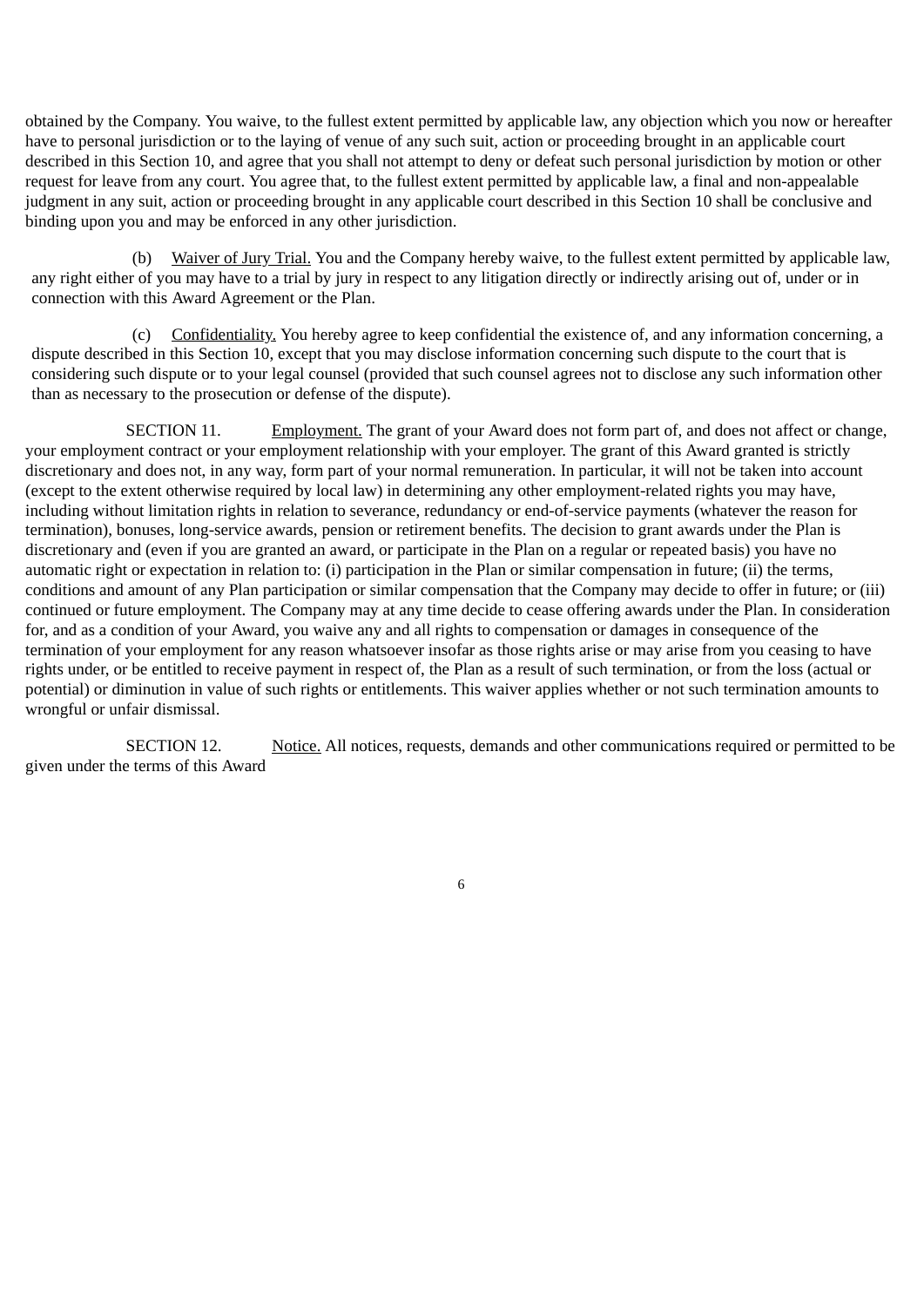Agreement shall be in writing and shall be deemed to have been duly given when delivered by hand or overnight courier or three Business Days after they have been mailed by U.S. certified or registered mail, return receipt requested, postage prepaid, addressed to the other party as set forth below:

| If to the Company: | GXO Logistics, Inc.                                                                                |
|--------------------|----------------------------------------------------------------------------------------------------|
|                    | Two American Lane                                                                                  |
|                    | Greenwich, CT 06831                                                                                |
|                    | Attention: Chief Human Resources Officer                                                           |
| If to you:         | To your address as most recently supplied to the Company and<br>set forth in the Company's records |

The parties may change the address to which notices under this Award Agreement shall be sent by providing written notice to the other in the manner specified above.

SECTION 13. Governing Law. This Award Agreement shall be deemed to be made in the State of Delaware, and the validity, construction and effect of this Award Agreement in all respects shall be determined in accordance with the laws of the State of Delaware, without giving effect to the conflict of law principles thereof.

SECTION 14. Headings and Construction. Headings are given to the Sections and subsections of this Award Agreement solely as a convenience to facilitate reference. Such headings shall not be deemed in any way material or relevant to the construction or interpretation of this Award Agreement or any provision thereof. Whenever the words "include", "includes" or "including" are used in this Award Agreement, they shall be deemed to be followed by the words "but not limited to". The term "or" is not exclusive.

SECTION 15. Amendment of this Award Agreement. The Committee may waive any conditions or rights under, amend any terms of, or alter, suspend, discontinue, cancel or terminate this Award Agreement prospectively or retroactively; provided, however, that, any such waiver, amendment, alteration, suspension, discontinuance, cancelation or termination that would materially and adversely impair your rights under this Award Agreement shall not to that extent be effective without your consent (it being understood, notwithstanding the foregoing proviso, that this Award Agreement and the RSUs shall be subject to the provisions of Section 7(c) of the Plan).

SECTION 16. Counterparts. This Award Agreement may be signed in counterparts, each of which shall be an original, with the same effect as if the signatures thereto and hereto were upon the same instrument. You and the Company hereby acknowledge and agree that signatures delivered by facsimile or electronic means (including by "pdf") shall be deemed effective for all purposes.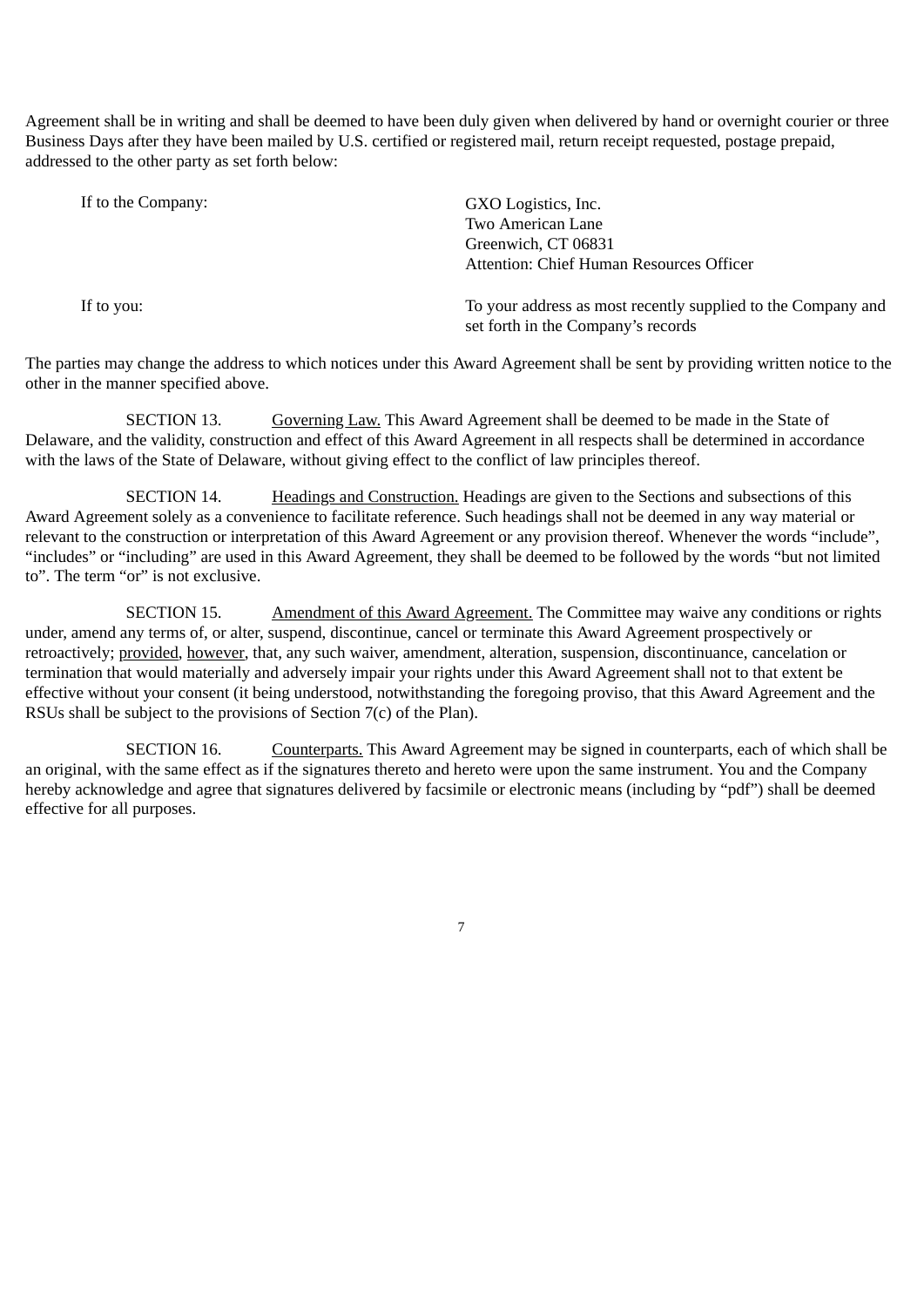SECTION 17. Section 280G. Notwithstanding anything in this Award Agreement to the contrary and regardless of whether this Award Agreement has otherwise expired or terminated, unless otherwise provided in your Employment Agreement, in the event that any payments, distributions, benefits or entitlements of any type payable to you ("CIC Benefits") (i) constitute "parachute payments" within the meaning of Section 280G of the Code, and (ii) but for this paragraph would be subject to the excise tax imposed by Section 4999 of the Code (the "Excise Tax"), then your CIC Benefits shall be reduced to such lesser amount (the "Reduced Amount") that would result in no portion of such benefits being subject to the Excise Tax; provided that such amounts shall not be so reduced if the Company determines, based on the advice of Golden Parachute Tax Solutions LLC, or such other nationally recognized certified public accounting firm as may be designated by the Company (the "Accounting Firm"), that without such reduction you would be entitled to receive and retain, on a net after tax basis (including, without limitation, any excise taxes payable under Section 4999 of the Code), an amount that is greater than the amount, on a net after tax basis, that you would be entitled to retain upon receipt of the Reduced Amount. Unless the Company and you otherwise agree in writing, any determination required under this Section 17 shall be made in writing in good faith by the Accounting Firm. In the event of a reduction of benefits hereunder, benefits shall be reduced by first reducing or eliminating the portion of the CIC Benefits that are payable under this Award Agreement and then by reducing or eliminating the portion of the CIC Benefits that are payable in cash and then by reducing or eliminating the non-cash portion of the CIC Benefits, in each case, in reverse order beginning with payments or benefits which are to be paid the furthest in the future. For purposes of making the calculations required by this Section 17, the Accounting Firm may make reasonable assumptions and approximations concerning applicable taxes and may rely on reasonable, good faith interpretations concerning the application of the Code, and other applicable legal authority. The Company and you shall furnish to the Accounting Firm such information and documents as the Accounting Firm may reasonably require in order to make a determination under this Section 17, and the Company shall bear the cost of all fees the Accounting Firm charges in connection with any calculations contemplated by this Section 17. In connection with making determinations under this Section 17, the Accounting Firm shall take into account the value of any reasonable compensation for services to be rendered by you before or after the Change of Control, including any non-competition provisions that may apply to you and the Company shall cooperate in the valuation of any such services, including any non-competition provisions.

SECTION 18. Currency Risk. You accept that if the Shares subject to your Award are traded in a currency which is not the currency of your jurisdiction, the value of the Shares may be affected by movements in the exchange rate. No member of the GXO group of companies is liable for any loss due to movements in the exchange rate or any charges imposed in relation to the conversion or transfer or money.

SECTION 19. Trade Monitoring Policy. You are required to maintain a securities brokerage account with the Company's preferred broker in order to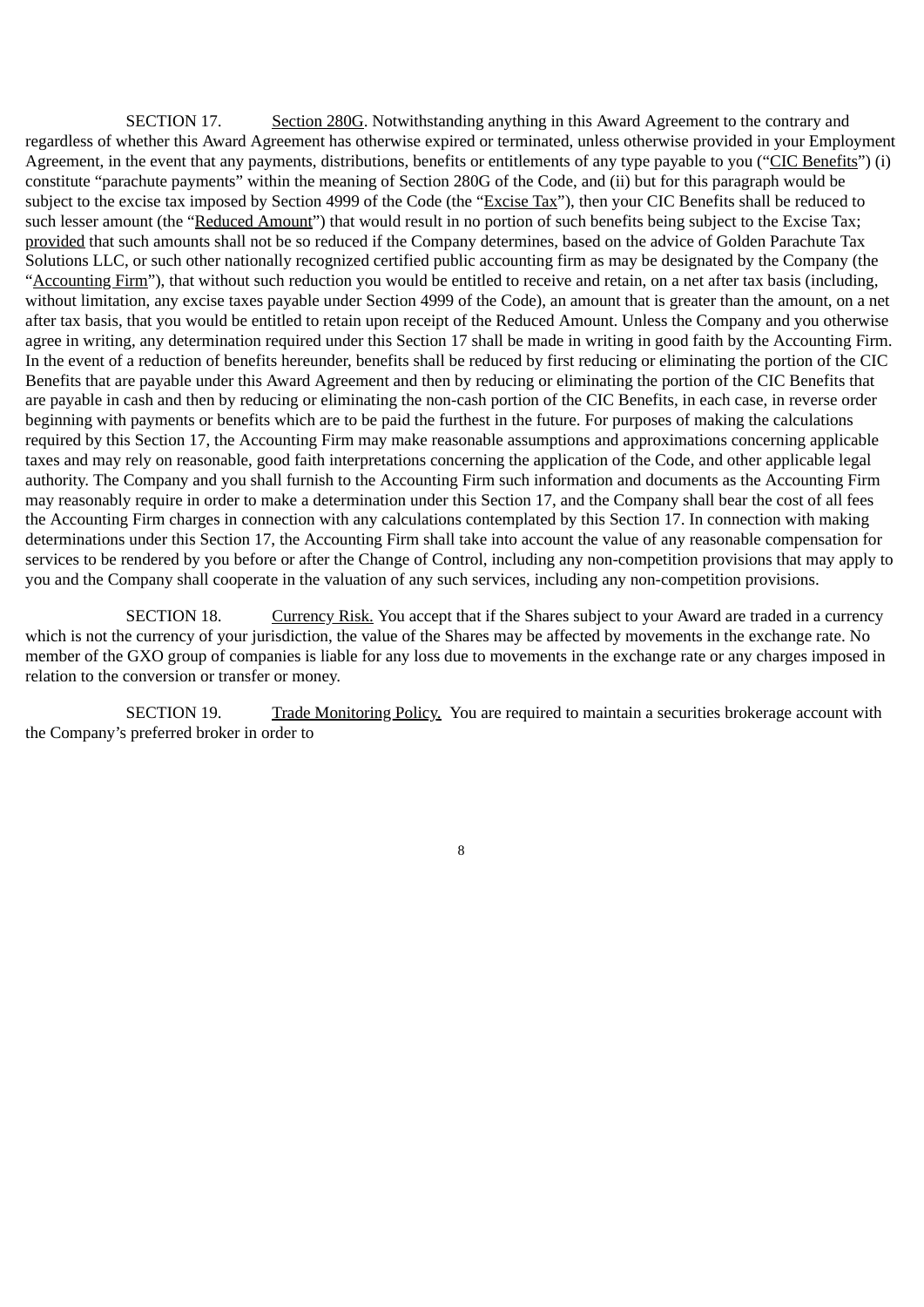receive any Shares issuable under this Award, in accordance with the Company securities trade monitoring policy (the "Trade Monitoring Policy"). The Company's preferred broker is currently Morgan Stanley. Any Shares issued to you pursuant to this Award Agreement shall be deposited in your account with the Company's preferred broker in accordance with the terms set forth herein. You hereby acknowledge that you have reviewed, and agree to comply with, the terms of the Trade Monitoring Policy, and that this Award, and the value of any Shares issued pursuant to this Award Agreement, shall be subject to forfeiture or recoupment by the Company, as applicable, in the event of your noncompliance with the Trade Monitoring Policy, as it may be in effect from time to time.

IN WITNESS WHEREOF, the parties have duly executed this Award Agreement as of the date first written above.

GXO Logistics, Inc.

 $By:$ 

Name: Maryclaire Hammond Title: Chief Human Resources Officer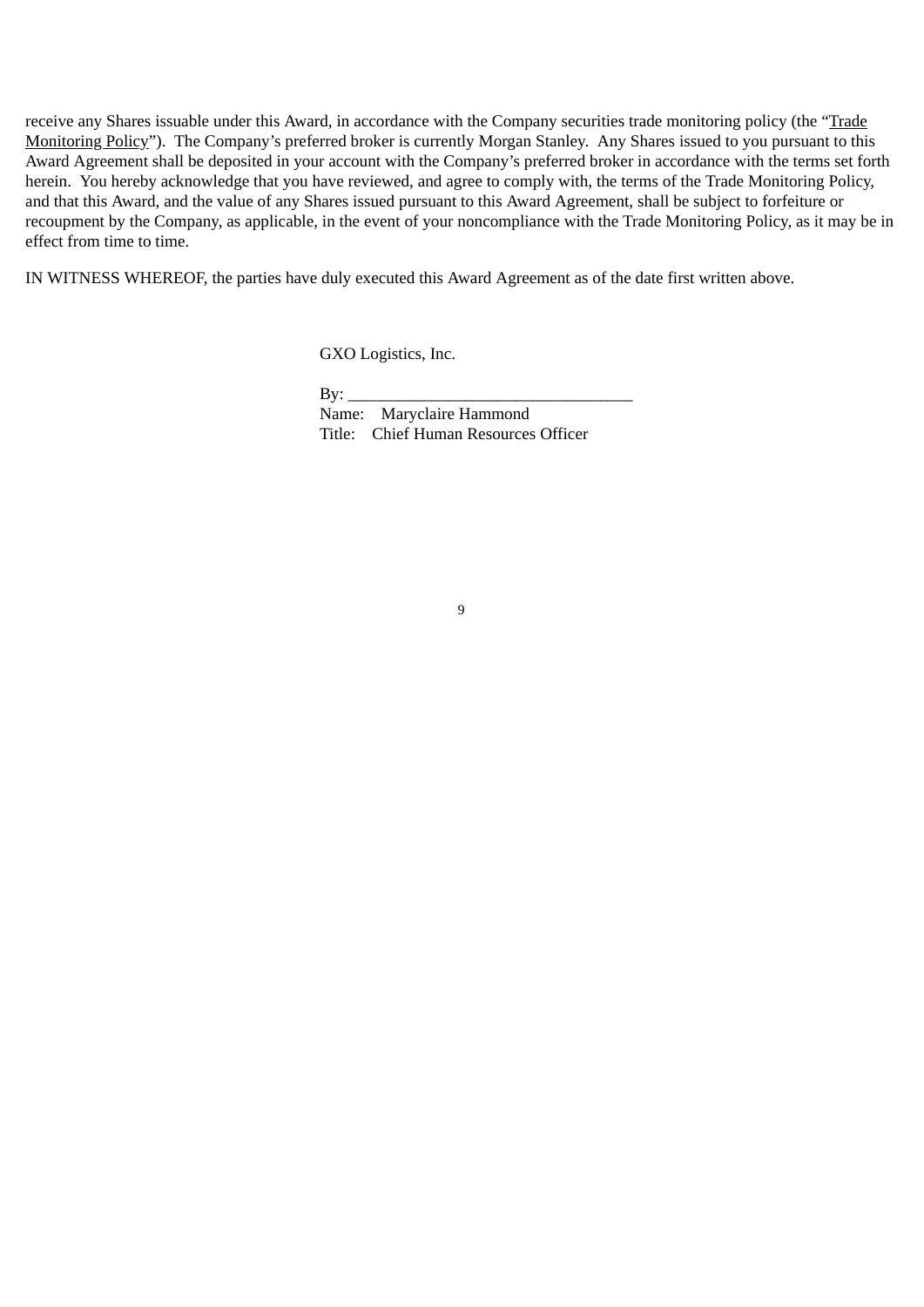

<span id="page-49-0"></span>10/22/2021

Elizabeth Fogarty 1057 Oenoke Ridge New Canaan, CT 06840

Elizabeth,

On behalf of the GXO Logistics leadership team, I'm happy to offer you the following updated offer for the position of Chief Communications Officer, effective September 1, 2021. I know I speak for the rest of our team when I say how pleased we are to make you this offer. This updated offer letter is reflective of your final offer details, as approved by the Compensation Committee of the Company's Board of Directors.

In this role, you'll report directly to Malcolm Wilson, Chief Executive Officer. You'll be based out of our Greenwich, CT office.

# **Your salary and compensation**

We'd like to offer you the following compensation package:

- You'll receive \$15,384.62, paid on a biweekly basis, or \$400,000 annually. There is up to a three-week processing period before you receive your first check.
- **Annual Incentive:** The incentive plan structure is based on a target percentage of your eligible earnings. The target incentive for you is 75% of your eligible earnings if you achieve all your performance goals and targets (determined by your supervisor) and the Company achieves its business goals. Your annual incentive will be based on eligible earnings from your start date. If your start date is after September 30th, you are not eligible for that year's annual incentive. Instead eligibility begins January 1st of the following year.
- **Long-term Incentive:** You will be eligible for a long-term incentive award, the amount and form of which will be determined after the end of each performance year (it being understood that the first such performance year shall be the year in which you are hired), in conjunction with determination of your final annual incentive achievement. Any such award will be contingent upon the approval of the Compensation Committee of the Company's Board of Directors or its delegate.
- Annual and long-term incentive awards will be reflective of your individual performance and contributions, the Company and/or business unit performance, as applicable, and the scope and expectations of your position/role in the Company and/or your business unit. As an at-will employee, annual and long-term incentives are subject to change at the sole discretion of the Company.
- **Equity Sign-On:** As approved by the Compensation Committee of the Company's Board of Directors, you will be granted the following one-time award, reflected below at grant date value, subject to the terms and conditions set forth in the award agreement that will be provided to you after hire.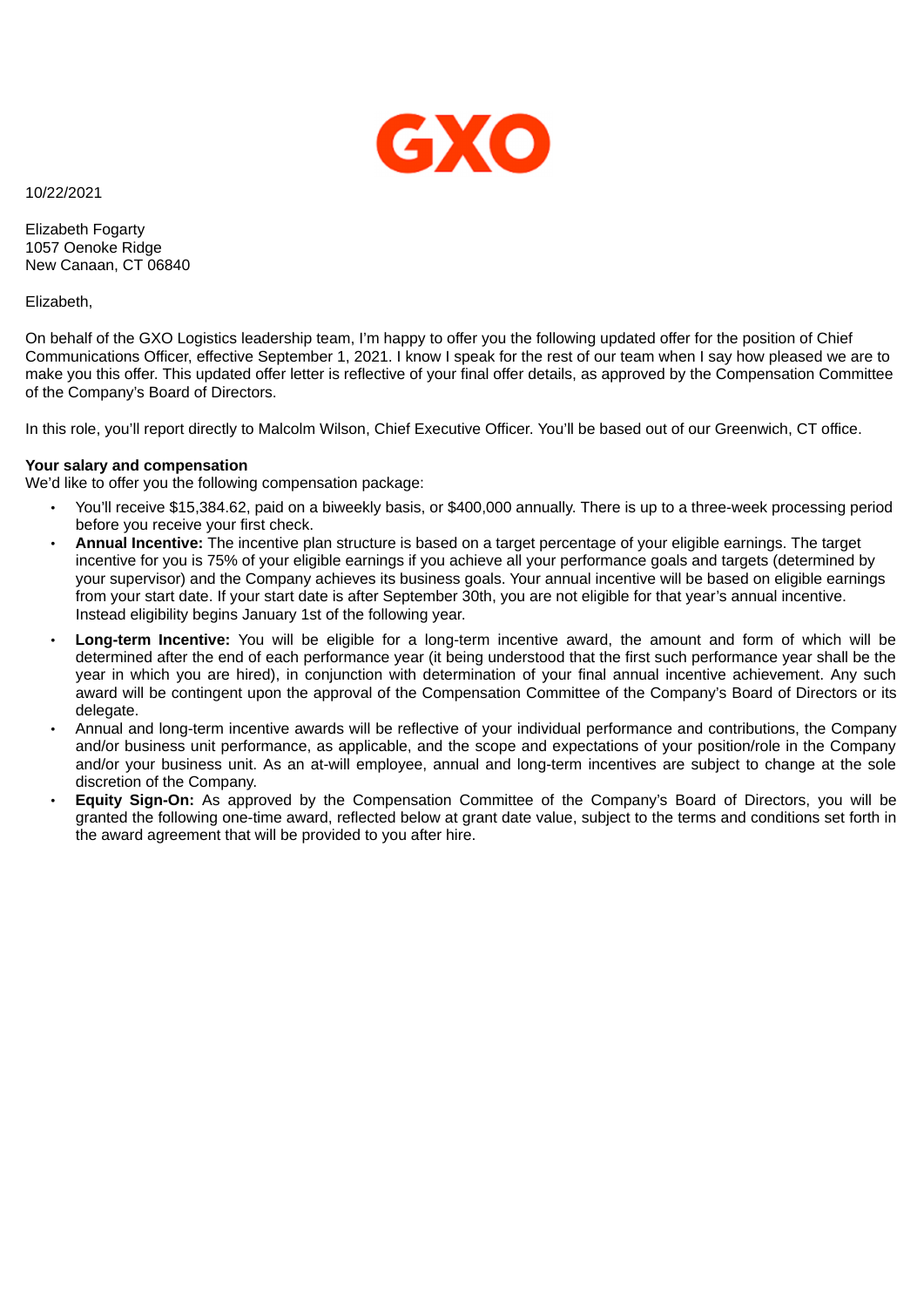• **Time-Based Restricted Stock Units (RSUs):** \$350,000 of grant date value will be awarded to you in the form of RSUs as soon as practicable after your start date, subject to the following vesting schedule and your continuing employment with the Company on such date: the RSUs will vest in three equal increments on the first three anniversaries of the grant date.

## **Your benefits**

At GXO, we're committed to hiring the best people, such as yourself. That's why we offer a competitive benefits package including healthcare coverage, personal time off, life/disability insurance, retirement planning and more. Additional details related to our benefits package are included with your new hire materials.

**Severance Benefits:** You will also be eligible for severance payments and other benefits upon certain qualifying termination events, subject to the terms and conditions of the GXO Logistics, Inc. Severance Plan ("Plan").

### **Legal considerations**

In your work for the Company, you are expected not to use or disclose any confidential information, including trade secrets, of any former employer or other person to whom you have a confidentiality obligation. You are expected to use only generally known information which is used by persons with training and experience comparable to your own, which is common in the industry or otherwise legally in the public domain, or which is otherwise provided or developed by the Company. As a condition of your continued employment, you are expected to abide by the Company's rules and policies as may be published from time to time. During our discussions about your proposed job duties, you assured us that you would be able to perform those duties within the quidelines just described.

You confirm that you have carefully reviewed your files (including emails, computer files and hard copies, whether personal or business) and deleted, and not retained copies of, any files prepared, generated or used during any prior employment that could contain confidential information or trade secrets of your current or former employer. You agree not to bring onto Company premises any unpublished documents or property belonging to any former employer or other person to whom you owe a confidentiality obligation.

GXO is an at-will employer. You may terminate your employment with the Company at any time and for any reason by notifying GXO; the Company may terminate your employment at any time and for any reason, with or without cause or advance notice. The at-will employment relationship cannot be changed except in writing signed by GXO's Chief Executive Officer.

As applicable, your acceptance of this offer and commencement of employment with the Company is contingent upon your acceptance of the Company's Confidential Information Protection Agreement (CIPA), which prohibits unauthorized use or disclosure of the Company's proprietary information.

This letter, along with the CIPA, if applicable, contains the entire agreement and understanding between you and the Company regarding the employment relationship and supersedes any prior or contemporaneous agreements, understandings, communications, offers, representations, warranties, or commitments by or on behalf of the Company (oral or written). This offer of employment is not to be construed as a contract for employment in any particular position for any particular salary or time period.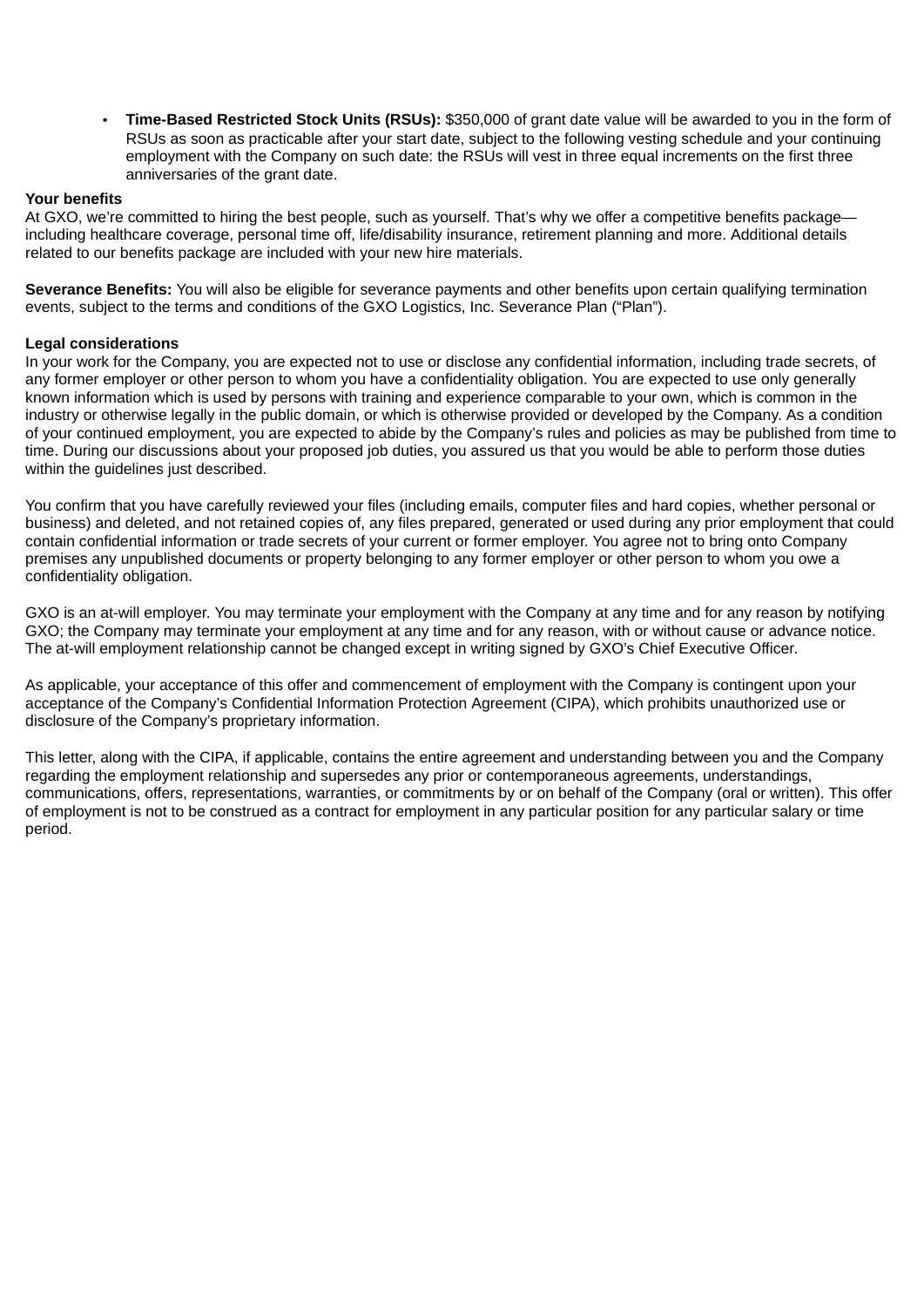This employment offer is contingent on the satisfactory conclusion of appropriate background check and a pre-employment drug screen as applicable. Although your employment at GXO may begin prior to the completion of the background check or drug screen at the Company's discretion, your continued employment remains subject to the satisfactory completion of the *background check and drug screen.* As required by law, this offer is subject to satisfactory proof of your right to work in the United States.

## **Taking the next step**

As you know, GXO has generated tremendous momentum, thanks to the efforts of our people and leaders the world over. With you on our team, we're sure to continue along this trajectory and move forward to greater success.

Please make sure you've read the offer letter completely, plus all information included with it. Then sign and return the offer letter by e-mail to Mary.Criser@gxo.com.

If you have any questions, please reach out to me at (336) 501-6171 or Andrea.Adams@gxo.com. We look forward to working with you at GXO!

*Andrea Adams, Senior Vice President, Talent Acquisition* Andrea.Adams@gxo.com

### **EMPLOYMENT ACCEPTANCE**

I accept employment with GXO Logistics, as a Chief Communications Officer at the Greenwich, CT location, reporting to work on date to be determined.

| /s/ Elizabeth Fogarty |  |
|-----------------------|--|
| Elizabeth Fogarty     |  |
| 10/22/2021            |  |
| Date                  |  |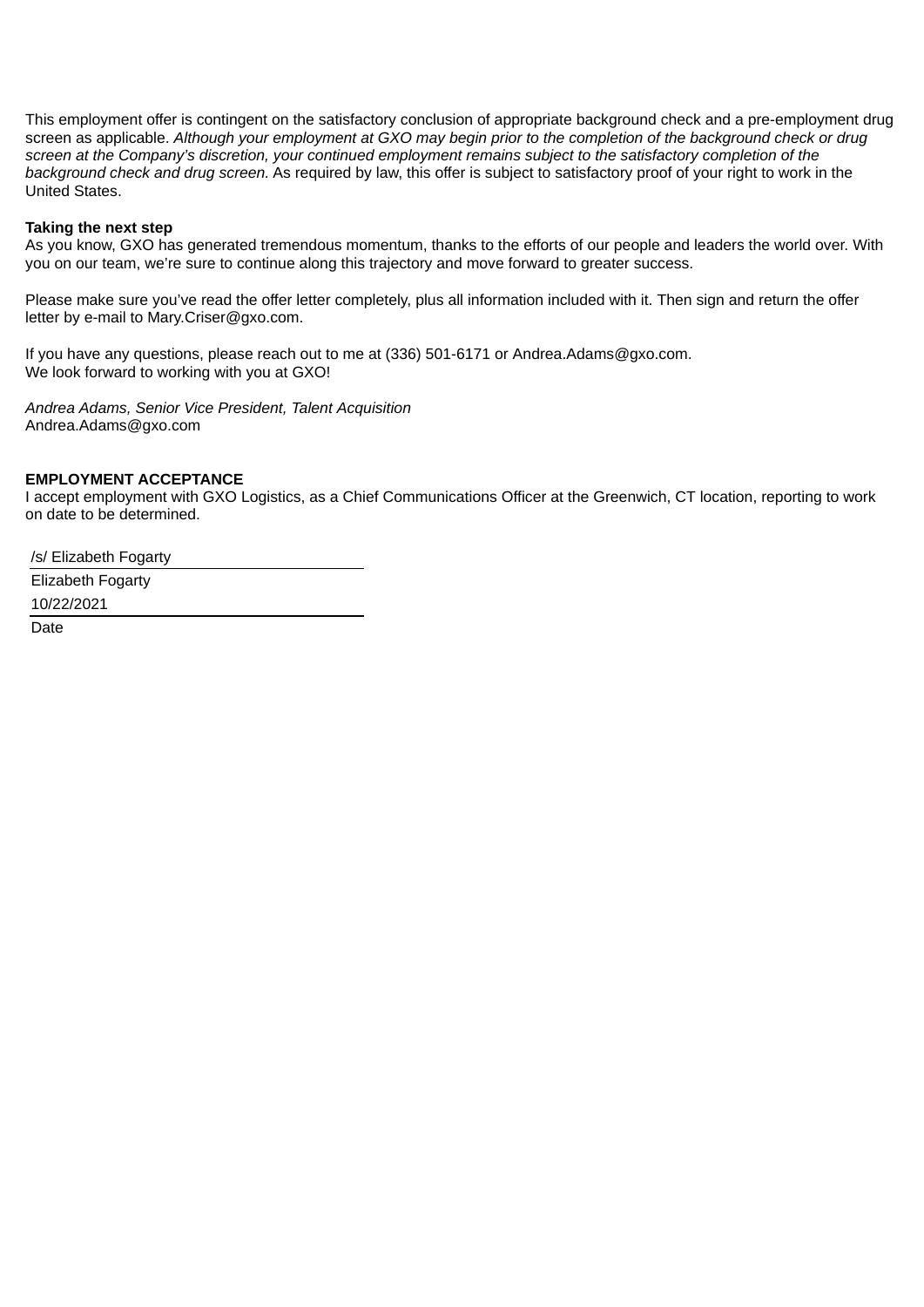#### **CERTIFICATION**

<span id="page-52-0"></span>I, Malcolm Wilson, certify that:

- 1. I have reviewed this Quarterly Report on Form 10-Q for the quarter ended September 30, 2021 of GXO Logistics, Inc.;
- 2. Based on my knowledge, this report does not contain any untrue statement of a material fact or omit to state a material fact necessary to make the statements made, in light of the circumstances under which such statements were made, not misleading with respect to the period covered by this report;
- 3. Based on my knowledge, the financial statements, and other financial information included in this report, fairly present in all material respects the financial condition, results of operations and cash flows of the registrant as of, and for, the periods presented in this report;
- 4. The registrant's other certifying officer(s) and I are responsible for establishing and maintaining disclosure controls and procedures (as defined in Exchange Act Rules 13a-15(e) and 15d-15(e)) and internal control over financial reporting (as defined in Exchange Act Rules 13a-15(f) and 15d-15(f)) for the registrant and have:
	- (a) Designed such disclosure controls and procedures, or caused such disclosure controls and procedures to be designed under our supervision, to ensure that material information relating to the registrant, including its consolidated subsidiaries, is made known to us by others within those entities, particularly during the period in which this report is being prepared;
	- (b) Designed such internal control over financial reporting, or caused such internal control over financial reporting to be designed under our supervision, to provide reasonable assurance regarding the reliability of financial reporting and the preparation of financial statements for external purposes in accordance with generally accepted accounting principles;
	- (c) Evaluated the effectiveness of the registrant's disclosure controls and procedures and presented in this report our conclusions about the effectiveness of the disclosure controls and procedures, as of the end of the period covered by this report based on such evaluation; and
	- (d) Disclosed in this report any change in the registrant's internal control over financial reporting that occurred during the registrant's most recent fiscal quarter (the registrant's fourth fiscal quarter in the case of an annual report) that has materially affected, or is reasonably likely to materially affect, the registrant's internal control over financial reporting; and
- 5. The registrant's other certifying officer(s) and I have disclosed, based on our most recent evaluation of internal control over financial reporting, to the registrant's auditors and the audit committee of the registrant's board of directors (or persons performing the equivalent functions):
	- (a) All significant deficiencies and material weaknesses in the design or operation of internal control over financial reporting which are reasonably likely to adversely affect the registrant's ability to record, process, summarize and report financial information; and
	- (b) Any fraud, whether or not material, that involves management or other employees who have a significant role in the registrant's internal control over financial reporting.

/s/ Malcolm Wilson Malcolm Wilson Chief Executive Officer (Principal Executive Officer)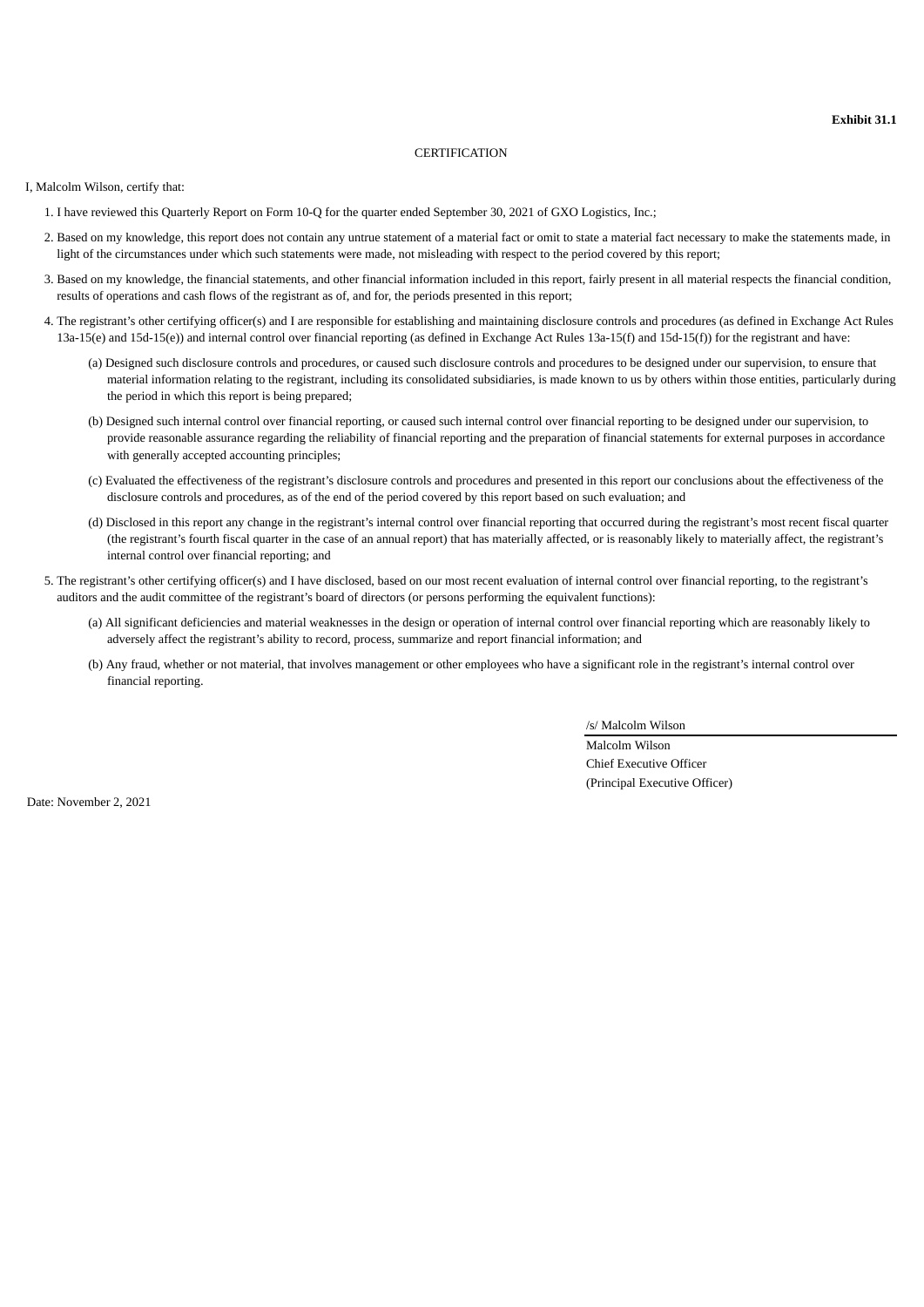#### **CERTIFICATION**

<span id="page-53-0"></span>I, Baris Oran, certify that:

- 1. I have reviewed this Quarterly Report on Form 10-Q for the quarter ended September 30, 2021 of GXO Logistics, Inc.;
- 2. Based on my knowledge, this report does not contain any untrue statement of a material fact or omit to state a material fact necessary to make the statements made, in light of the circumstances under which such statements were made, not misleading with respect to the period covered by this report;
- 3. Based on my knowledge, the financial statements, and other financial information included in this report, fairly present in all material respects the financial condition, results of operations and cash flows of the registrant as of, and for, the periods presented in this report;
- 4. The registrant's other certifying officer(s) and I are responsible for establishing and maintaining disclosure controls and procedures (as defined in Exchange Act Rules 13a-15(e) and 15d-15(e)) and internal control over financial reporting (as defined in Exchange Act Rules 13a-15(f) and 15d-15(f)) for the registrant and have:
	- (a) Designed such disclosure controls and procedures, or caused such disclosure controls and procedures to be designed under our supervision, to ensure that material information relating to the registrant, including its consolidated subsidiaries, is made known to us by others within those entities, particularly during the period in which this report is being prepared;
	- (b) Designed such internal control over financial reporting, or caused such internal control over financial reporting to be designed under our supervision, to provide reasonable assurance regarding the reliability of financial reporting and the preparation of financial statements for external purposes in accordance with generally accepted accounting principles;
	- (c) Evaluated the effectiveness of the registrant's disclosure controls and procedures and presented in this report our conclusions about the effectiveness of the disclosure controls and procedures, as of the end of the period covered by this report based on such evaluation; and
	- (d) Disclosed in this report any change in the registrant's internal control over financial reporting that occurred during the registrant's most recent fiscal quarter (the registrant's fourth fiscal quarter in the case of an annual report) that has materially affected, or is reasonably likely to materially affect, the registrant's internal control over financial reporting; and
- 5. The registrant's other certifying officer(s) and I have disclosed, based on our most recent evaluation of internal control over financial reporting, to the registrant's auditors and the audit committee of the registrant's board of directors (or persons performing the equivalent functions):
	- (a) All significant deficiencies and material weaknesses in the design or operation of internal control over financial reporting which are reasonably likely to adversely affect the registrant's ability to record, process, summarize and report financial information; and
	- (b) Any fraud, whether or not material, that involves management or other employees who have a significant role in the registrant's internal control over financial reporting.

/s/ Baris Oran Baris Oran Chief Financial Officer (Principal Financial Officer)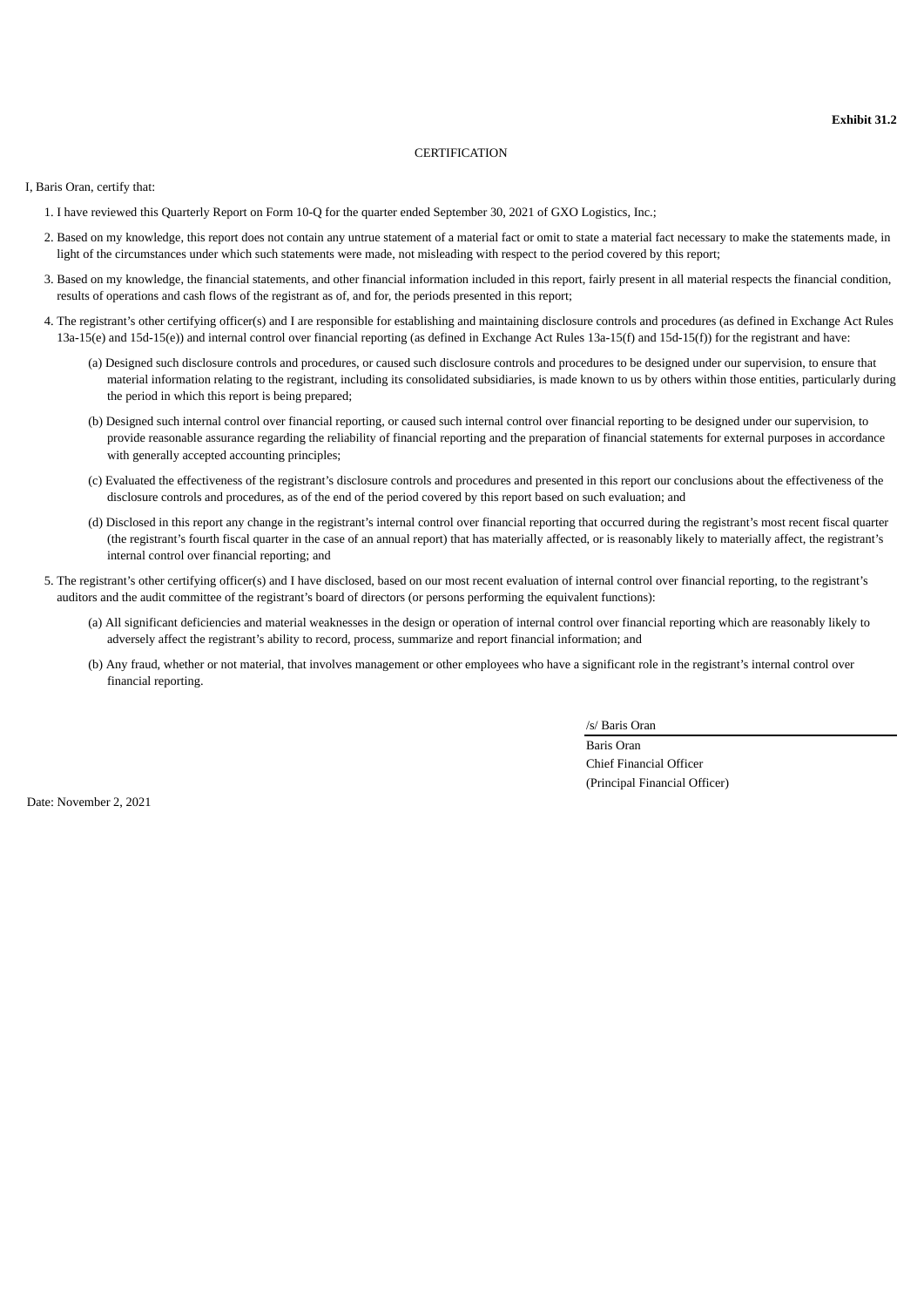### **CERTIFICATION OF THE CHIEF EXECUTIVE OFFICER**

### **Pursuant to 18 U.S.C. Section 1350 As adopted pursuant to Section 906 of the Sarbanes-Oxley Act of 2002**

<span id="page-54-0"></span>Solely for the purposes of complying with 18 U.S.C. Section 1350 as adopted pursuant to Section 906 of the Sarbanes-Oxley Act of 2002, I, the undersigned Chief Executive Officer of GXO Logistics, Inc. (the "Company"), hereby certify, based on my knowledge, that the Quarterly Report on Form 10-Q of the Company for the quarter ended September 30, 2021 (the "Report") fully complies with the requirements of Section 13(a) or 15(d) of the Securities Exchange Act of 1934 and that the information contained in the Report fairly presents, in all material respects, the financial condition and results of operations of the Company.

/s/ Malcolm Wilson

Malcolm Wilson Chief Executive Officer (Principal Executive Officer)